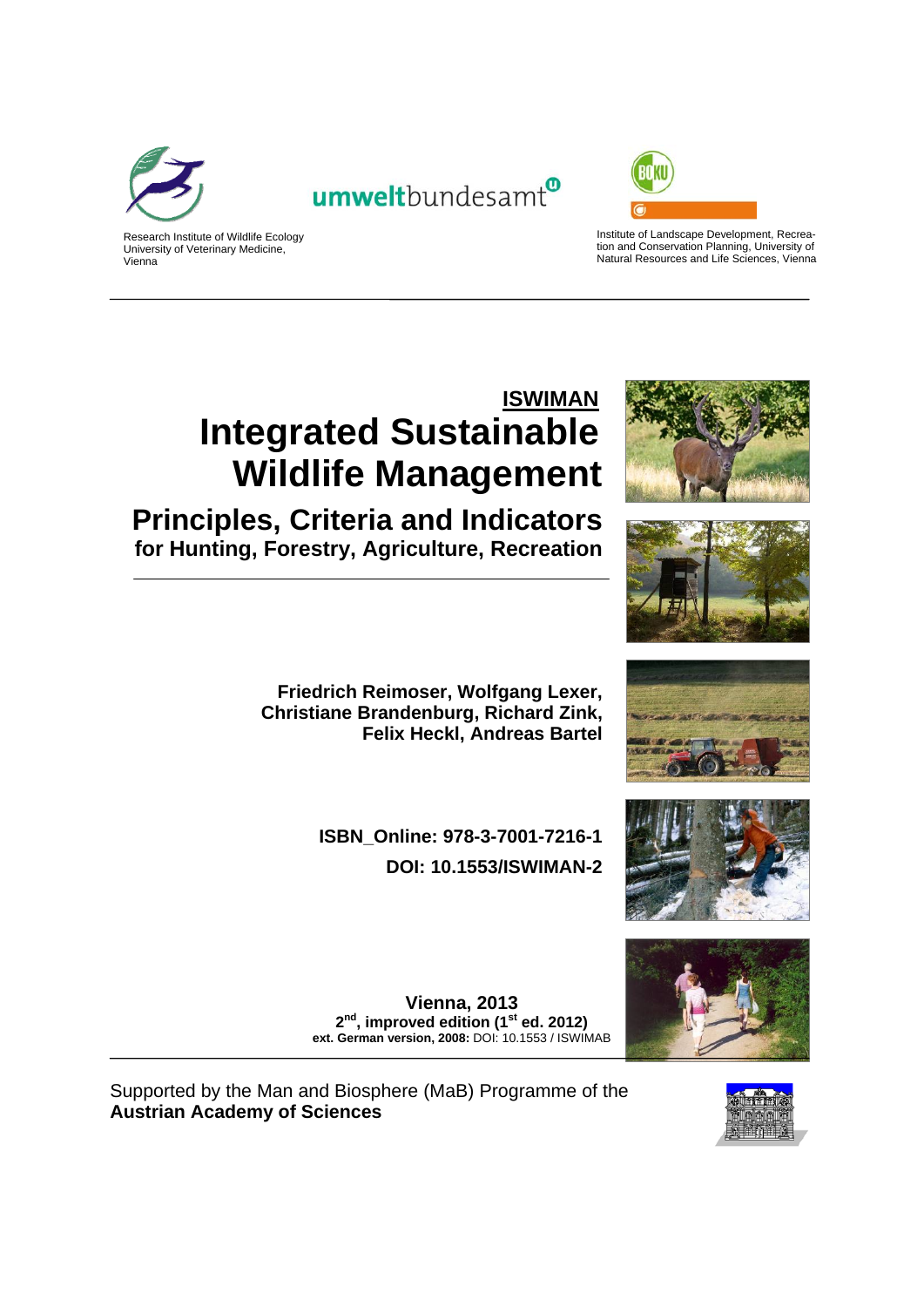# **AUTHORSHIP AND ACKNOWLEDGMENTS**

#### **Project co-ordination**

Univ.-Prof. DI Dr. Friedrich Reimoser, Research Institute of Wildlife Ecology (FIWI), University of Veterinary Medicine Vienna, A-1160 Vienna, Savoyenstraße 1; DI Wolfgang Lexer, Umweltbundesamt GmbH (Austrian Environment Agency, UBA), A-1090 Vienna, Spittelauer Lände 5

#### **Authors**

Univ.-Prof. DI Dr. Friedrich Reimoser, Dr. Richard Zink, both: Research Institute of Wildlife Ecology (FIWI), University of Veterinary Medicine Vienna, A-1160 Vienna, Savoyenstraße 1 Univ. Prof. DI Dr. Christiane Brandenburg, Institute of Landscape Development, Recreation and Conservation Planning (ILEN), University of Natural Resources and Life Sciences, A-1190 Vienna DI Wolfgang Lexer, Ing. Felix Heckl, DI Andreas Bartel, all: Umweltbundesamt GmbH (Austrian Environment Agency, UBA), A-1090 Vienna, Spittelauer Lände 5

#### **Translation editing**

Prof. Robert Kenward, Vice-chair of IUCN Sustainable Use and Livelihoods Specialist Group Robin Sharp CB, Chair Emeritus of IUCN/SSC European Sustainable Use Specialist Group

#### **Acknowledgments**

The project team wishes to thank all persons, enterprises and institutions who have supported the project and contributed to putting together the publication, in particular the Austrian Academy of Sciences and Dr. Günter Köck for subsidising the project.

We especially thank the following institutions, enterprises and persons for their crucial support: Austrian Federal Forests (ÖBf-AG, FD Johannes Wimmer); City of Vienna Forestry Office and Urban Agriculture (MA 49); Vienna Woods Biosphere Reserve (Biosphärenpark Wienerwald) Management Ltd.; Office of the Government of Lower Austria (Abt. LF4); Central Office of the Austrian Provincial Hunting Associations (Zentralstelle Österreichischer Landesjagdverbände); Fund for Environmental Studies – Tyrol (Förderungsverein für Umweltstudien, FUST-Tirol, Achenkirch, Austria); Municipality of Alland (Mayor Johann Grundner); local farmers' association Baden (DI Franz Karpf), Mödling and Tulln; Institute for Ecology (E.C.O); Mag. Bettina Jakl-Dresel (Translation).

Special thanks are similarly extended to all those who assisted this project within the framework of the project platform and to the working team of hunt-professionals and those who cooperated with that team ,all participants in the field tests as well as the expert interviews: Herwig Baumgartner (Austrian Tourist Club), Hans-Martin Berg (Nature Conservation), Erwin Chloupek (ASV Section Horse Riding), Michael Gratz (Mountain Biking, Public Relations), Gerhard Gruber (Biosphere Reserve Wienerwald Management), Johann Grundner (Mayor of the Municipality of Alland), Petrus Hakala (Wienerwald Tourism), Franz Hascher (Farmer), Friedrich Holzinger (Austrian State Forests), Andreas Januskovecz (City of Vienna, MA 49), Stephan Jeitler (Forest Management Stift Schotten), Gerhard Jonas (Mayor of the Municipality of Gablitz), Franz Karpf ( Farmers' Association of Baden District), Gerfried Koch (Biosphere Reserve Wienerwald Management), Rudolf Konrad (Hunting Organisation), Gernot Kuran (Federal State Government, LF4), Günther Lauscher (City of Vienna, MA 49), Peter Lebersorger (Hunting Association), Patricia Lechner (Austrian State Forests), Günther Loiskandl (Biosphere Reserve Wienerwald Management), Alexander Mayer (Forest Inspection), Michael Neudecker (Austrian State Forests), Franz Nöstler (ARGE Horse Riding Wienerwald), Gerald Oitzinger (Austrian State Forests), Josef Prenner (Austrian State Forests), Florian Ruzicka (Biosphere Reserve Wienerwald Management), Ulrike Schimek (Hunter), Hubert Schöny (Farmer, Innkeeper, Horse Breeding), Hubert Schwarzinger (Federal State Government, LF4), Manfred Steiner (Nature Conservation Association), Christoph Stockert (Private Forest Owner, Hunter), Herbert Weidinger (City of Vienna, MA 49), Marcus Weihs (Hunting Leaseholder), Johannes Wimmer (Austrian State Forests), Ferdinand Winzer (Farmers' Association), Lieselotte Wolf (Farmer, Holiday accommodation, Horses), Simone Wagner (Biosphere Reserve Wienerwald Management).

#### **Title photos**

From top: Umweltbundesamt GmbH, I. Drozdowski, F. Reimoser, F. Heckl

# **ISBN\_Online: 978-3-7001-7216-1 DOI: 10.1553/ISWIMAN-2**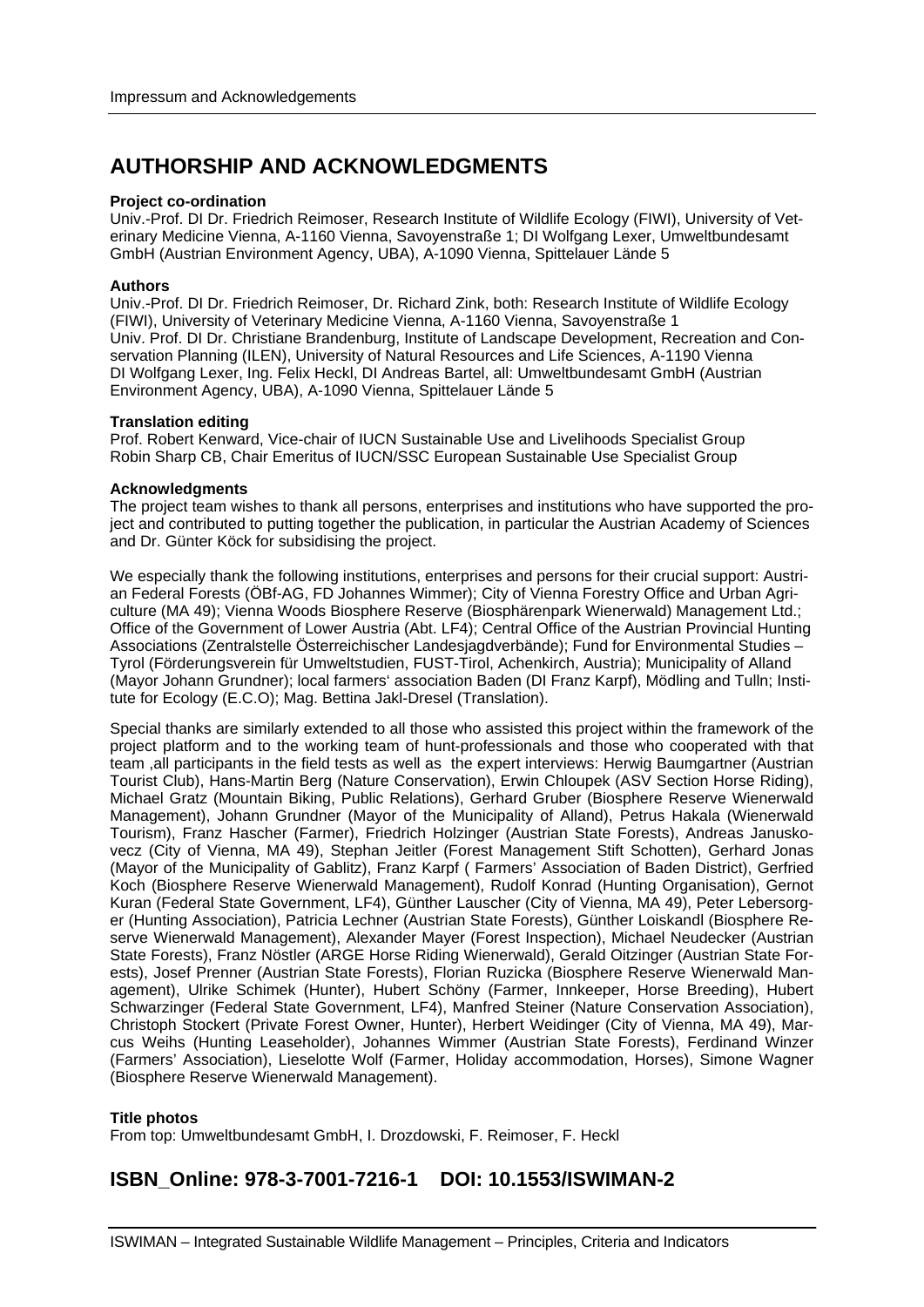# **Table of Contents**

| 1       |                                                                                 |  |
|---------|---------------------------------------------------------------------------------|--|
| 2       |                                                                                 |  |
| 3       |                                                                                 |  |
| 3.1     |                                                                                 |  |
| 3.2     |                                                                                 |  |
| 3.3     |                                                                                 |  |
| 3.3.1   |                                                                                 |  |
| 3.3.2   |                                                                                 |  |
| 3.3.3   |                                                                                 |  |
| 3.3.4   |                                                                                 |  |
| 3.3.5   |                                                                                 |  |
| 3.4     |                                                                                 |  |
| 4       |                                                                                 |  |
| 4.1     |                                                                                 |  |
| 4.2     |                                                                                 |  |
| 4.2.1   |                                                                                 |  |
| 4.2.1.1 |                                                                                 |  |
|         |                                                                                 |  |
| 4.2.2   |                                                                                 |  |
|         |                                                                                 |  |
|         |                                                                                 |  |
|         |                                                                                 |  |
| 4.2.3   |                                                                                 |  |
|         |                                                                                 |  |
|         |                                                                                 |  |
| 5       | <b>CONTEXTS FOR INTEGRATED MANAGEMENT OF HABITAT AND</b>                        |  |
| 6       |                                                                                 |  |
| 7       |                                                                                 |  |
| 8       | <b>ANNEX: Four co-ordinated Sets of Principles, Criteria and Indicators for</b> |  |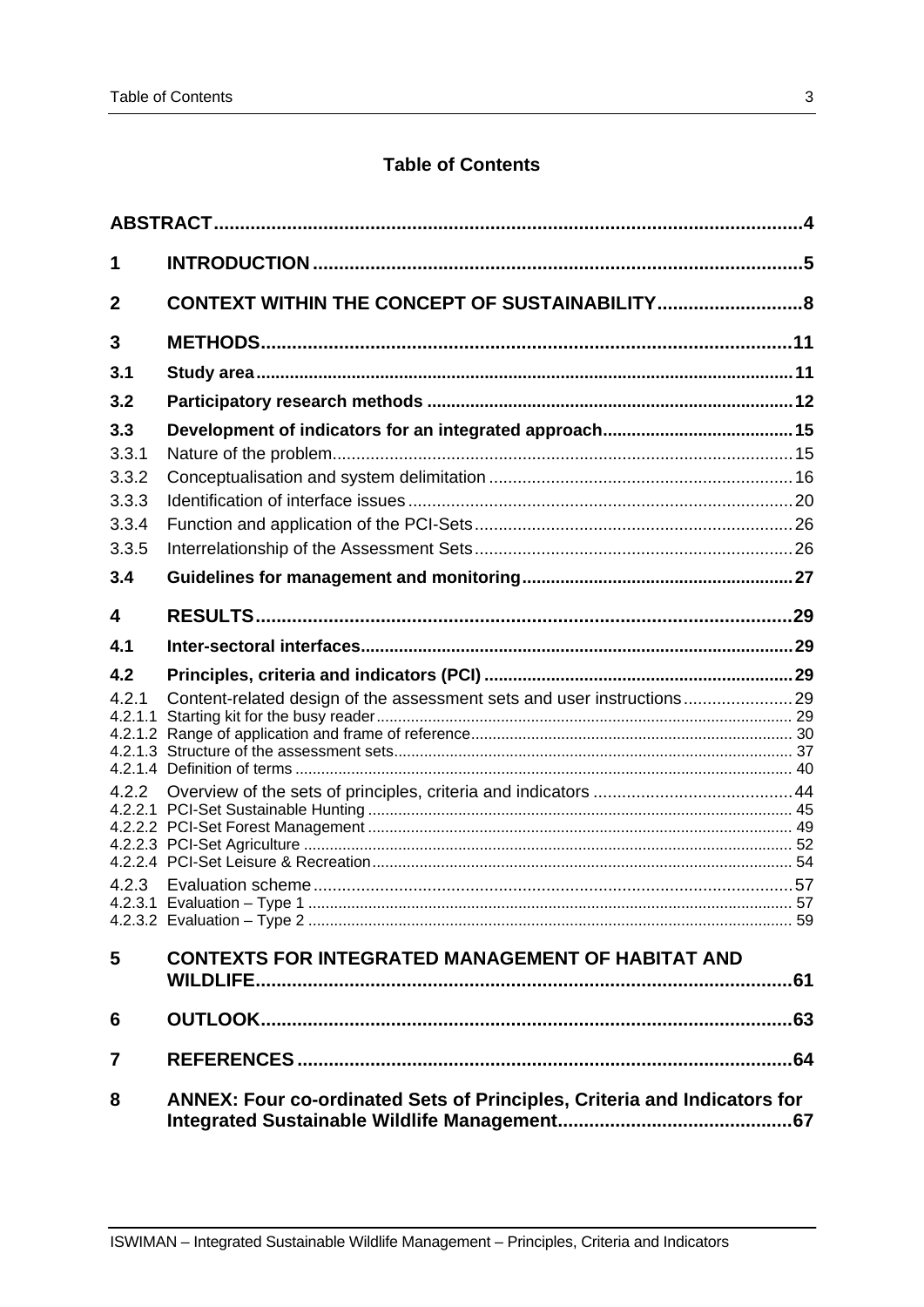# **ABSTRACT**

Wild animals and their habitats are exposed to multiple impacts caused by hunting and many other often overlapping and competing land-use activities within the wildlife habitat. In particular in multiple-use cultural landscapes the interaction between the habitat requirements of wild animals, hunting interests and other land-uses often leads to conflicts that can negatively affect the sustainable conservation of native wild animal species and their habitats, the sustainability of some types of land use and of wider regional development. Stand-alone sectoral approaches to sustainable use are insufficient and often result in unintended adverse effects on other land use sectors and the relevant ecosystems. In contrast, sustainable wildlife management requires that all land-user groups in the wildlife habitat are aware of and consider the effects of their activities on both wildlife resources and other user groups.

With this in mind, concepts and tools for the integrated sustainability assessment of several land-user groups have been developed in the model region "Wienerwald Biosphere Reserve", using the relationship between wild animals and hunting as an example. The Wienerwald Biosphere Reserve is an intensively used area for a variety of activities (particularly forestry, agriculture, hunting, and a number of leisure activities) sited near to Austria`s capital Vienna, and (as specifically envisaged for biosphere reserves) the main aim is the development and implementation of sustainable land use concepts. Applied and participatory research methods have been used to identify, analyse and evaluate key interfaces and linkages (both antagonistic and synergistic) between wildlife populations, wildlife habitats and different forms of regional land use. The main project outputs are four operational sets of principles, criteria and indicators for integrated sustainable wildlife management, focused on the major regional land-user groups forestry, agriculture, hunting, and recreational management. Hunting can have also a strong recreational aspect, but is seen here as a separate land use activity including professional and recreational hunting as well as consumptive and nonconsumptive use of natural resources.

These four assessment sets are harmonised across the land-use sectors and designed as self-evaluation tools; they are to be applied by each of the four land-user groups in order to evaluate their respective influence on the sustainable conservation of wild animal species, their habitats and sustainable hunting. The assessment framework of each group also considers relevant sustainability requirements of other user groups. By focussing on the crosscutting issue of wildlife management, the step from sector-specific towards cross-sectorally integrated assessment of sustainable use has been taken for the first time. Moreover, recommendations for integrated sustainable wildlife management and for respective monitoring have been elaborated. Project results should contribute to the avoidance, mitigation and resolution of wildlife land-use conflicts and to the integration of wild animals and their management into a sustainable regional land-use system. The land user groups of the model region comprise private, community, and public organizations. The full-length publication of the final project report (in German), including the assessment sets as annexes, is available for download at the homepage of the Austrian Academy of Sciences (Reimoser et.al 2009; http://hw.oeaw.ac.at/ISWIMAB).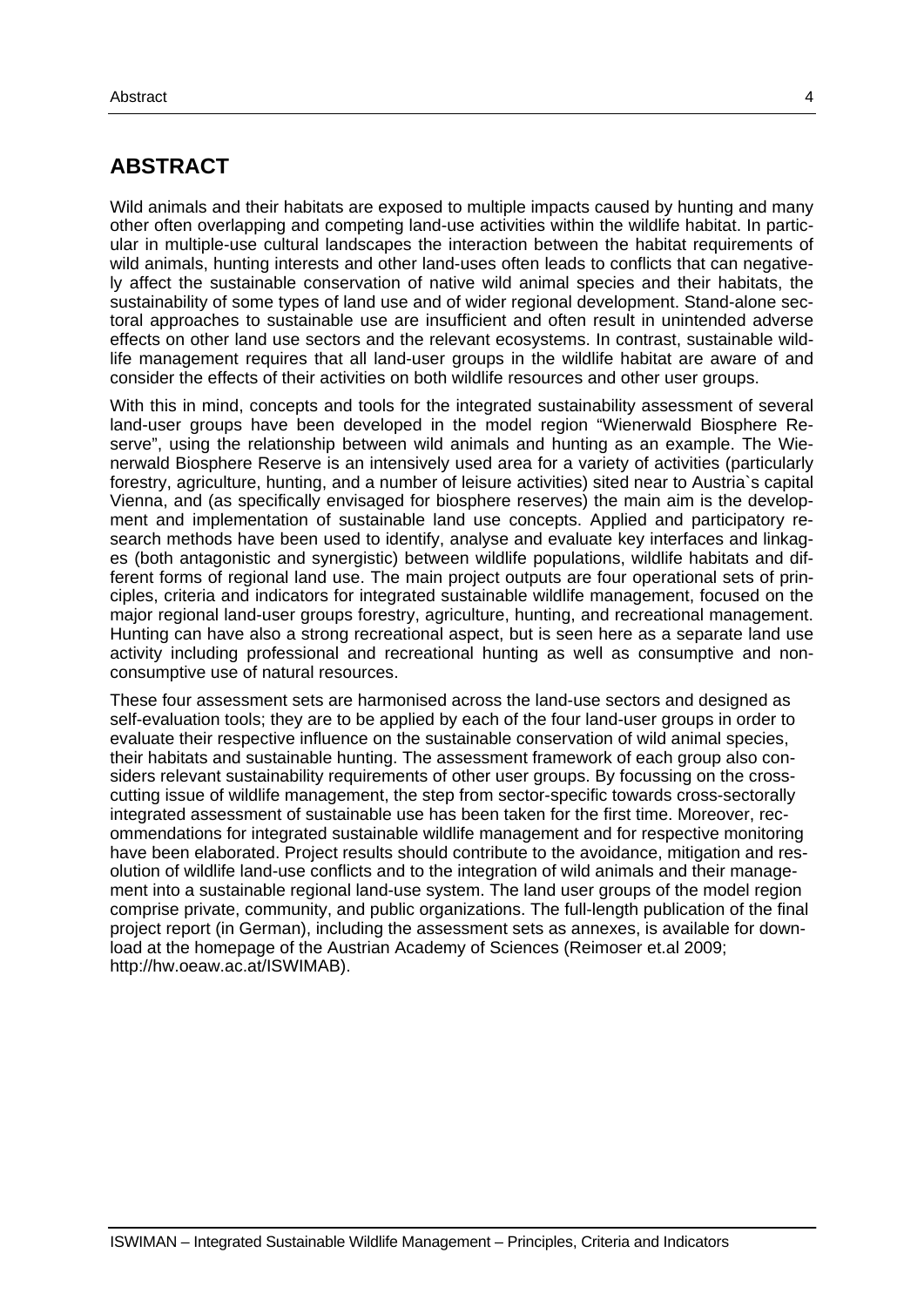# **1 INTRODUCTION**

#### **Background**

Hunting on the one hand makes a valuable contribution to society by, for example, providing food markets with high-quality game, regulating problematic wild animal species (game damage, conveying of diseases, etc.) and improving biotopes. Sustainable hunting may contribute to avoidance of damage to agriculture and forestry, as well as to preserving both threatened animal and plant species and traditional cultural landscapes and local traditions.

On the other hand, hunting seems to be increasingly facing opposition from non-hunting societal and interest groups, which sometimes results in strongly contrasted interests and needs. Conflicts arise in particular when wild animals damage private or public goods, or the activities of persons unrelated to hunting are negatively affected by the practice of hunting, e.g. if they are restricted in exercising their urge for "freedom" or "undisturbed wilderness" to the full extent. Major conflicts also arise when hunters, on account of adverse circumstances (which may be provoked to a certain degree also by other interest groups), are not able to regulate the density of deer and similar game to meet local circumstances or wishes. In this case, forest owners are worried about their trees and forest rejuvenation; agricultural managers are threatened with losing part of their harvest and conservationists do not see why the value of rare orchid meadows should be jeopardised by, for example, excessive wild boar populations. Animal lovers and animal rights activists, again, often lack an understanding of the need to integrate wild animal populations into the cultural landscapes, or, occasionally, strongly to reduce their populations.

Hunting and the general interaction (consciously or otherwise) with wild animals (protection, observation, habitat changes, disturbance, etc.) is – along with the use of air – practically the only form of all-encompassing use of resources. Wild animals involve and affect numerous user groups and are thus a complex cross-cutting issue prone to polarise existing interests. This comes to the fore particularly with regard to leisure and recreation management, which most resembles the all-encompassing character of hunting and wildlife management at least in areas close to cities. The divergent claims to one and the same area often result in conflicts that end up negatively affecting wild animals and their habitats as well as the possibility of hunting sustainably. At the same time, they may encroach upon other claims to land use. Under a gradual and often unnoticed process wildlife habitats are tending to become smaller and increasingly fragmented, at which point problems may rapidly become acute.

The ecologically, economically and socio-culturally complex and sensitive issue of "wild animals, wildlife habitats and hunting-related use" elegantly illustrates a cross-sectoral (across land user groups) weave of interdependencies and causes. It clearly reflects that for a certain sector of use (in this case, hunting), sustainable use can only be achieved if the criteria of sustainability are harmonised to a sufficient degree with other sectors of use (even if the sector of use concerned per se meets the sustainability requirements). An isolated sectoral sustainability concept directed merely at hunting-related activities and the influence of game management upon hunting is neither able to safeguard "hunting" as a mode of use, nor the options for practicing hunting, nor the preservation of wild animal populations and their habitats.

However, as a cross-cutting issue touching upon several interests and subjects, the "wild animals" theme harbours not only a considerable potential for conflict but also a potential for coming together, given that many people feel close to the issue. This is why in the current project, this theme was chosen as a model to exemplify the development of an integrated, cross-sectoral sustainable approach. The aim of harmonising interests between the various different functions of a Biosphere Reserve demands especially high inter-sectoral cooperation. The general aim of applying these research results is to minimise conflicts as well as to establish long-term problem-solving concepts (both preventive and curative). Natural resources have become a precious good, and joint efforts have to be made to preserve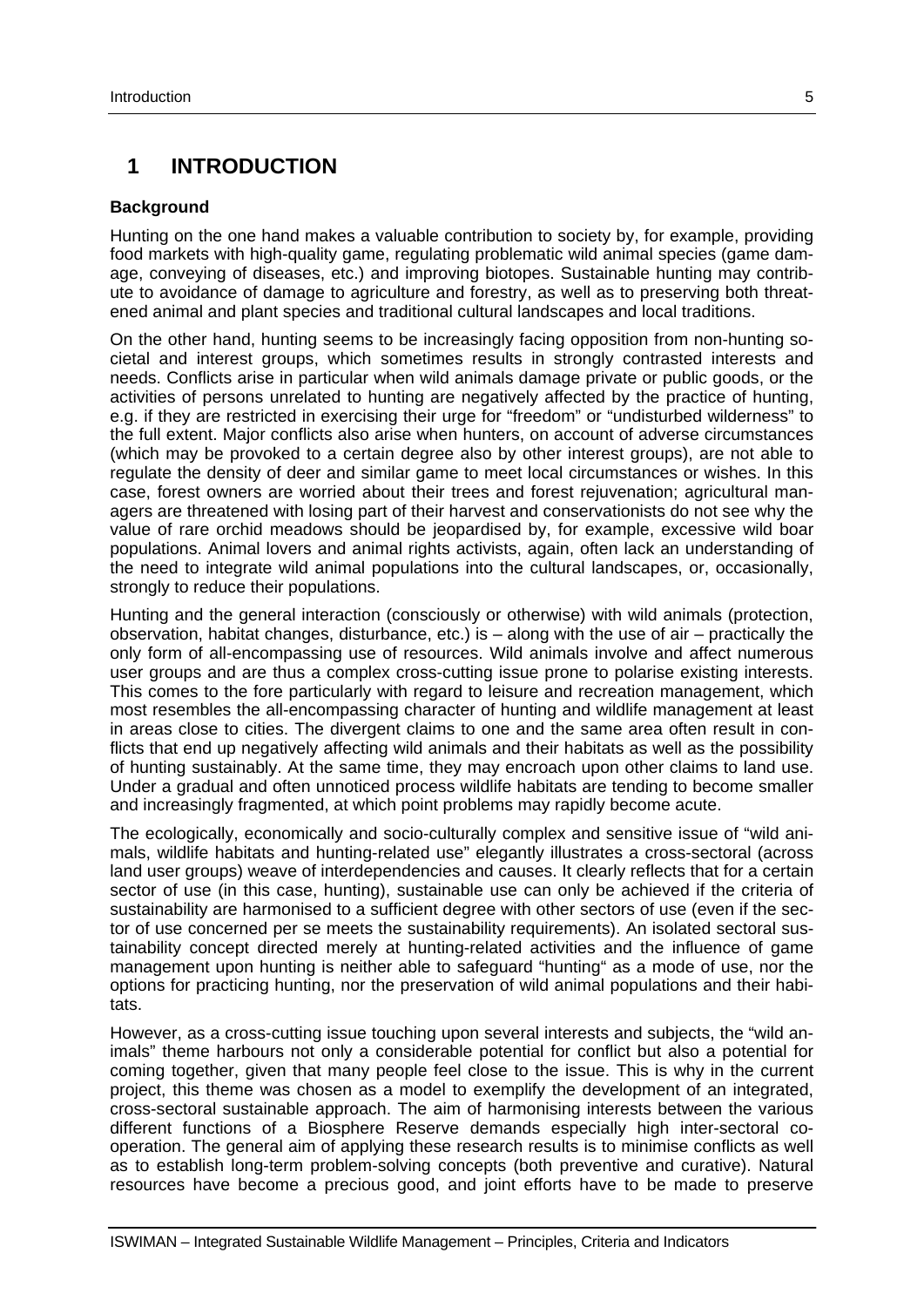them. In many cases, "green" interests of forest and agricultural managers, hunters and other conservationists are consistent, so that synergistic effects can be achieved (provided all players are aware of interdependencies and interrelationships.) In order for the use of the Wienerwald (at least the use relating to wildlife management) to be as free from conflicts as possible, the inter-sectoral interaction of local interest groups is to be optimised on the basis of an integrated overall sustainability concept, in order to attain sustainable regional development for all sectors involved as well as to contribute to avoiding conflicts and encroachment upon the interests of the various land users by the other land user groups.

#### **Project goal**

The ultimate goal of the project is integrated sustainable land use and its evaluation – the development of cross-sectorally harmonised sustainable wildlife management, including wild animals, their habitats and the option of sustainable hunting. The assessment system is to allow for self-examination by those land users who account for a significant impact upon the preservation of wild animal species and their habitats. In developing such a tool, conflict and synergy potentials between sustainable hunting and other regional modes of land use had to be taken into account.

The task was to develop principles, criteria and indicators for hunting and non-hunting related land user groups, with a view to integrated (cross-sectoral) wildlife management. The activities of land user groups had to be evaluated in terms of the lasting preservation of native wildlife species and their habitats as well as sustainable hunting. Therefore, self-examination by regional land user groups including their influence upon wild animals, habitats and sustainability of hunting.

On the basis of existing assessment criteria for sustainable hunting that allowed exclusively for an assessment of hunting-related activities (Forstner et al., 2001; 2003; 2006), the set of criteria was expanded to provide integrated options for assessing the activities of various different land users in terms of the effects of these activities upon the sustainability of hunting and wildlife management. Thus, an "overall sustainability assessment" was developed on the subject of "wild animals, wildlife habitats and hunting." Existing sustainability criteria for the land use sector of "hunting" have been adapted to the Wienerwald Biosphere Reserve and widened to integrate comparable sustainability criteria for the sectors of use by agriculture, forestry as well as recreation. This allowed, for the first time, for a cross-sectorally harmonised assessment of sustainability.

Significant interfaces – in the sense of interactive fields, antagonisms and synergies relating to sustainability – between wild animals, wildlife habitats and land use sectors with relevance to wild animals were identified. There was then analysis of the degree to which these sectors had to be integrated in order to guarantee sustainable hunting and the preservation of wildlife populations and habitats.

In order to integrate wild animals and hunting into overall sustainable land use in line with the requirements of nature conservation, the terms "integrated sustainable wildlife management" and "sustainable hunting" (including wildlife populations and their habitats) were coined. They were given life and substance through an Assessment Set of Principles, Criteria and Indicators, involving ecological economic and socio-cultural aspects. From these results, recommendations were made for management that was both integrated and sustainable, as well as monitoring that sustainability (Reimoser et al. 2009).

A trans-disciplinary working approach was chosen for the project, closely involving regional stakeholders and land users and using a broad spectrum of participative research methods. (Reimoser et al. 2009). While the results, in terms of methods and procedure, user group opinions, and the definition of Principles, Criteria and Indicators in a Sustainability Assessment Set (PCI-Set) for the four land user groups, targeted the specific area under investiga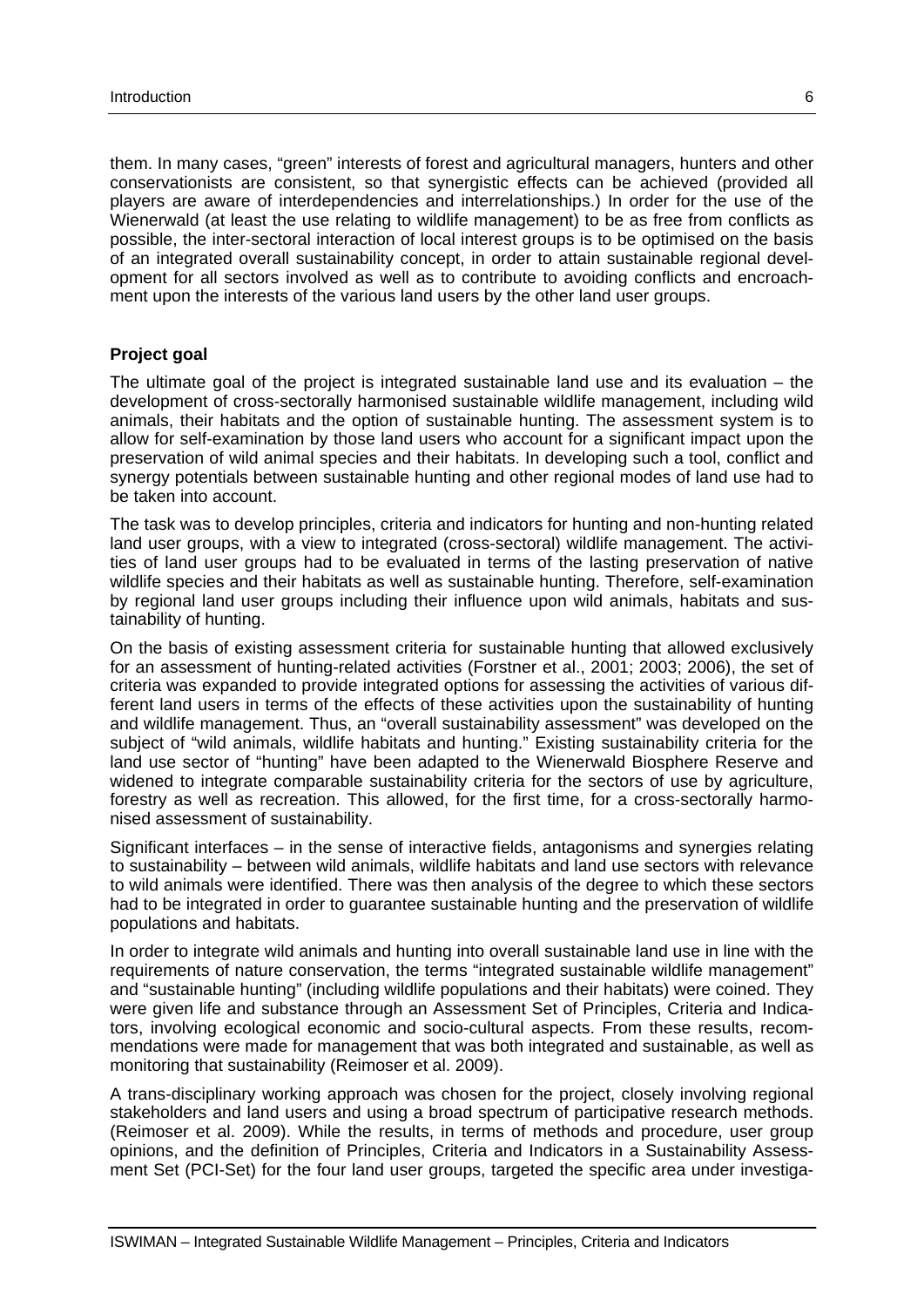tion (Wienerwald Biosphere Reserve), they may also suit wider application if adequately adapted to the specific region.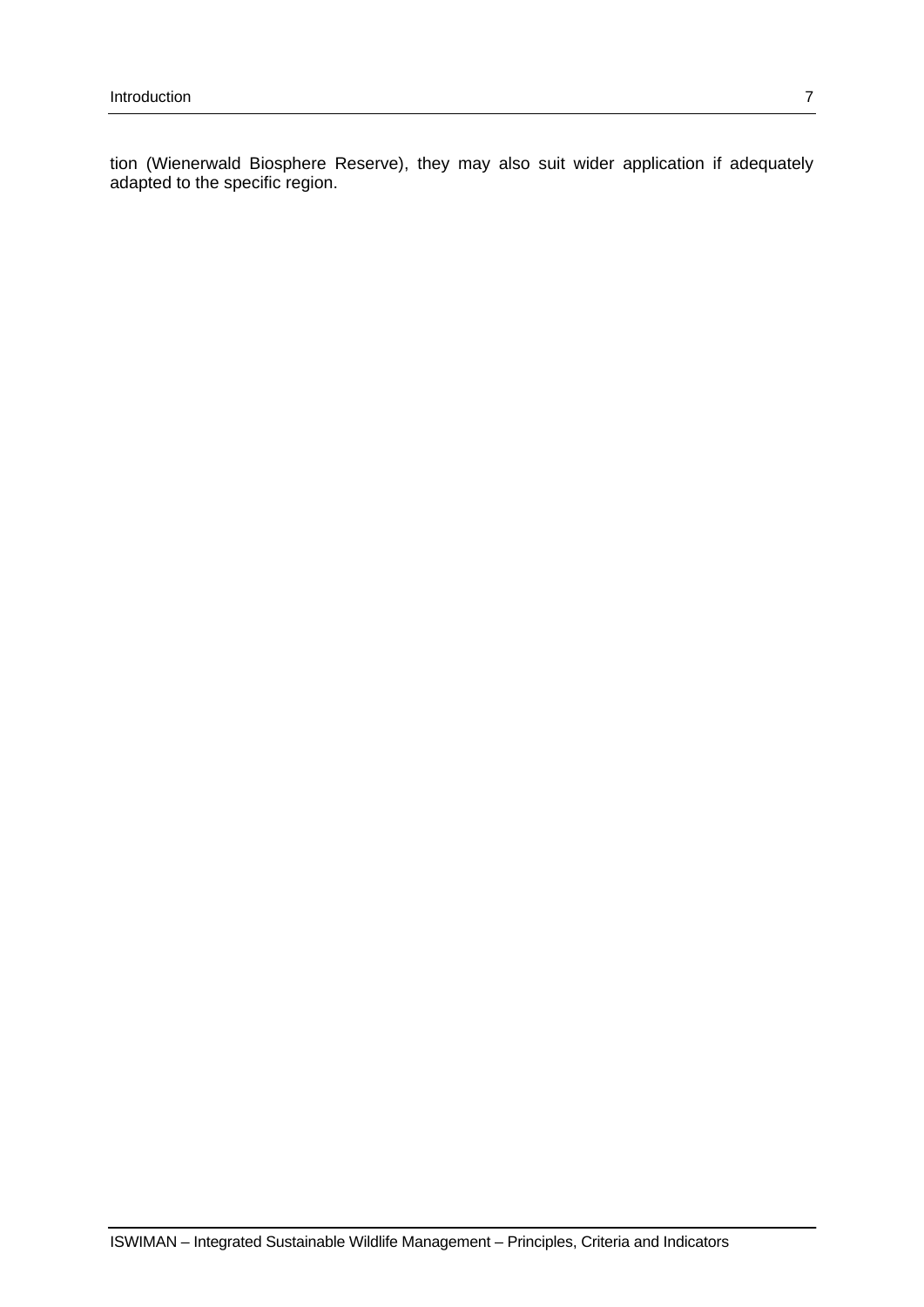# **2 CONTEXT WITHIN THE CONCEPT OF SUSTAINABILITY**

By managing and taking wild animals, hunting has an impact on a certain share of natural resources. It has thus a direct influence on the genetic diversity of individual game species, the composition of game species, and the structure of game populations, as well as an indirect influence on non-huntable animal species, plant species and soil. This influence may have effects upon ecosystems and, in some cases, has a potential for conflicting with the interests of other users of natural resources (e.g. forestry, agriculture, leisure and recreation). Wild animals, their occurrence, behaviour and suitability for hunting, are often also strongly influenced by changes in land use, infrastructure (e.g. roads, railway lines, overhead wires or conduits), and other anthropogenic factors. The present project report analyses and assesses to the greatest extent possible the manifold "non-hunting-related" factors of influence on wildlife species, their habitats and huntability, which frequently strongly limit the possibilities for hunting to be sustainable. The project report not only deals with the effects of agriculture, forestry, and leisure and recreation management upon the sustainable development of wild animal populations, wildlife habitats and hunting, but primarily with huntable wild animal species (i.e. those included in hunting laws even if they have no open season) as well as rare and threatened species.

Towards the end of the 20<sup>th</sup> century, "sustainable development" became *the* pathbreaking concept for environmental policy and resource management. The results of this project are intended to make a contribution to the implementation of the goals of comprehensive sustainable development as defined at UNCED (UNITED NATIONS CONFERENCE ON ENVIRONMENT AND DEVELOPMENT) in Rio de Janeiro, 1992, and the follow-up processes such as MCPFE (MINISTERIAL CONFERENCE ON THE PROTECTION OF FORESTS IN EUROPE). Furthermore, the sustainable use of the components of biological diversity is one of the three declared objectives of the CBD (CONVENTION ON BIOLOGICAL DIVERSITY). This Convention mainly aims at the conservation of biological diversity of ecosystems, species and populations as well as their natural genetic variability, with the goal of achieving a balance between protection and sustainable use of biological diversity.

Overarching international principles for sustainable use that provide fundamental political guidelines for the sustainable use of wild animals can be derived from the CONVENTION ON BIOLOGICAL DIVERSITY (CBD), in particular from the Ecosystem Approach (UNEP, 2000) and the Addis Ababa Principles and Guidelines (UNEP, 2004) as well as the Declarations of IUCN (2000, 2001) and the European Charter on Hunting and Biodiversity (Council of Europe, 2007). However, for specific practical implementation of the vision of sustainability as it affects the various forms of land use, operational implementation guidelines and adequate tools will be needed for assessment, monitoring and adaptive management. With this in mind, principles, criteria, indicators, standards and certification systems are being developed on an international level for several technical fields, and applied as instruments to steer the development of sustainable use.

The current project is built upon the basis of the foregoing environmental policy agreements and resulting subsequent development stages. Its intention is also in line with the IUCN Policy Statement on the Sustainable Use of Wild Living Resources adopted at the World Congress of the International Union for the Conservation of Nature (IUCN) in Amman/Jordan in 2000 (IUCN, 2000). The IUCN Policy Statement says that the use of wild living fauna and flora, provided it is sustainable, may also be defined as an instrument of nature conservation and may contribute to the preservation of biological diversity. This is also valid for hunting. There is no application to those protected areas, such as wilderness areas, national parks, etc., in which any consumptive use is by definition not admitted in the entire or in parts of the protected area (except e.g. fishing or bee-keeping). The present project also intends to make fundamental contributions to implementing goals of the Convention on the Protection of the Alps (ALPINE CONVENTION, 1991), as contained, for example, in the Protocols on the Con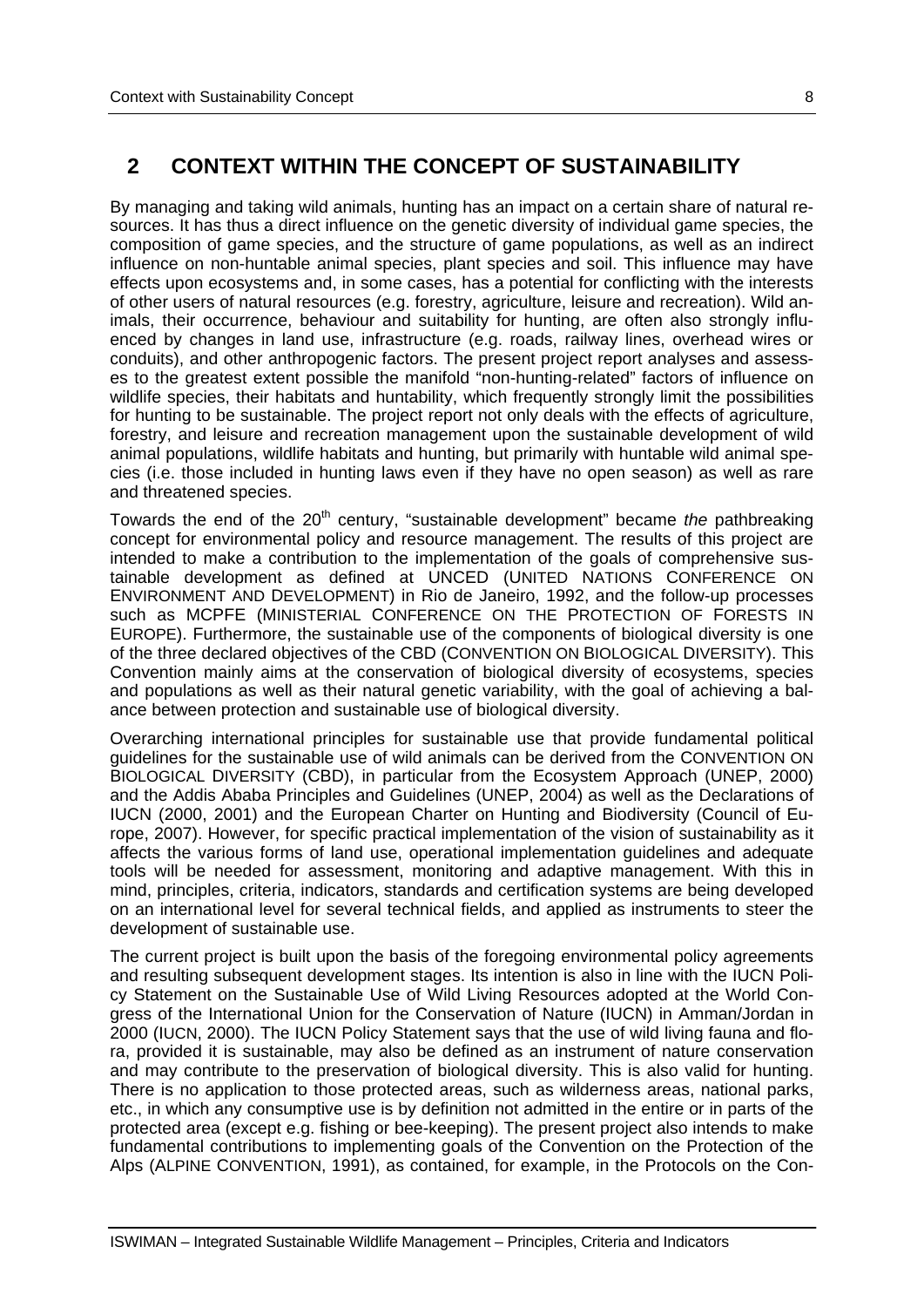servation of Nature and Landscape Management; Regional Planning and Sustainable Development; Mountain Forests, as well as Tourism.

Development may be described as sustainable if it meets the needs of the present without compromising the ability of future generations to meet their own needs (BRUNDTLAND & UNCED, 1988). In general terms, "sustainable use" of natural resources may be defined as a form and intensity of use that

- seeks a balance between protection and use;
- takes into account the limits of ecological carrying capacities and functioning of ecosystems;
- does not exceed the regenerative capacity of renewable biological resources;
- is socially just and balanced;
- allows equal use of resources, qualitatively and quantitatively, by present and future generations.

From an ecological point of view, sustainable use means in particular preventing human action from exerting an irreversible impact on global resources and from exceeding local limits of the resilience of ecosystems. Sustainable use of natural resources has to give preference to maintaining the functioning capacity of an ecosystem in order to guarantee that all material and immaterial services and functions of the natural environment are maintained on a lasting and even basis. Ecologically sustainable hunting should not be focussed on hunting the maximum sustainable yield in terms of population growth. On the contrary, a variety of qualitative aspects ought to be taken into account. In particular, the diversity of species, populations and genetic variability but also of habitats and of the characteristics of natural scenery has to be preserved. Austria, too, has committed itself to integrating the recognised principles of ecological, social and economic sustainability into all fields of social and economic policy and all levels of decision making. (FEDERAL MINISTRY OF ENVIRONMENT, 1995; AUSTRIAN FEDERAL GOVERNMENT, 2002).

In accordance with the "three pillars" of sustainability, this project also intends to take into account the economic and socio-cultural components along with the ecological ones. A fundamental goal is to maintain, for example, the economic profitability of hunting while at the same time preventing potential damage caused by game management. It is also important for hunting to be in conformity with the objectives of the latest standards of animal welfare. The contribution hunting makes to sustainable societal development, as well as its readiness to assume responsibilities need to be reflected in the perception hunters have of their of their own activities. This should also be true of the self-perception of other land user groups which have impacts on wild animals and on hunting.

Criteria and indicator systems are recognised assessment tools that allow an examination of the sustainability of various forms of use as well as of whether sustainability goals have been reached. Assessment approaches of this kind have been developed for application to various sectors of use, such as forestry, agriculture, or fishery. For the sector of hunting, the existing gap was closed by preliminary work in this project (Forstner et al., 2001, 2003, 2006). Sustainable use of wildlife habitats and wild animals can only be successful if all land user groups active in a wildlife habitat are aware of the effects of their activities upon wild animal resources as well as upon other user groups, and if the need for sustainability raised by other user groups are considered to the greatest extent possible by one's own group. This requires integrated, inter-sectorally harmonised approaches to sustainability for an overall sustainable use of land, as well as practical implementation at a regional level. So far, however, hardly any practical cross-sectoral instruments of assessing sustainable use have been available (Hartje et al., 2003), nor have methods for developing cross-sectoral criteria and indicators been established (Linser, 2001).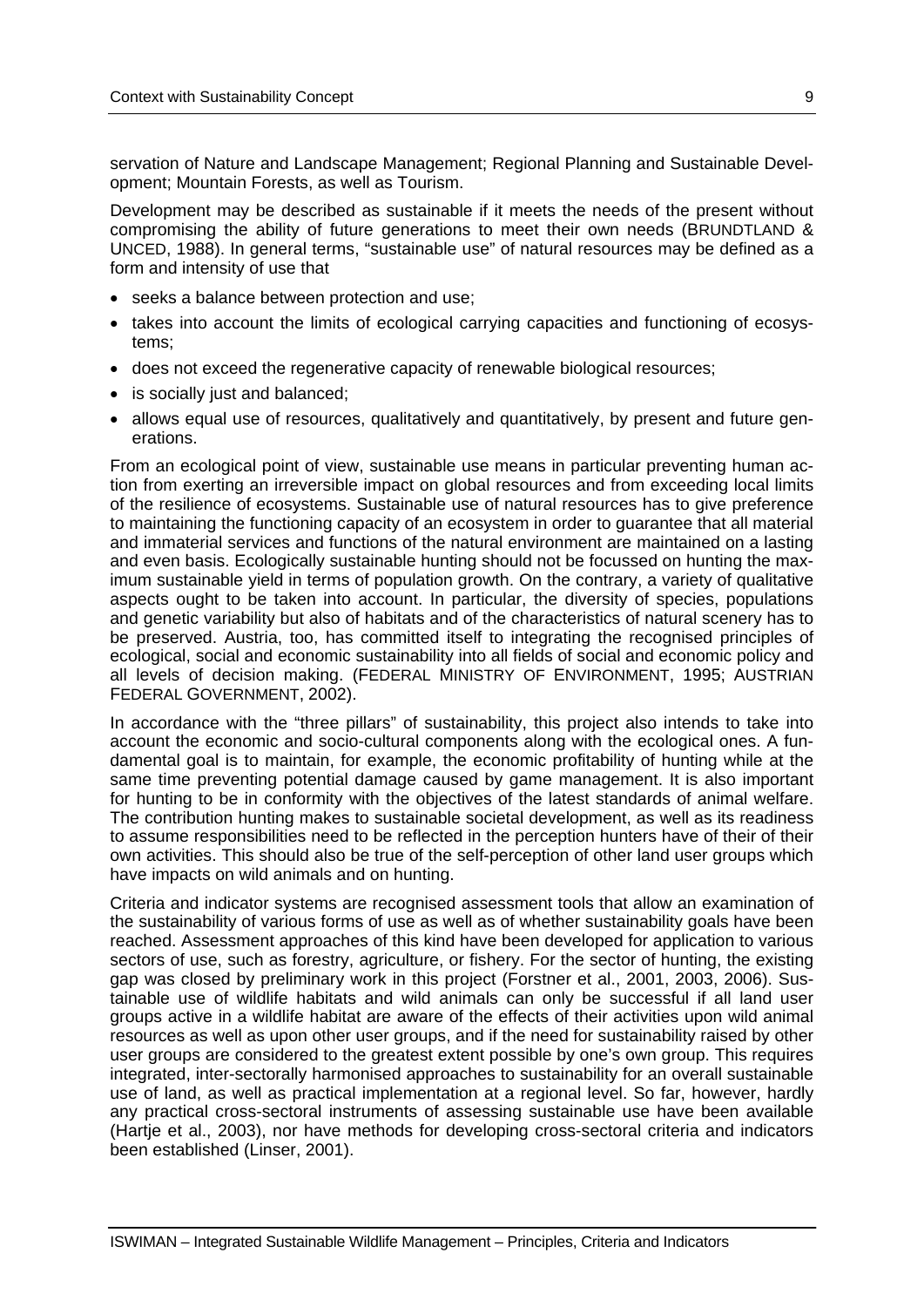Thus, it was necessary initially to establish an adequate assessment method. Building on the preliminary works mentioned above, a transparent and (as far as possible) objective assessment system was developed, in close co-operation with the interest groups concerned, for allowing different land users to self-examine their activities regarding wild animals, wildlife habitats and hunting. The present principles, criteria and indicators for integrated sustainable wild animal management have been conceived as a voluntary aid for self-assessment. They are intended to provide an incentive for determining how much one's own position contributes to sustainability as well as for challenging or critically examining one's own way of acting.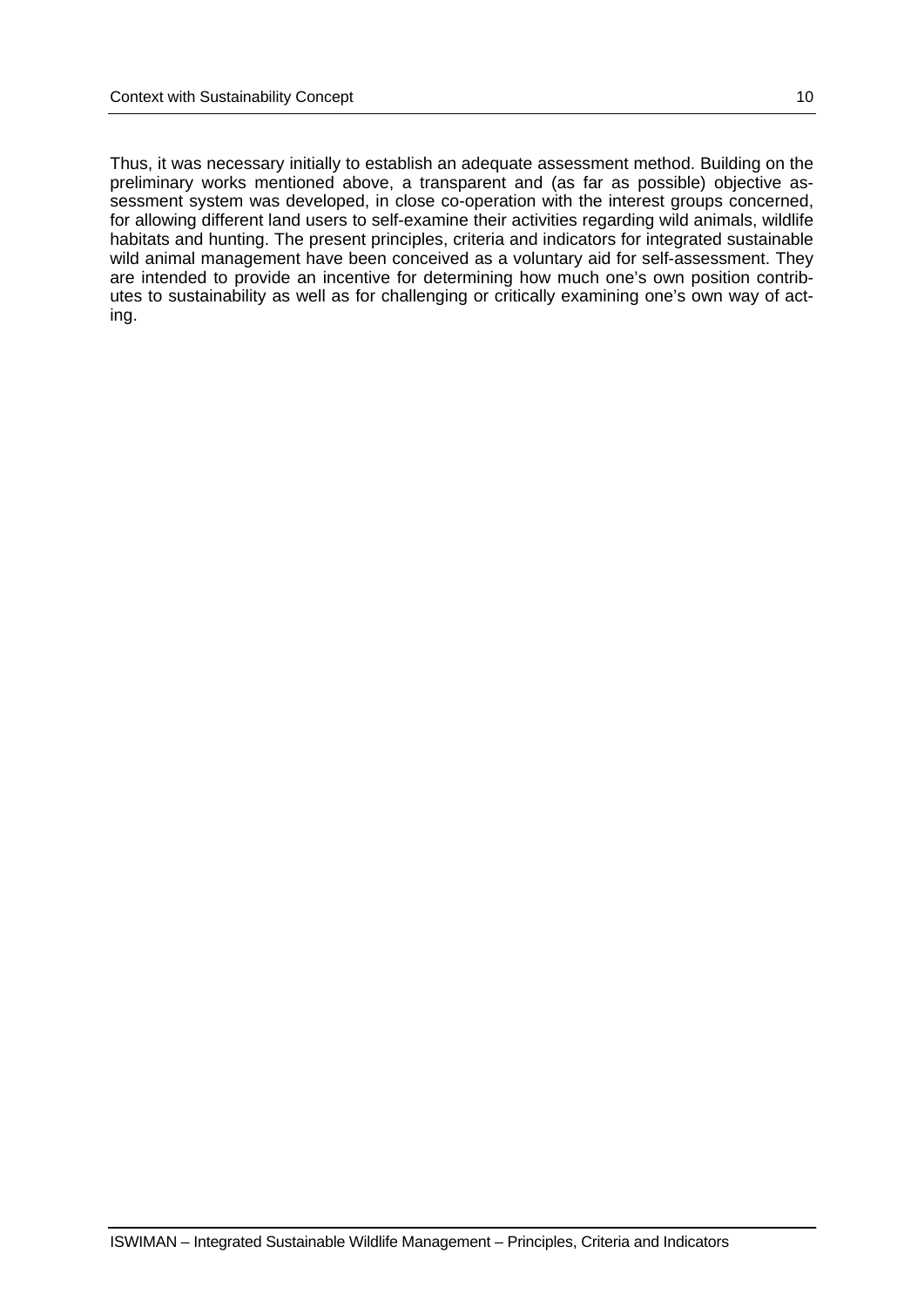# **3 METHODS**

# **3.1 STUDY AREA**

The "Wienerwald Biosphere Reserve" model region is situated in the East of Austria, west of the City of Vienna. It is a hilly mountainous region at an altitude of between 200 and 890 m above sea level. The area comprises the north-eastern Alpine foothills.

Most of the region is forested and subject to forest management. Non-forest regions are agriculturally managed or settlement areas (villages). On account of its proximity to the large City of Vienna, the entire region is highly frequented for recreation.

In the Biosphere Reserve, there are 52 municipalities within seven Lower Austrian administrative districts of about 282,000 inhabitants, as well as seven municipal districts of Vienna with an overall number of inhabitants of about 477,000. The Biosphere Reserve encompasses an area of  $1,054$  km<sup>2</sup>.



Village in Biosphere Reserve Wienerwald (photo: F. Reimoser)

### **Wildlife management, hunting and wild animals**

The land owners are entitled to hunt. They may either lease hunting to other hunters or hunt themselves, provided they have passed a hunters' examination and own a contingent area of a minimum of 115 ha.

With regard to hunting methods, hunting from stands (seats, butts or other fixed points) is the most frequent method (about 70 %). Stalking is rare. Driven hunts (hunting with dogs, boar drives, etc.) primarily serve the purpose of regulating wild boar populations.

### **Wild animal species**

The relatively high biodiversity of the Wienerwald is reflected in the variety of huntable species (regulated by hunting laws) and other wildlife. Open ranges and large-scale forest areas vary, with the latter providing important cover for wild ungulates ("cloven-hoofed game"). The species inventory ranges from grey partridge (*Perdix perdix*), pheasant (*Phasianus colchicus*) and hare (*Lepus europaeus*) in flat regions to wood grouse (capercaillie) (*Tetrao urogallus*) and chamois (*Rupicapra rupicapra*) in areas with Alpine characteristics. The most important species in terms of hunting management are roe deer (*Capreolus capreolus*), wild boar (*Sus scrofa)*, red deer (*Cervus elaphus*) and chamois, hare, pheasant and Eurasian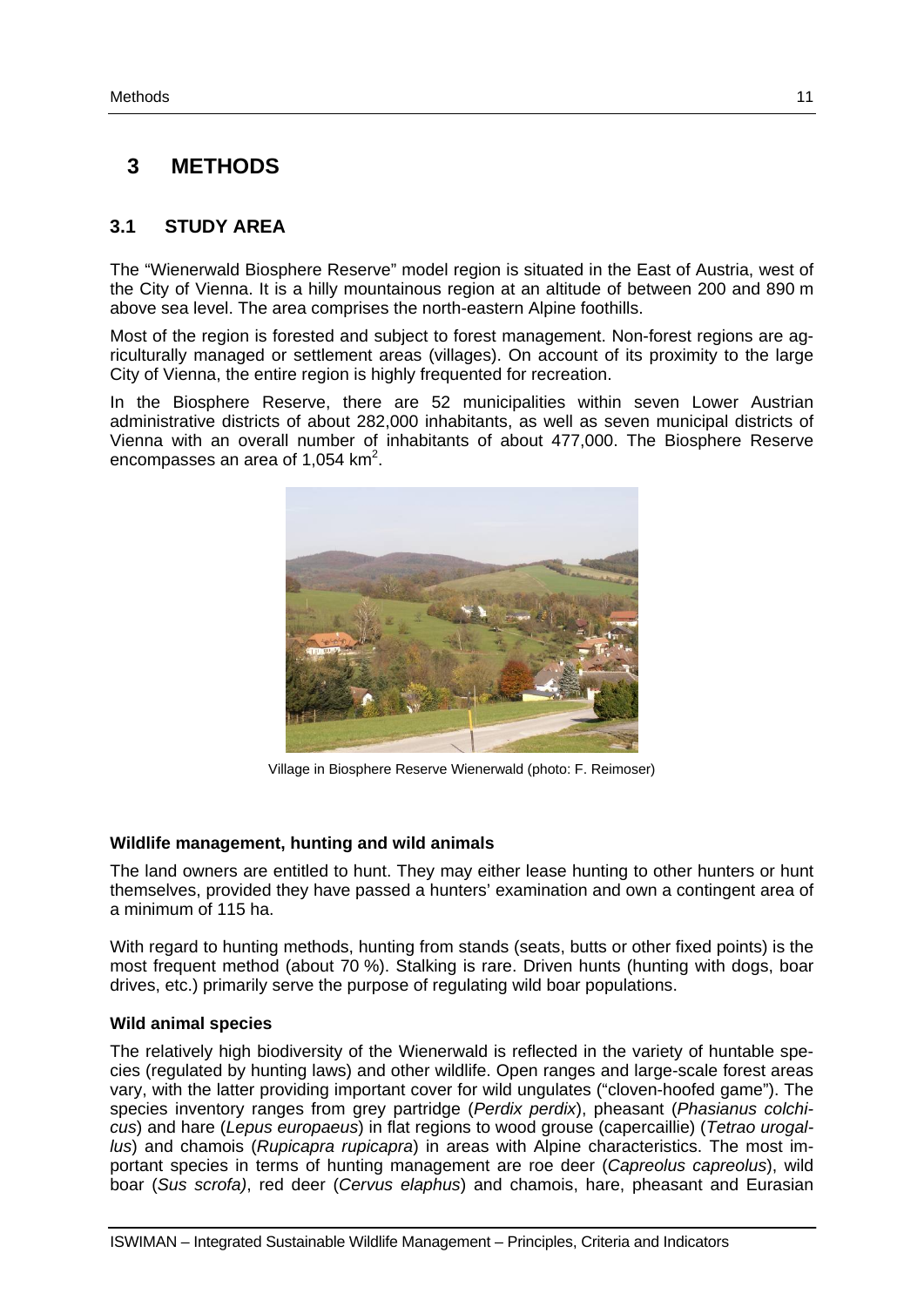woodcock (*Scolopax rusticula*) as well as fox (*Vulpes vulpes*), badger (*Meles meles*) and stone marten (*Martes foina*), with the four cloven-hoofed species being most important in terms of profitability.

### **Game damage**

Browsing damage to young forest trees is caused by deer, roe deer and chamois. De-barking damage by deer occurs in more mature forest and wild boar damage crops.

### **Forest**

About 62 % of the total Wienerwald area is forest (Flesch & Fraissl, 1994). Beech is the most characteristic tree (Mayer, 1974). The largest contingent forest areas are at the centre of the Biosphere Reserve. Toward the edges, the Wienerwald fragments into smaller forest areas. The percentage of forest-covered areas of the Wienerwald municipalities varies widely between 0.3 % (Brunn am Gebirge) and 82.3 % (Klausen-Leopoldsdorf).

### **Agriculture and open land**

The term "open land" refers to surfaces not covered by forest or settlements and comprises mainly arable surfaces and grassland, but also small-scale landscape elements such as hedges, field and path edges, single trees and bushes, planted shrubby strips, slopes, shrub communities along brooks, quarries, or rocks. The forest-covered area accounts for about two thirds of the overall territory of the Wienerwald Biosphere Reserve; almost 30 % of the total area can be characterised as open land, while the remaining area is settled (building and transport surfaces, infrastructure) (AVL/Becker et al., 2004).

Arable farming accounts for slightly more than 50 % of the total agriculturally managed area of the Wienerwald. On about two thirds of the arable land, corn is grown, with winter wheat (about 25 % of the arable land) and maize (about 20 %) dominating. About 8 % of the arable land lies fallow (set-aside). About 40 % of the farmed area is grassland, with mowable meadows accounting for approximately one fifth and extensively used grassland for about one tenth. (Statistics Austria, 2001). Vineyards and orchards taken together make up about 3 % of the agriculturally managed area (ARGE Wienerwald, 2002).

#### **Leisure and recreational use**

The Wienerwald has been a traditional area of recreation since the  $19<sup>th</sup>$  century. On account of population growth in the City of Vienna and many Wienerwald municipalities – about two million people live in the Wienerwald area and its environs – recreational "pressure" upon the Wienerwald has mounted considerably over the last decades. Today, the Wienerwald is characterised by very intense and almost all-encompassing recreational use.

Recreational use is mainly non-motorised and bound to trails and paths. The most common recreational uses are hiking, jogging, bicycling, mountain biking and horse riding, accounting for a high density of marked trails and paths for the user groups mentioned. The average density of paths of the marked network is about 2.1 km/km². Areas larger than 5 km² that are not dissected by paths are rare in the Biosphere Reserve.

# **3.2 Participatory research methods**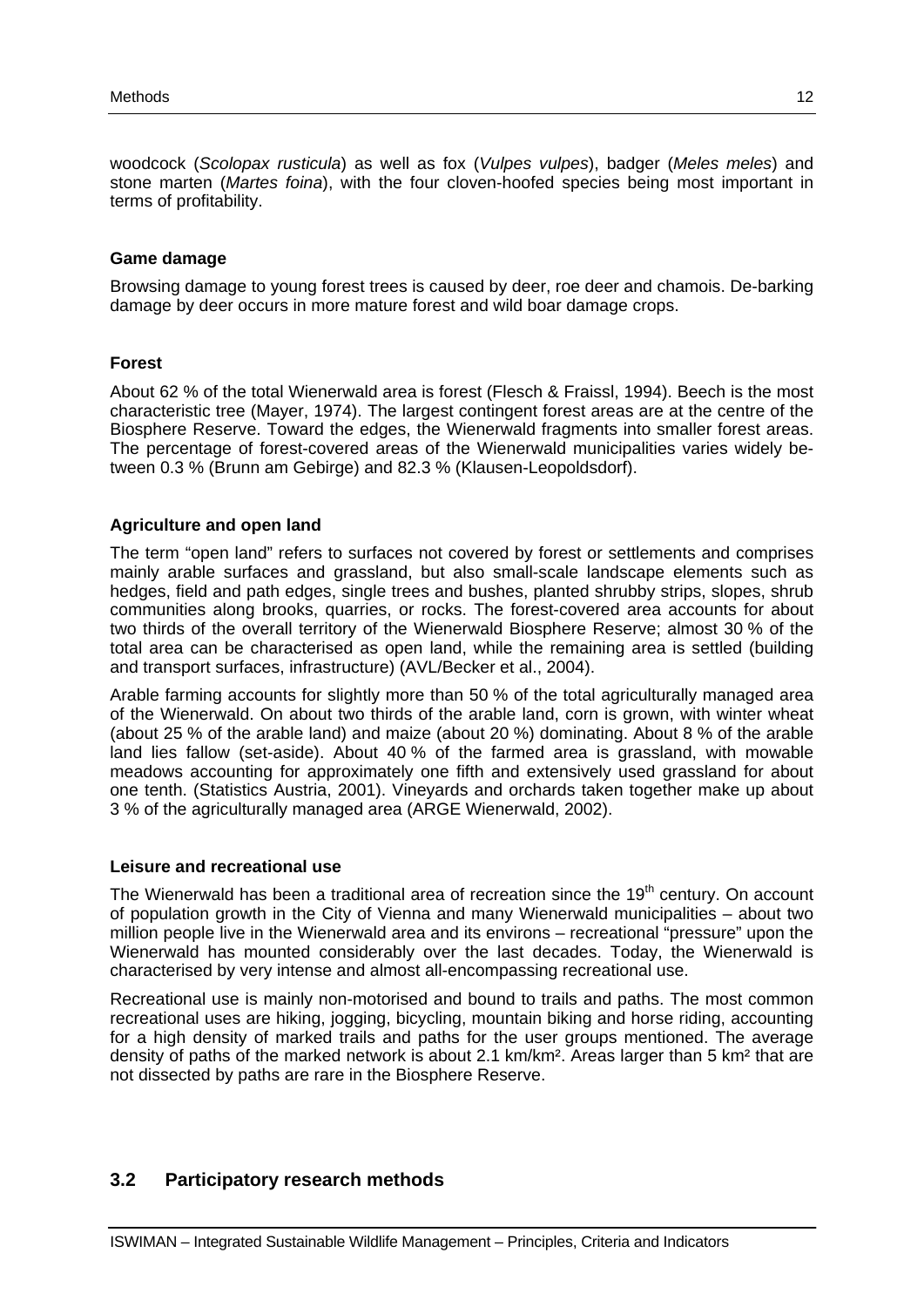#### **Project structure**

For the present project, a trans-disciplinary research approach was chosen, with a strong focus on methods and elements of participative and co-operative research, continuously adapted to the course of the project and current developments. The aim was to integrate trans-disciplinary principles into the project design from the outset and to closely involve stakeholders over the entire course of the project.

Figure 1 gives an overview of the course and interplay of key working steps as well as their allocation to thematic working packages (WP):



Figure 1: Schematised workflow and interplay of working steps

The understanding of trans-disciplinary research on which this project is based is guided by the relevant literature and rests strongly on recognised "good practice" principles of participation, good governance and procedural fairness (a. o.: Hirsch Hadorn, 2005; Pohl, 2004; Umweltbundesamt, 2006; Arbter et al., 2005; ÖGUT, 2003, 2004a, 2004b; Lexer, 2004; Daniels & Walker, 1997; European Commission, 2001; Ohl et al., 2008; Anand, 2001; Albin, 1993).

In particular sustainable wildlife management must integrate and respect numerous actors (hunters, forest managers, agricultural managers, authorities, NGOs, persons seeking recre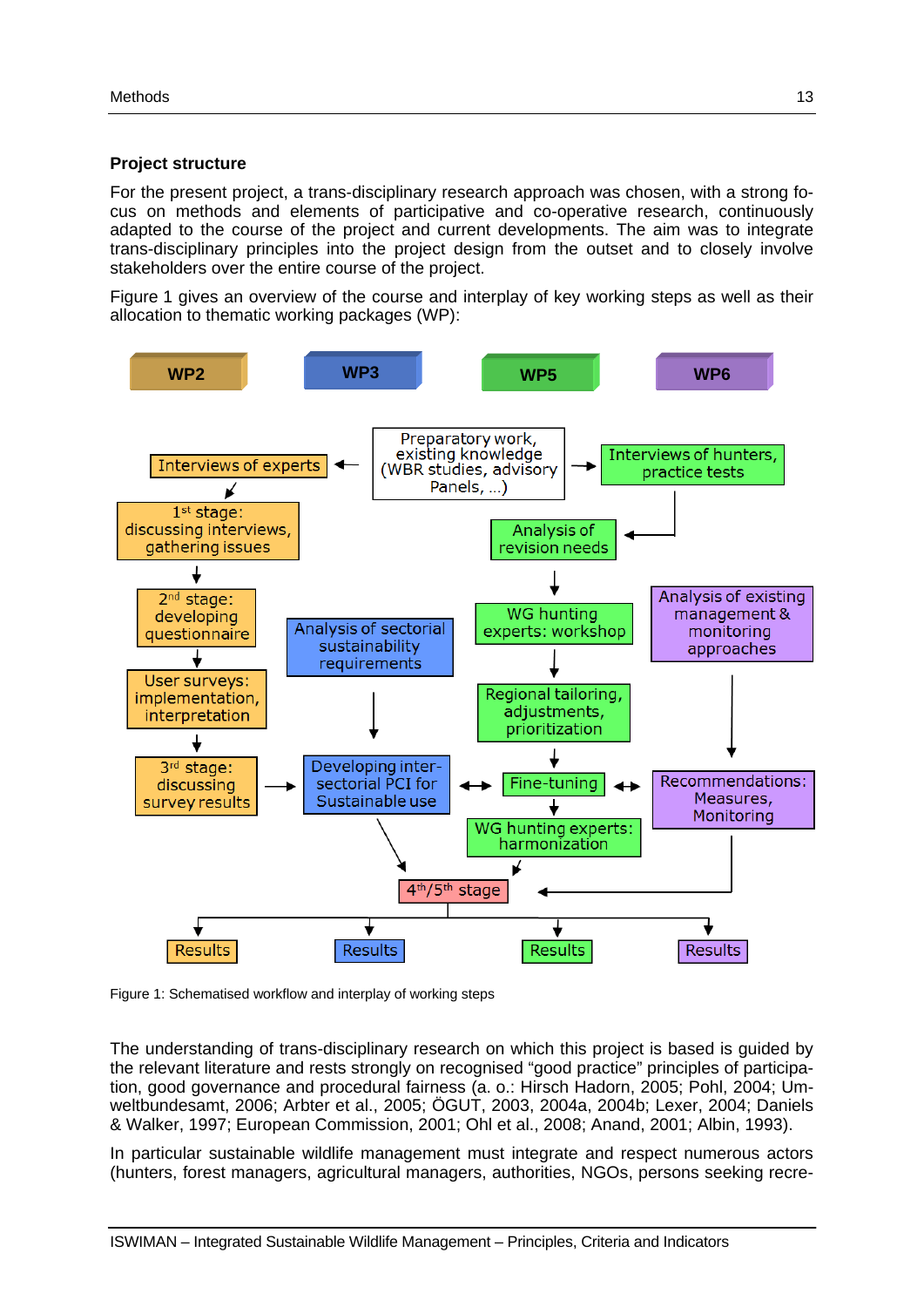ation, land owners, etc.) interlinked via a complex social texture and representing different interests. In the area under investigation, the Wienerwald Biosphere Reserve, wild animals, hunters and other land users share a very limited space. The dynamic interaction of these components results in a broad variety of interrelationships. Thus, each "participant" depends on the others. The true challenge of sustainable wildlife management is thus not so much the management of wild animals but the management of human use: "*The real problem of wildlife management is not how we shall handle the animals (…) the real problem is one of human management"* (A. Leopold, quoted in: Manfredo et al., 1996). A sectoral approach to dealing with problems will thus not suffice. A dialogue between all land users and interest representatives as well as high acceptance of management measures is the only way to guarantee wildlife management along sustainable lines.

The participatory process was instrumental in demonstrating options for a better understanding or feeling for the human dimension within management processes relating to the Biosphere Reserve and in finding broad acceptance for voluntary restraint on the part of all land users.

The fact that findings from the participatory process were considered recommendations, rather than legally binding agreements and plans for wildlife management in the Wienerwald Biosphere Reserve, was of key significance for this project. Results can be merely considered by political decision makers and voluntarily applied by political decision makers and land users in the Biosphere Reserve. Negotiations leading to binding agreements between land users and the implementation of results were not within the scope of the present research project.

#### **Interviews of experts**

In the course of the project, several hours of exploratory telephone interviews were conducted with the help of interview guidelines. The guidelines primarily served to orient the conduct of the conversation by the interviewer and were flexibly adapted to each situation.

The interviews of experts primarily served the purpose of gathering information. They were conducted with selected representatives of various regional use categories (agriculture, forestry, nature protection, hunting, recreation and tourism, spatial planning and municipal politics) that exert an influence upon sustainable wildlife management.

#### **Interviews of users and visitors**

The conception, planning, implementation and interpretation of interviews of users and visitors of the Biosphere Reserve were central to the second project year. The social-empirical investigation concentrated on ascertaining awareness of the issues in general, and on the state of knowledge of the various different users regarding the effects of their actions upon wild animals, habitats and sustainable wildlife management, as well as on registering synergies and conflicts of interest between the various user groups. The aim in interviewing specific user groups was to sharpen, deepen and supplement knowledge on interactive fields ("interfaces") between (i) wild animals / wildlife habitats, (ii) hunting-related wildlife management, and (iii) relevant other user groups of the Wienerwald. The interviews further aimed at ascertaining the respective awareness of group-specific impacts upon wildlife resources and problems relevant to wild animals.

#### **Participative platform associated with the project**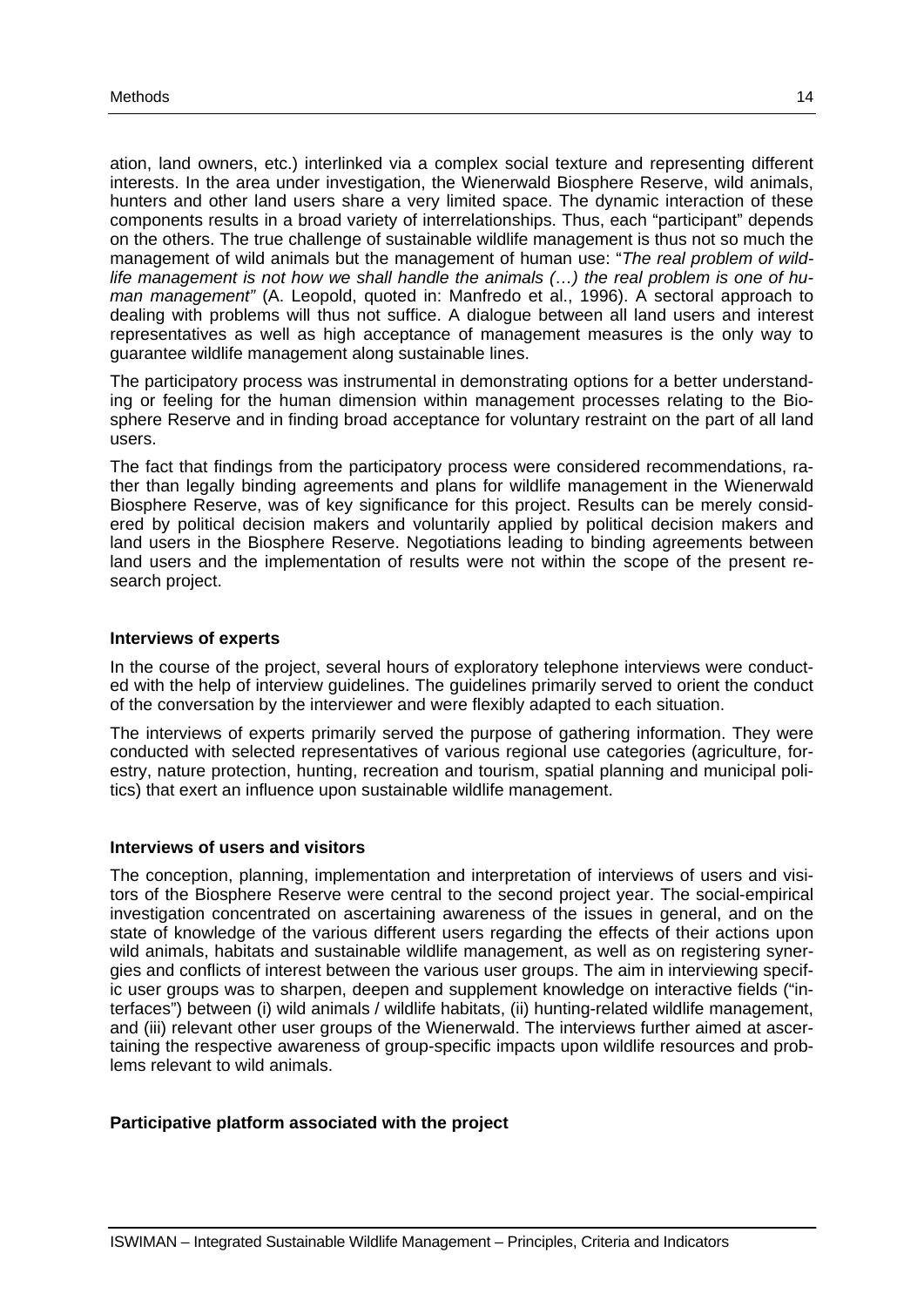A representative regional project forum named "Sustainable Wildlife Management" was chosen as a primary project-related participative organ. It closely involved representatives of relevant regional land user groups, enterprises and land owners in the project (Fig. 1).

The participants in the forum were regionally established key figures with close ties to the project topics. They came from agriculture and forestry, hunting management, tourism and recreational use, nature protection, spatial planning and municipal politics where they fulfilled various roles (managers / land users, land owners / land owners' representatives, interest representatives, representatives of authorities, science / research). In order to reflect the core subject of the project, the interfaces between wild animals, hunting and other regional modes of land use, the composition of the platform by group affiliation was determined by the interface-oriented conception of the project approach (see Section 3.3).

# **3.3 DEVELOPMENT OF INDICATORS FOR AN INTEGRATED APPROACH**

### **3.3.1 Nature of the problem**

The basic idea underlying the project was that wildlife resources (wildlife habitats, wild animal species, individual wild animals, their distribution and behaviour) as well as their huntability are influenced not only by hunting but also by many other aspects of land use and human activities. The fact that wild animals, hunting and other claims to land have to share one and the same limited space, results in a variety of interactions between and among land user groups as well as between land use and wild animals; this often leads to conflicts, antagonisms and competitive relationships that may have a detrimental effect on sustainability of each land use as well as on the conservation of native wildlife species and their habitats, and on the sustainability of regional land use systems. This is particularly true with regard to multiple-use cultural landscapes such as the Wienerwald Biosphere Reserve.

Concepts of sustainability, including criteria and indicators for their assessment and monitoring of sustainable use, have been developed and applied in recent decades for several sectors of land use. A long-existing gap with regard to hunting was not closed until recently through the development of Criteria and Indicators for Sustainable Hunting in Austria (Forstner et al., 2001, 2003, 2006; Umweltbundesamt, 2005). Regardless of progress in the attempt to define sustainability for various different sectors of land use and render it measurable and traceable, there is still a unmet need for cross-sectoral, integrated approaches to sustainable use. This need results from the experience and recognition that sectoral approaches to sustainability alone are insufficient and may even be mutually counterproductive, if interrelationships, interdependencies and conflicts between the sectors are not taken into account. Efforts toward sustainability by one sector may entail negative effects upon other sectors, or the ecosystem concerned, without the actors even being aware of it. The options for hunting to realise sustainable use of wild animals, for example, are often limited and overlapped by multiple influences of other land user groups upon wildlife resources and their hunting management. Analogously, this applies to influences of hunting upon other claims to use land and their non-hunting-related wildlife management. However, sustainable use of wildlife habitats and wild animals is only likely to succeed if all land user groups acting within a wildlife habitat are aware of the impacts of their activities upon wildlife resources, as well as on other user groups, and if the needs of other user groups are considered to the greatest extent possible in one's own land use. This requires integrated, inter-sectorally harmonised approaches to sustainability for an overall sustainable use of land, as well as its operationalisation for application on a regional level. So far, however, there have been hardly any practical cross-sectoral instruments for assessing sustainable use (Hartje et al., 2003), nor have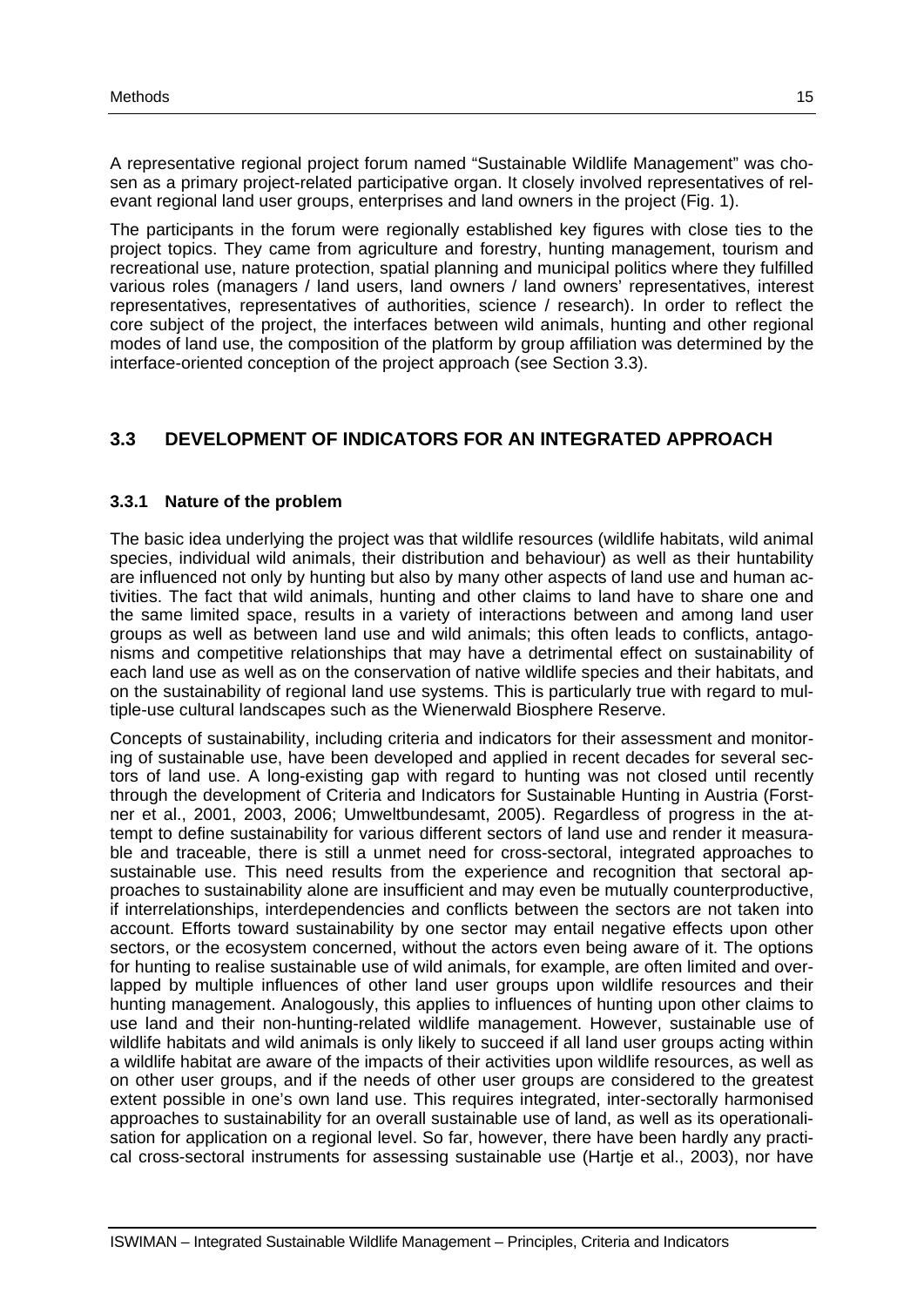operational methods for developing cross-sectoral criteria and indicators been published to a significant degree (Linser, 2001).

Wildlife resources were particularly suitable for this project because wild animals are a crosssectoral "matter" that are, so to speak, at the focus of user interests overlapping, competing and often conflicting in one and the same area. Wild animals are thus, from the point of view of many land use requirements, both a conflicting and potentially uniting element, with user conflicts often having highly negative practical impacts upon wild animals.

The integrated assessment system that has been developed provides a basis for integrating wild animals and their management into sustainable land use in a way which is as conflictfree as possible.

### **3.3.2 Conceptualisation and system delimitation**

At the centre of the project were relevant interfaces between wildlife resources, sustainable hunting and non-hunting modes of land use. "Interfaces" in the sense of the project approach were defined as interactive fields, interrelationships, mutual influences and cross-linkages between three significant system components:

- i. wildlife resources: wildlife habitats and wild animal guilds (communities of wild animal species, wild animal species, wild animal populations, individuals and genetic variety);
- ii. hunting practices;
- iii. non-hunting-related sectors of land use and/or user groups whose activities exert an influence upon wildlife resources and the sustainability of hunting (forestry and agriculture, leisure and recreational use, transport, etc.) and may themselves be influenced by hunting and wild animals.

Interfaces in this sense result from activities (measures, actions), or the failure to take action on the part of hunting and non-hunting land users, their impacts upon wild animals and wildlife habitats as well as the interdependencies between all three system components. The interdependencies may be of antagonistic or synergistic nature. It was the interactive fields relevant to sustainability that were of primary interest for the present project. Those interdependencies that potentially influence (limit, prevent or foster) sustainable options of use of the other user groups were especially relevant .

Thus, those interactive fields are project-relevant that have positive or negative effects upon:

- sustainability or options of sustainable use of one or more user activities (hunting, forestry, agriculture, leisure and recreation);
- sustainable preservation and fostering of wildlife habitats and native wild animal guilds rich in species and/or other environmental resources exploited by the land use concerned (forest vegetation, arable crops, etc.);
- overall sustainable development (ecological, economic and socio-cultural) in the region.

In practice, the "*interfaces*" designed in this way are, as a rule, sustainability-relevant problem and conflict fields or synergy potentials regarding the relationships between wild animals, hunting and other sectors of land use in the Wienerwald Biosphere Reserve.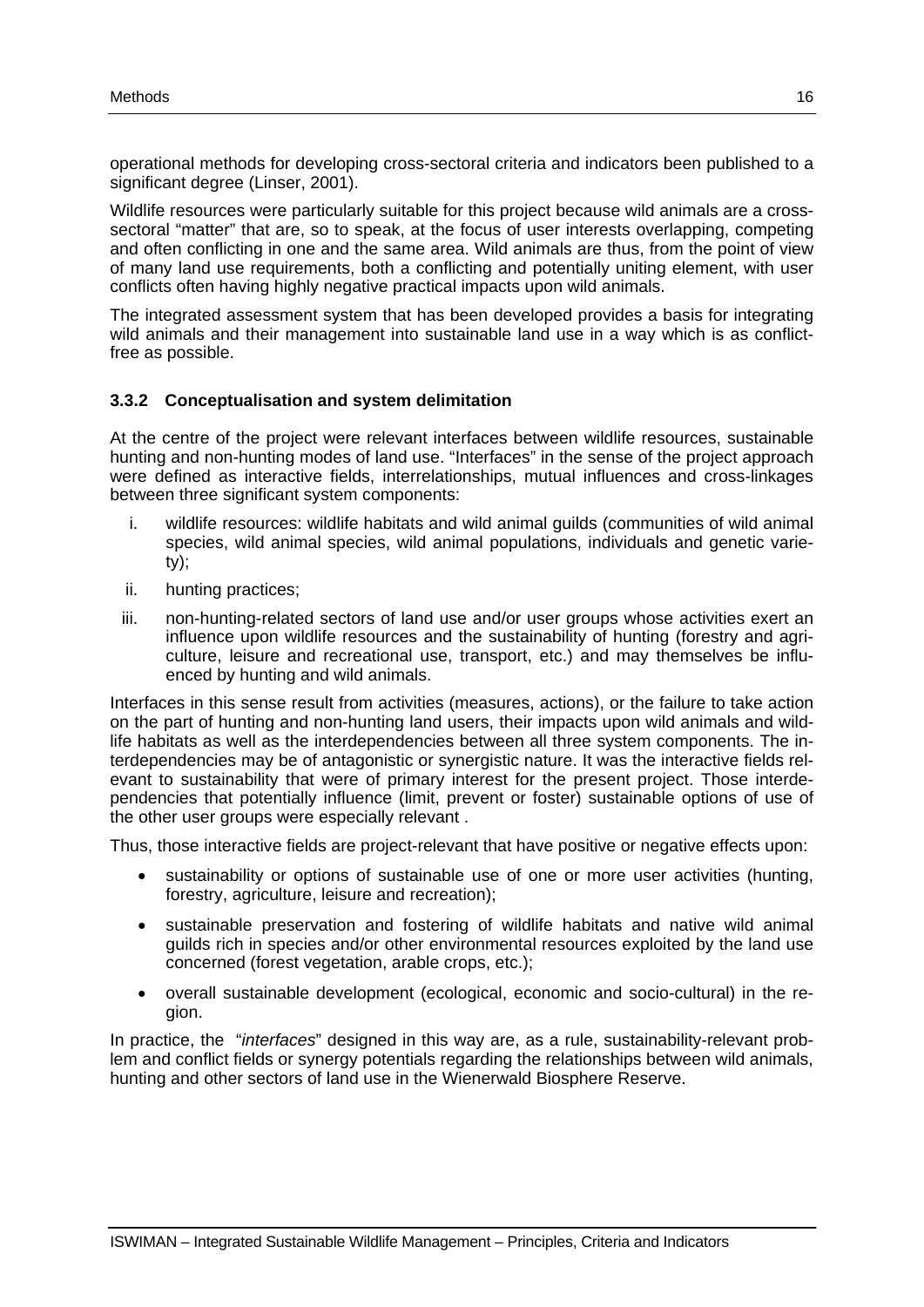

Figure 2 schematically depicts the *Interface Concept* as envisaged by this project.

Figure 2: Schematic outline of the Interface Concept

Explanations regarding Figure 2: Project-relevant interactive fields (conflicts, synergies) are symbolised by red double arrows. The topics of the project are the interdependencies of wild animals and wildlife habitats on the one hand, and hunting-related wildlife management on the other; for the mutual influences of this sub-system (central circle in the figure), regionalised indicators for sustainable hunting have been developed. The topics of the project are also the interdependencies between other forms of land use and the sub-system hunting/wild animals. The interdependencies between the non-hunting-related sectors of land use among each other (black arrows) were not explicitly investigated within the scope of this project; the topics of investigation were always interactive fields immediately related to wild animals and/or hunting (red arrows). Indicators were to be developed in the course of the project for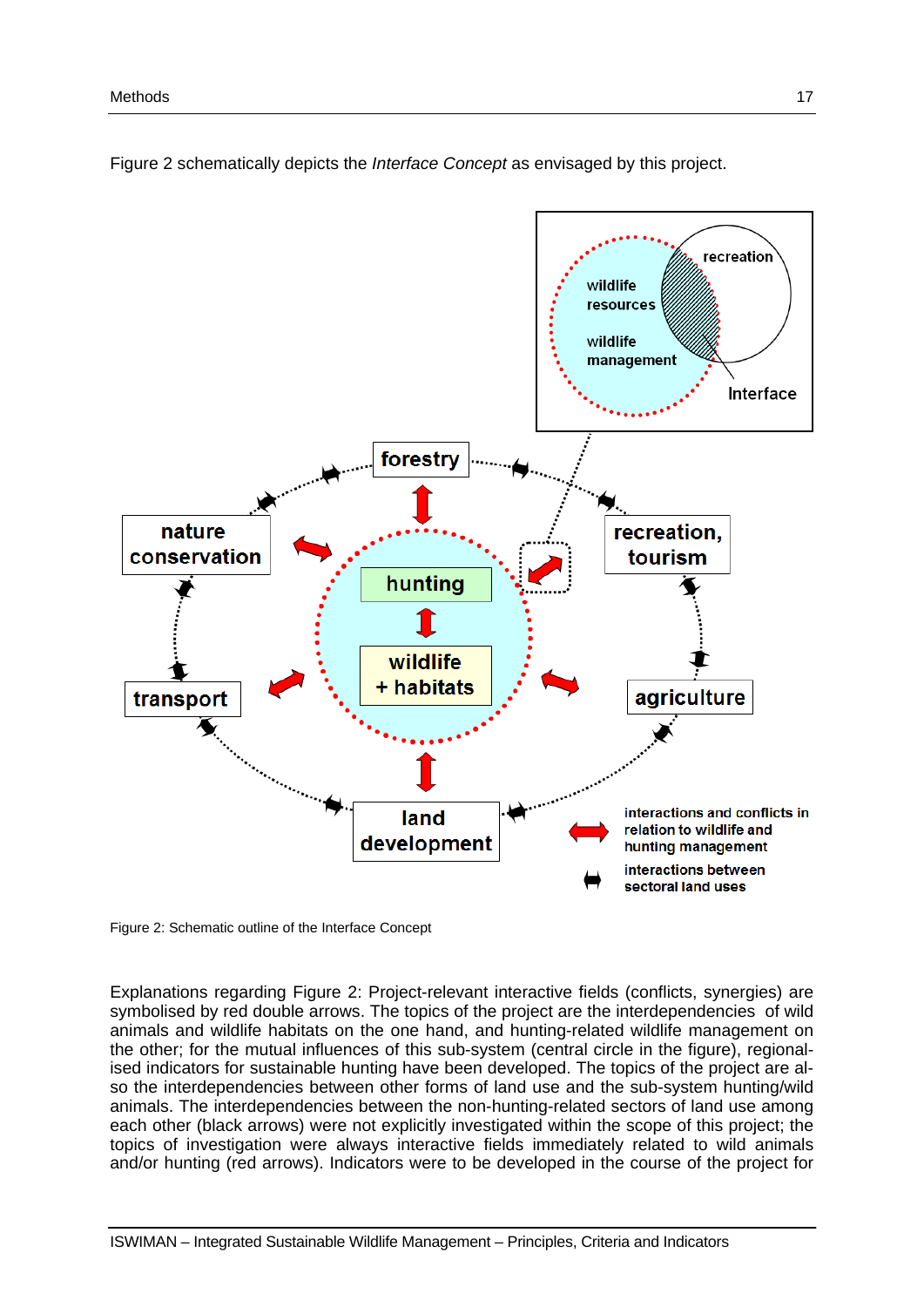the common intersection of wildlife resources, hunting and one other land user group relevant to wild animals (displayed as examples in the insert box at the top of the figure).

Forestry, agriculture and recreational use turned out to be the activities in the Biosphere Reserve with the strongest conflict potential for wild animals and hunting. This enabled Figure 2 to be simplified; in co-operation with the Project Forum, it was decided to develop crosssectoral sustainability indicators only for forestry, agriculture and recreation. The system within which cross-sectoral Sets of Principles, Criteria and Indicators were developed is displayed in Figure 3. The Figure is to be interpreted analogously with Figure 2.



Figure 3: Specific system delimitation for the development of Indicator Sets for cross-sectoral sustainable wildlife management. Red arrows: interdependencies considered. Black crosses: interdependencies not immediately considered.

The interface concept applied for the inter-sectoral development of indicators is further specified in Figure 4. At the centre of the project are those interfaces (mutual influences) that are to be interpreted as the common intersection of i) wild animals and habitats, ii) hunting, iii) activities of other land user groups (forestry, agriculture, leisure and recreation) and iv) regional overall sustainability.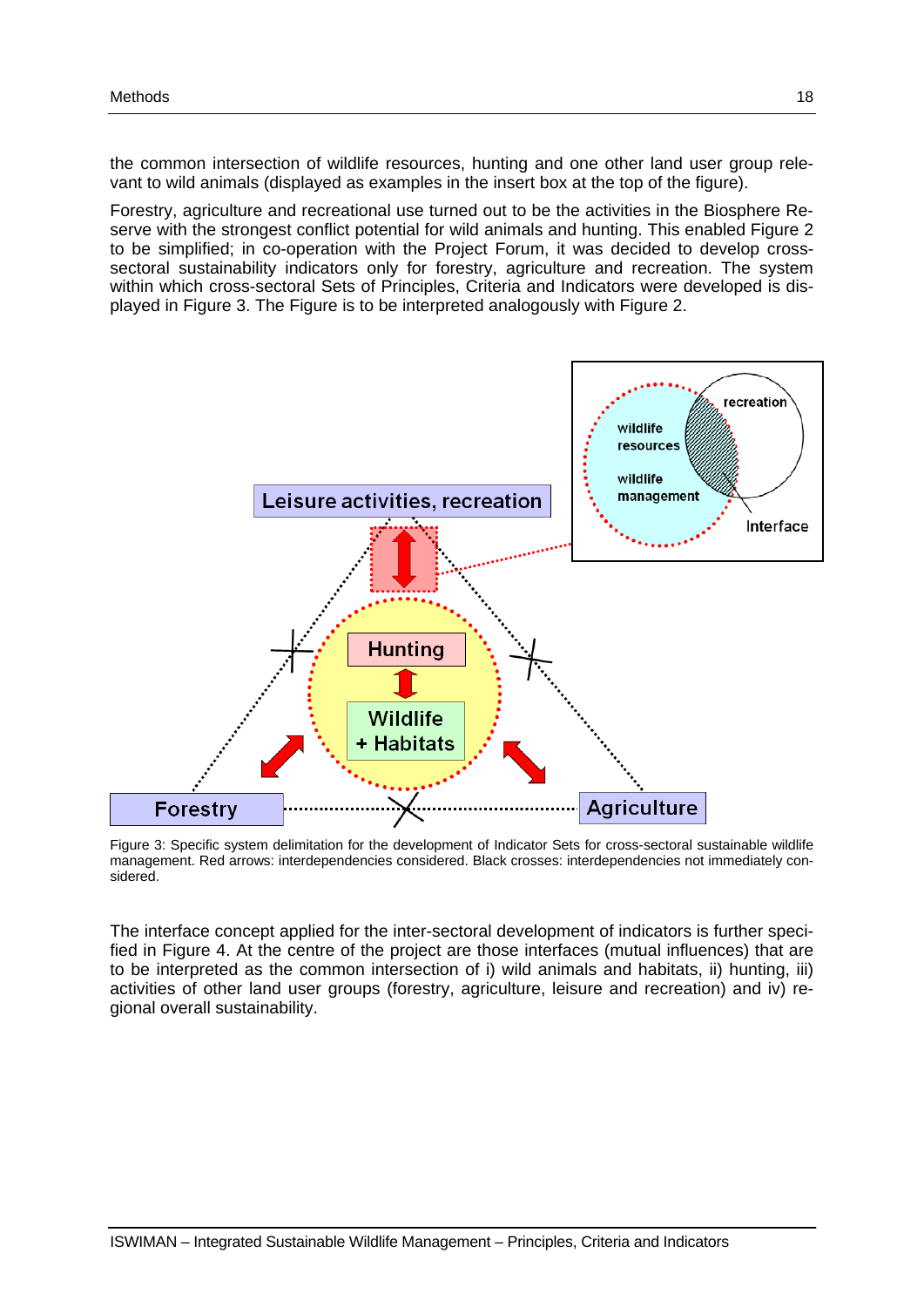

Figure 4: *Schematic outline of ecological, socio-economic and socio-cultural fields of influence as well as interfaces relevant with regard to sustainability* 

The following figure 5 is a schematic outline of the **impact model** (interactive fields, interfaces, dependencies, interdependencies) using the example of Hunting – Biological diversity (Figure 5).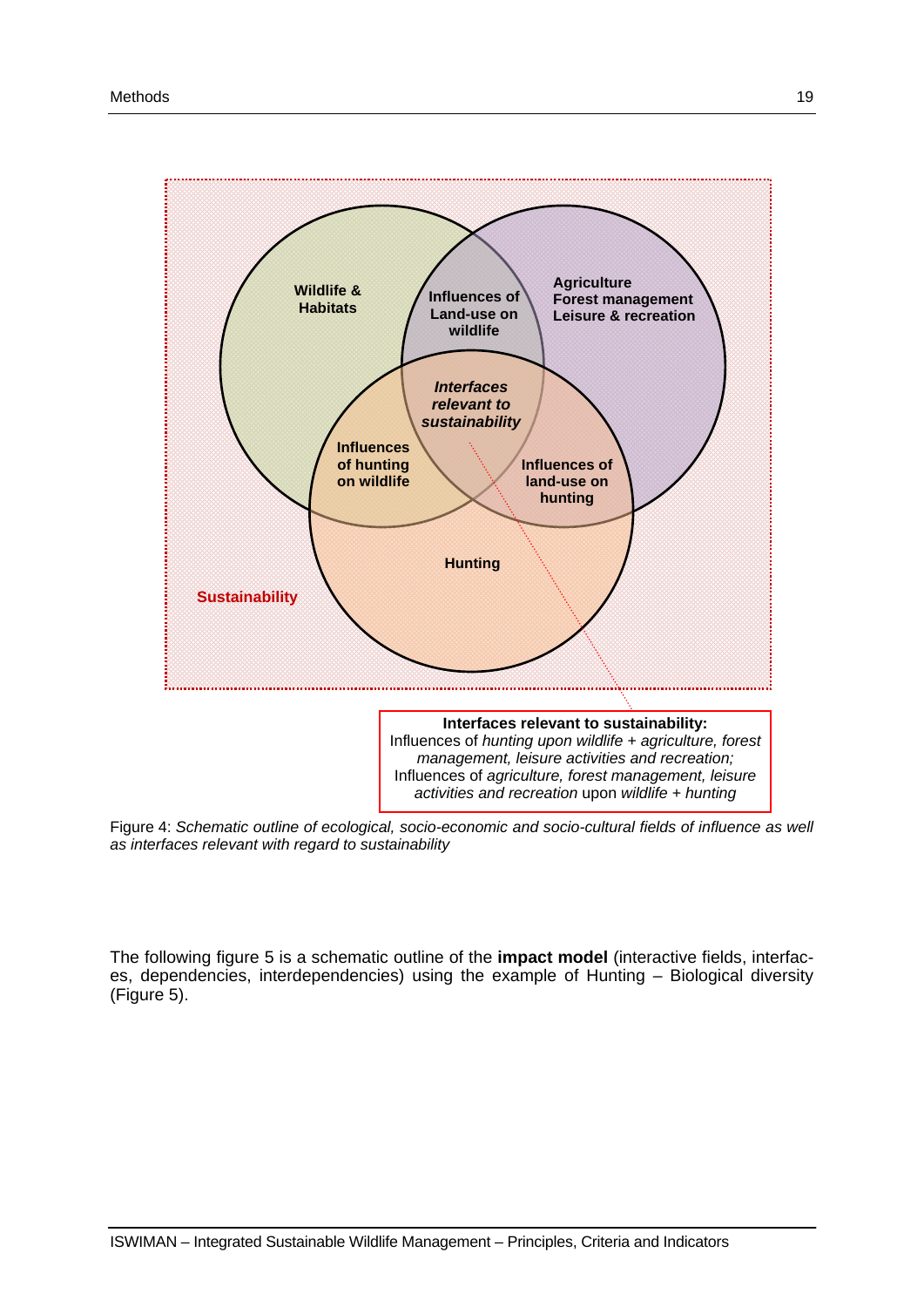

Figure 5: Impact diagram Hunting – Biodiversity (schematic, simplified)

### **3.3.3 Identification of interface issues**

The development of inter-sectoral indicator sets is based on the identification of issues giving rise to interfaces. They comprise key problem areas, as well as conflict and synergy potentials between wild animals, hunting and other land user groups in the Wienerwald.

For the present project, these interfaces were identified mainly on the basis of the following sources of information:

- knowledge in the project team of the investigated area
- literature studies
- results of interviews of experts
- results of user surveys
- discussion with stakeholders in the Project Forum

Interfaces had to fulfil at least the following project definition criteria, of relevance to:

wild animals and wildlife habitats; these had to be directly or indirectly affected;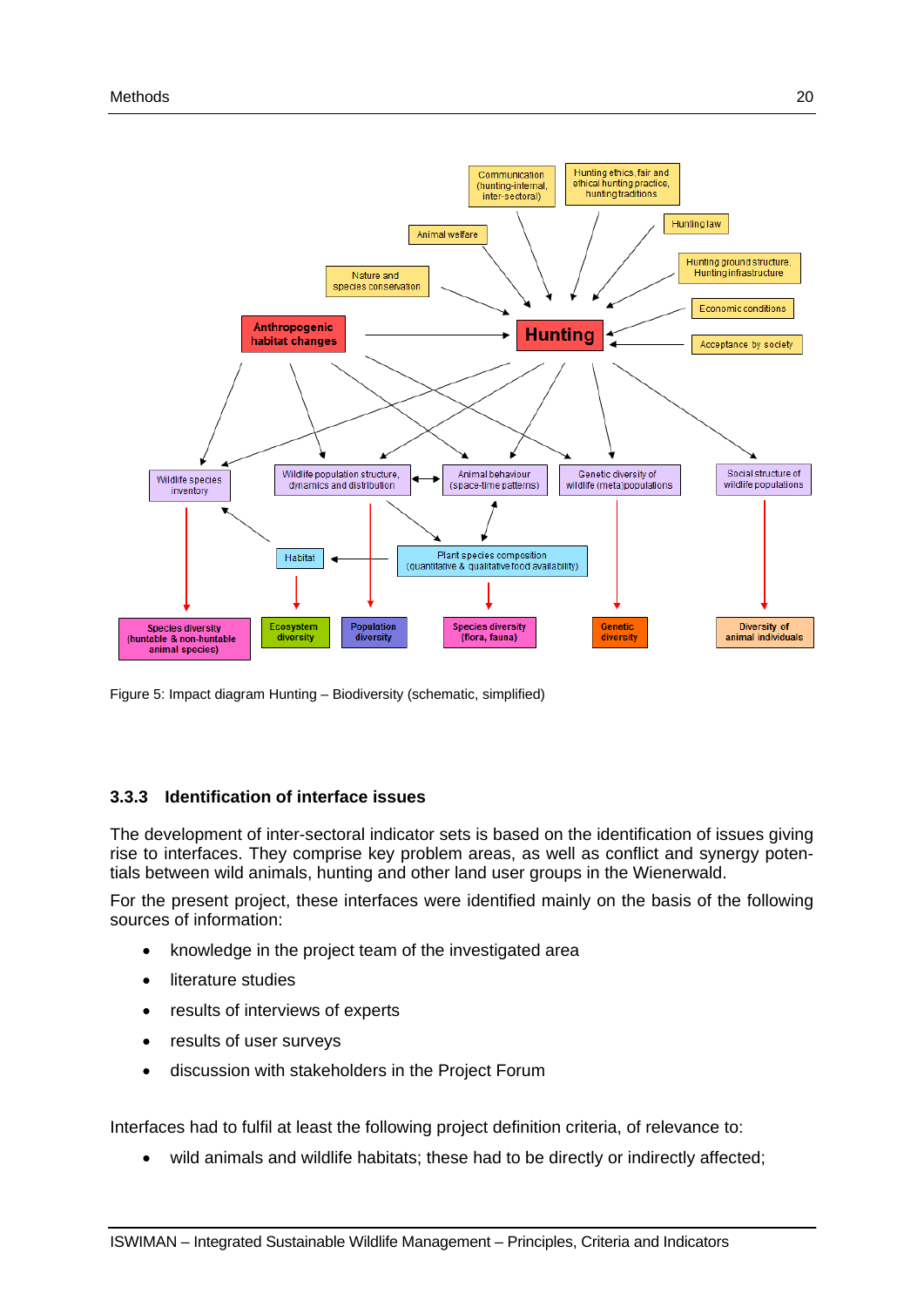- hunting and land use: hunting / hunters and a minimum of one further regional sector of land use had to be directly or indirectly affected (e.g. via the resource used);
- activities: relevance to taking part in or refraining from activities by non-huntingrelated regional groups of land users;
- regionally: there must be relevance, at the least as an opportunity or threat;
- to sustainability: there must be actual or potential effects upon the sustainability of one or several sectors involving the use of the (wildlife) resources (for benefits from protection, sustainable use, etc.) and/or on the sustainable regional development as a whole (preventing, limiting or fostering possibilities of sustainable use).

For each of the user groups selected (forestry, agriculture, leisure and recreation), a list of inter-sectoral interfaces and issues was compiled (see Section 4.2).

The interface issues defined from the list of inter-sectoral subjects can be grouped into four thematic categories:

#### **1) Habitat quality**

- **2) Wild animals**
- **3) Game damage**
- **4) Value and practice of modes of use**

As the inter-sectoral sets of indicators to be developed display, in the form of a common intersection, the influences and potential influences of land use activities on wild animals and habitats, one key question of the interface analysis is this: How do individual modes of land use and/or user groups influence the sustainability of wild animals and hunting? The following closer definition of the four categories mentioned above helped to specify the question: By way of what changes of what parameters of the four categories – habitat quality, wild animals, game damage as well as value and practice of modes of use – can land use activities influence the sustainability of wild animal populations and hunting?

#### **1) Habitat quality**

- Food availability
	- o potentially and actually available food
	- o seasonal variability
	- o spatial distribution (dynamic)
	- o quantitative and qualitative food availability
	- o natural grazing availability, feeding
- Availability of cover
	- $\circ$  lounge area (where animals are found under average conditions of predation and weather: zones for rest, breeding, social communication and well-being, and avoiding stress)
	- o cover (protection against predators / visual cover / shelter against impacts of climate / weather)
	- o spatial distribution of cover and grazing areas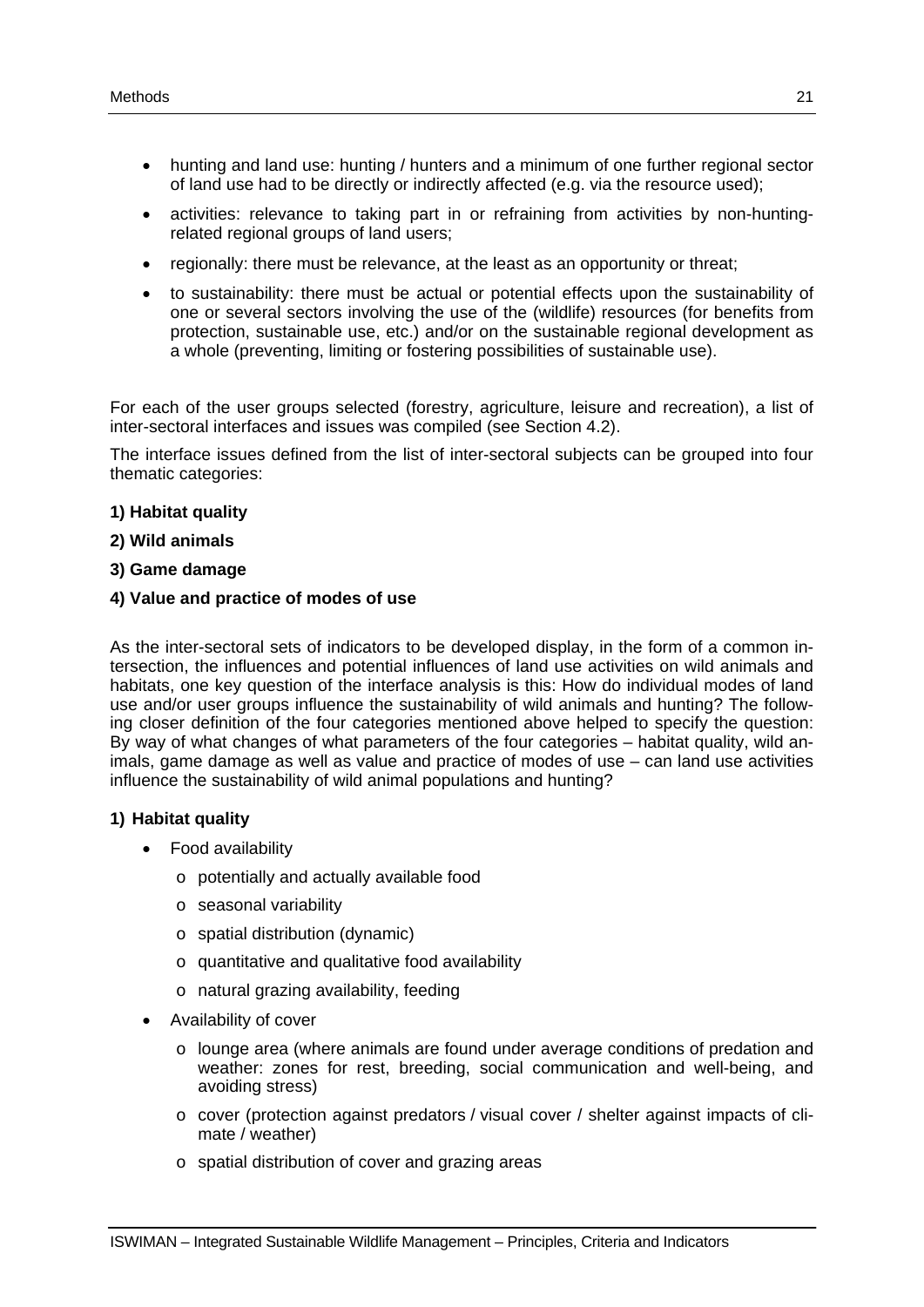- Attractiveness of terrain / habitat
	- o sum of available food and cover
- Habitat usability
	- o disturbance (anthropogenic: hunting pressure, recreational use, etc.; predators, competitors)
- Homerange (species-specific minimum territories, excursive and interaction areas)
	- o effectively usable habitat area
- Habitat permeability
	- o fragmentation, artificial barriers
	- o accessibility of territory
	- o relief, natural barriers to mobility
	- o natural and artificially constricted corridors
	- o migration routes, migration corridors, game routes (diurnal rhythm, seasonal routes; local / regional / supra-regional routes)
	- o measures of newly linking or re-linking up of territories (technical wildlife crossing aids, biotope linking, etc.)
- Habitat qualities
	- o obligatory (grazing, water, cover) and facultative partial habitats / resources / other requirements
- Biotic (habitat-dependent) biotope carrying capacity

# **2) Wild animals**

### 2.1) Individual:

- Spatio-temporal wild animal behaviour
	- o space use behaviour
	- o activity patterns (seasonal, diurnal)
	- o need for security, avoidance of predators, escape reaction, escape distance
	- o mortality (natural, by humans, road kills, etc.), reproduction
	- o migration
- Hunting influences (disturbance of wild animal behaviour)
- Condition, vitality, health
- Energy balance

### 2.2) Population:

- Population size, population density
- Social structure (age, sex structure)
- Population dynamics (fertility, reproduction rate, mortality rate, rate of increase)
- Spatio-temporal wildlife distribution
	- o diurnal space use behaviour (gaining and leaving cover, etc.)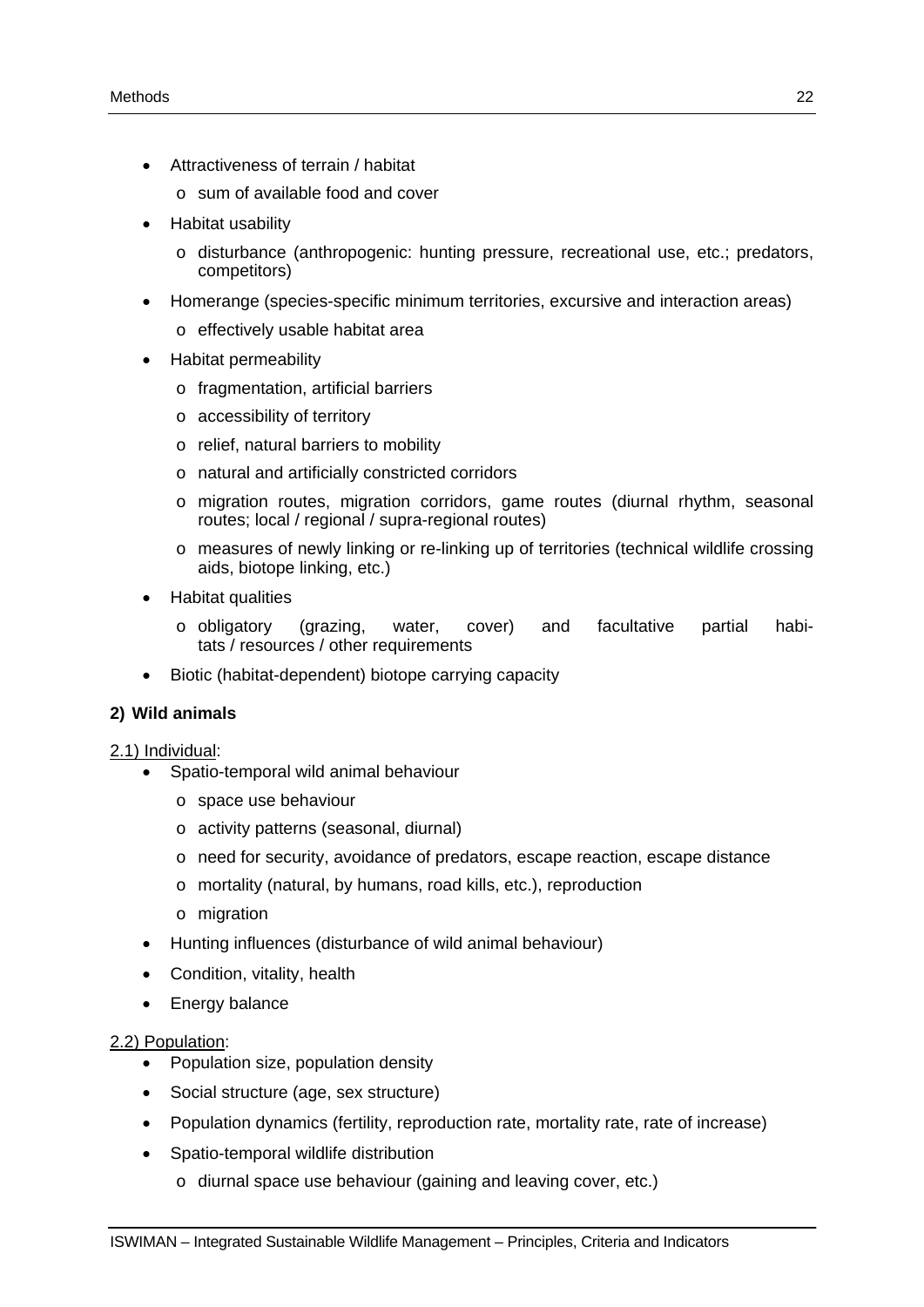- o wildlife concentration, core areas
- o source / target areas of migration movements
- Intra-specific social behaviour (mating times, hatching times, etc.)
- Intra-specific competition
	- o density-dependence of population dynamics
	- o territorial behaviour
- Hunting influences (disturbance of wildlife behaviour)

#### 2.3) Biocenosis:

- Species composition
- Inter-specific competition (resources, area, niches)
- Predation (predator-prey-relationships)
- Parasitism

#### **3) Wildlife damage**

- to agriculture and managed forest cultures:
	- o economic (damage-dependent) biotope carrying capacity
	- o susceptibility or tolerance to game damage (agriculture and managed forestry)
	- o changed patterns of spatial and temporal habitat use (on account of disturbance, etc.)
	- o changes in spatial-temporal habitat usability (on account of disturbance, etc.)
	- o changes in food availability (lack of grazing, feeding, reduced availability of food, etc.)
	- o habitat changes
	- $\circ$  changed attractiveness of biotopes (settlement incentive) and distribution of wildlife
	- o population growth (increased game damage pressure on account of more game)
	- o hunting-induced excessive game densities (insufficient harvesting)
	- o increased need for barking / browsing
	- o economic goals and goals in terms of regional culture
- to persons and motor vehicles:
	- o wildlife accidents (damage to persons, material damage)
- transmission of diseases:
	- o wild animals as vectors for diseases of pets and livestock (e.g. excessive densities of wild boars increase the risk of conveying diseases to domestic pigs; avian influenza)
	- o wild animals as vectors for human diseases (e.g. ticks, avian influenza)
	- o consumption of polluted game (e.g. radioactivity, etc.)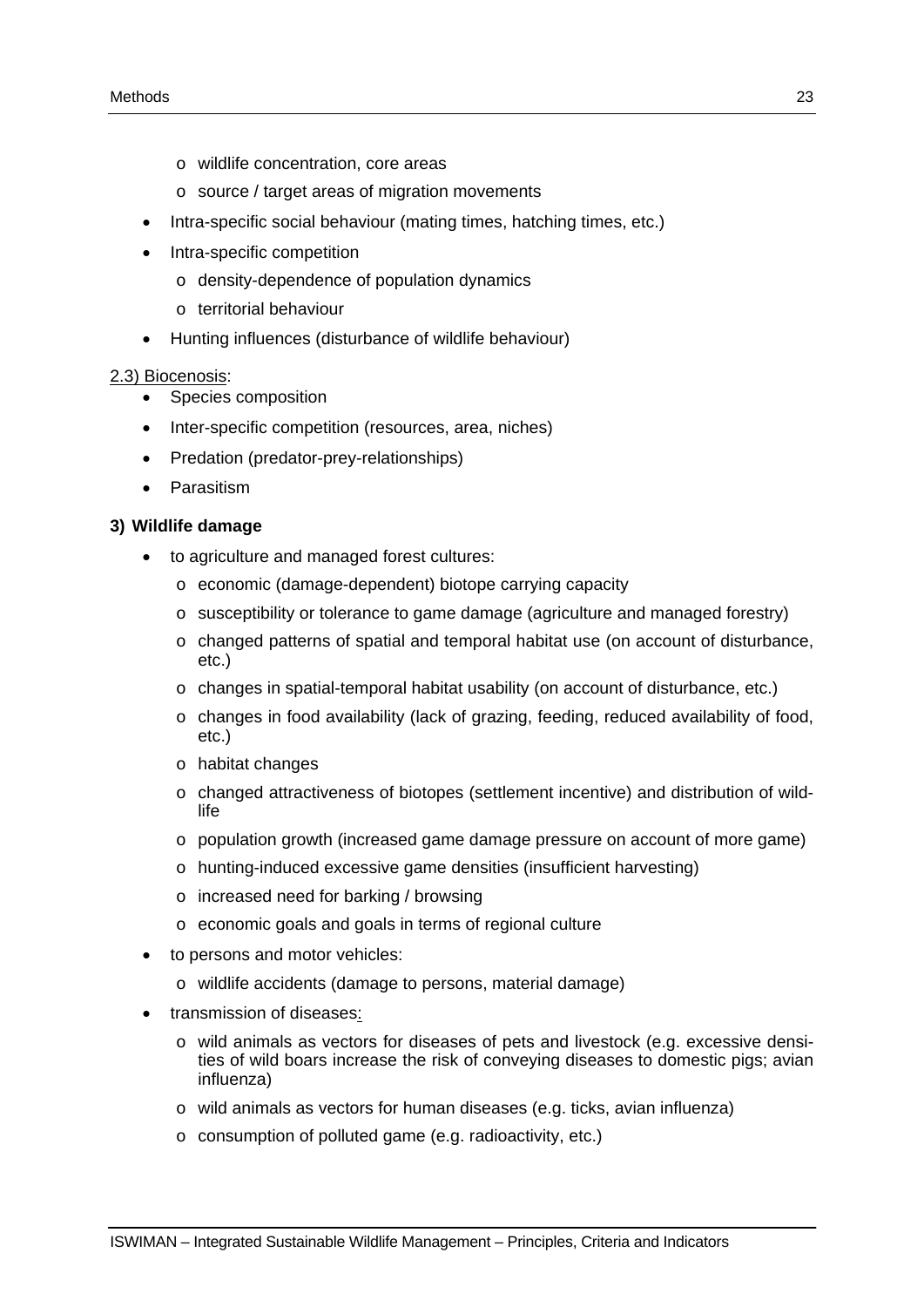### **4) Value and practice of modes of use**

4.1) General:

- Reduction of quality of land use on account of competition between modes of use and conflicts owing to multiple use and/or overlaps (mutual disturbances)
- Actual limitations of use for one or several modes of land use on account of competing or conflicting claims to using the same areas

4.2) Hunting value and hunting practice (hunting possibilities):

- Disturbance of hunters and hunting operations, or taking account of these, on the part of other forms of use within the hunting territory and in the wildlife habitat
- Limitation of the freedom of hunting practice and hunting possibilities (voluntarily or in terms of private law, sovereign rights) by other use (e.g. avoiding of shooting in core zones voluntarily or by stipulation in hunting leases)
- Non-hunting influences upon huntability of wildlife (hunting success, planning of shooting, time spent on hunting)
- Aesthetic hunting values: dependence of subjective recreational values of hunting on peace and quiet and undisturbed nature
- Material value of hunting: dependence of the market value of a hunting operation on exterior conditions such as disturbance, shaping of the natural hunting-territory conditions and the wildlife habitats through existing non-hunting-related use, infrastructure of the hunting territory, development and accessibility, routes to reach and location of the hunting territory; cost / expenses for game damage compensation, wildlife protection and hunting prevention measures, markers on hunting territories, etc.
- Dependence of the (economic and aesthetic) hunting value on the existing wildlife species inventory, population sizes dependent on wildlife species and possible numbers of animals to be shot, i.e. hunting bags. Adaptation of hunting strategies, methods and techniques to non-hunting-related conditions
- Harmonisation, exchange of information, communication with land owners and other user groups

#### 4.3) Recreation:

- Spatial limitations on recreation (e.g. as a result of obligations to stay on trails/paths, restriction of horse riding and mountain biking to particular trails, re-location of paths in core protection zones, limitation of certain forms of use to marked territories, specific zones reserved for hunting and forest management)
- Temporal limitation of recreational use (e.g. through seasons or times of day for mountain bikers and horse riders, dates for gathering mushrooms, etc.)
- Prohibition of certain leisure activities (e.g. certain motor sports vehicles)
- (Informal / non-binding) rules of behaviour (e.g. with regard to noise, leashing of dogs, etc.)

### 4.4) Forest management:

- Wildlife damage:
	- o lower yield and greater impracticality, or impossibility, of attaining forest management objectives (rejuvenation goals, goals in terms of forest development)
	- o higher costs of measures to protect vegetation against browsing or de-barking, to rejuvenate or restore, to cultivate, and to monitor wildlife damage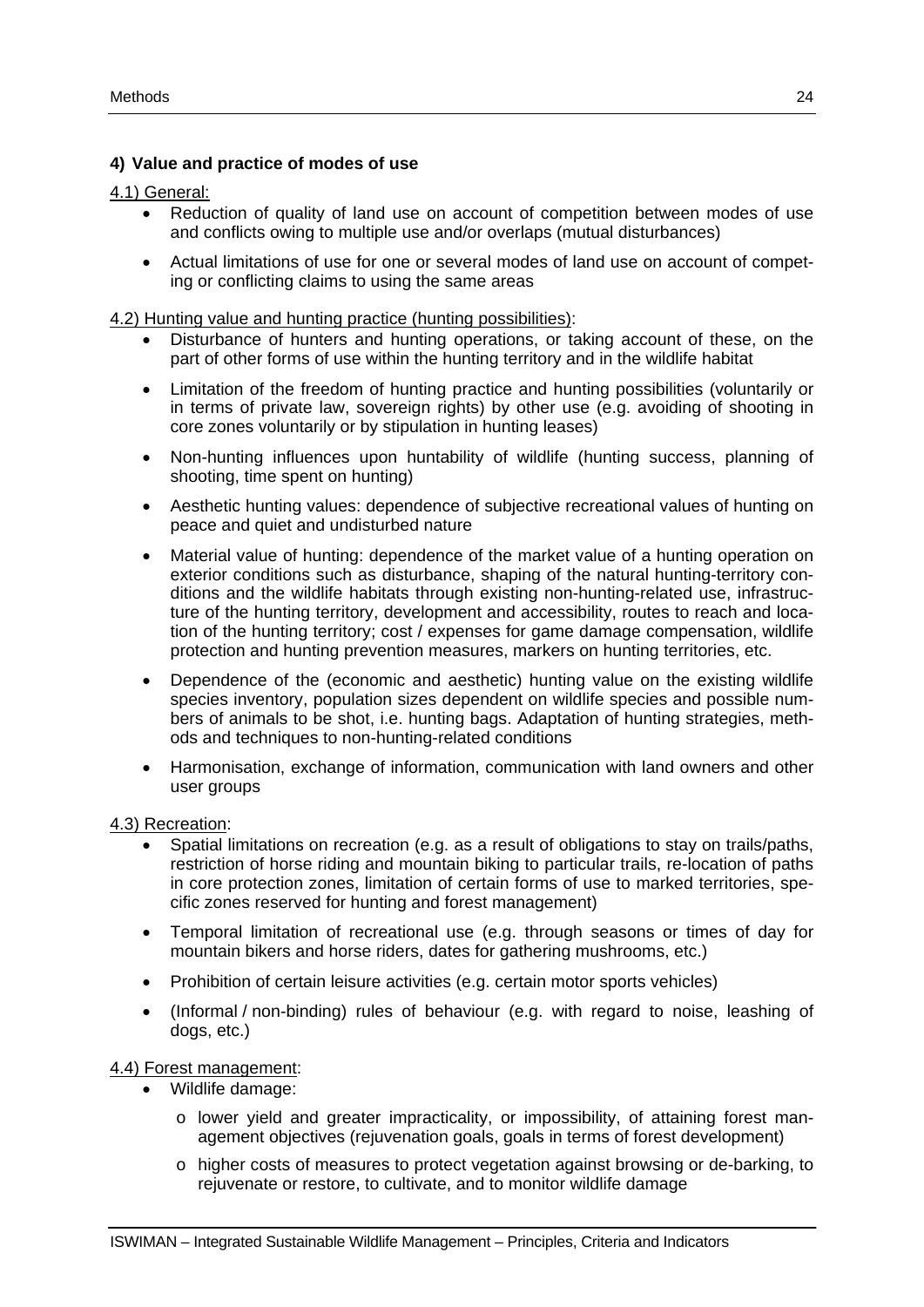- o jeopardising or negatively impacting cultural forest functions of regional public interest (aesthetic, religious, educational, health and recreational functions)
- Harmonisation of operational planning, forest management and timber harvest measures with wildlife habitat needs and hunting-related requirements
- Taking into account susceptibility to wildlife damage in forest management (choice of tree species, felling techniques, etc.)
- Monitoring and control of shooting
- Expenditure of time for harmonisation with hunting tenants and wildlife damage negotiations

#### 4.5) Agriculture:

- Wildlife damage:
	- o reduction in yield on account of damage from feeding and uprooting o costs of wildlife exclusion measures (fences, etc.)
- Harmonisation of agricultural planning and practises with hunting (harvest, mowing, sowing, shooting areas, etc.)
- Taking into account susceptibility to wildlife damage in planning decisions (choice of cultivation and crops, etc.)

4.6) Nature Conservation:

- Hunting management in core conservation zones: potential jeopardising of nature conservation goals through hunting in core zones; limitations on hunting practises in core zones (e.g. shooting sightlines, siting and design of hunting installations, feeding areas, etc.)
- "Ecological" wildlife damage: impairment of natural forest development by excessive wildlife populations, destruction of meadows valuable for nature conservation through grubbing and wallowing by wild boars, destruction of nests and loss of young of species relevant for nature conservation by wild boars and carnivores
- Changes in species composition on account of unbalanced preservation of wildlife species attractive to hunters (cloven-hoofed game, pheasant)
- Introduction of non-native wildlife species, sub-species and races (danger of hybridisation)
- Hunting of protected or threatened wildlife species (Habitats Directive; Birds Directive; IUCN Red List))
- Hunting of game predators and "vermin" (crow family *Corvidae*, etc.)
- Establishment of cultivated deer pastures (grazing land on agricultural land) on areas of value for nature conservation
- Biotope improvement measures disadvantageous in terms of nature conservation (e.g. establishing biotope structures in sensitive habitats)
- Shooting of threatened, rare or protected species owing to insufficient knowledge of species or other confusion
- Application of non-selective hunting measures (permitted or prohibited)
- Use of lead ammunition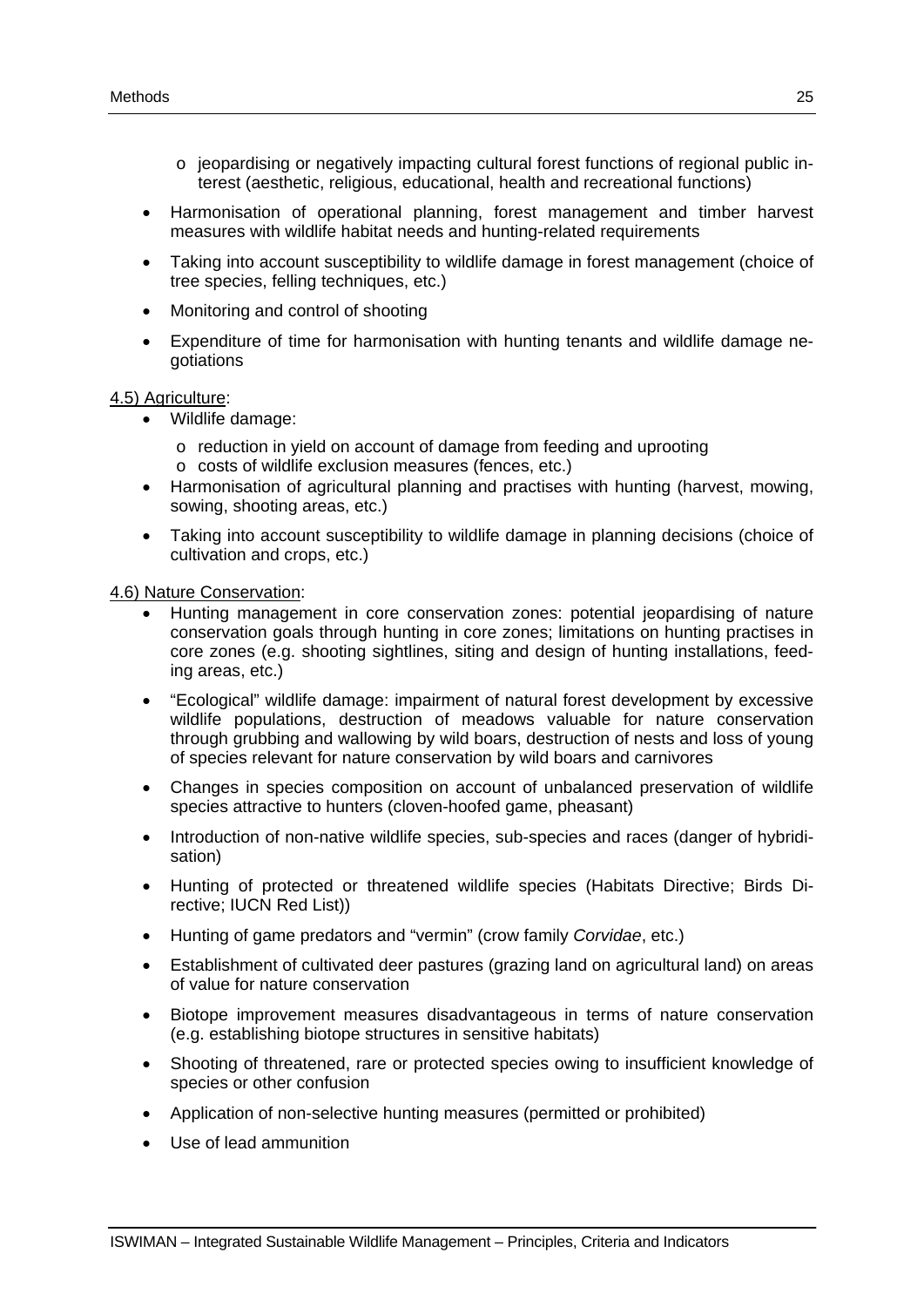# **3.3.4 Function and application of the PCI-Sets**

The guiding principle in developing the Assessment Set was the sustainable conservation of native wildlife species and their habitats by way of integrated, i.e. cross-sectoral sustainable wildlife management. The objective of the Sets is to make the sustainability of regional modes of land use open to scrutiny with regard to their impacts upon wild animals, habitats and sustainable hunting. Taking the example of wild animals and wildlife habitats, integrated sustainable use is divided into three areas: ecological, economic and socio-cultural sustainability. The overriding meaning of "sustainability" is, in this context, that the use of the natural resources of "wild animals and habitats" is possible both now and in the future (for future generations) with the available resources remaining qualitatively equal. The integrated understanding of sustainability that provides the basis of the Assessment Sets demands in particular that sustainability requirements for hunting are not impaired by the sustainability requirements of other land user groups,, and vice versa.

On an individual basis, the Assessment Sets have to fulfil the following tasks:

- enable self-examination of sustainability of one's own activities regarding wild animals, habitats and hunting and/or other land uses;
- support the analysis of individual strengths and weaknesses;
- assist in taking into account one's own influence upon wild animals, habitats and sustainable hunting;
- facilitate the derivation of measures to optimise sustainability;
- measure progress in implementing sustainability requirements (efficiency review);
- allow for monitoring of changes in sustainability;
- provide an incentive to question one's own practice of land use (awareness-building, learning effect).

The task of the Assessment Set is thus to allow for voluntary self-examination of one's own practice of land use and, if necessary, provide aids for decision-making for a more sustainable approach to future land use practices.

#### **3.3.5 Interrelationship of the Assessment Sets**

What the four PCI-Sets (Hunting, Forestry, Agriculture, Leisure and Recreational Use) have in common is the potential contributions of each land user group to sustainably preserving and restoring wildlife habitats and wild animals.

The difference is in that the PCI-Set for hunting relates, above and beyond this objective, to interfaces with all of the other three land user groups (forestry, agriculture, leisure and recreational use), while the PCI-Sets for forestry, agriculture and leisure and recreational use each relate exclusively to the interfaces with sustainable hunting (Figure 6).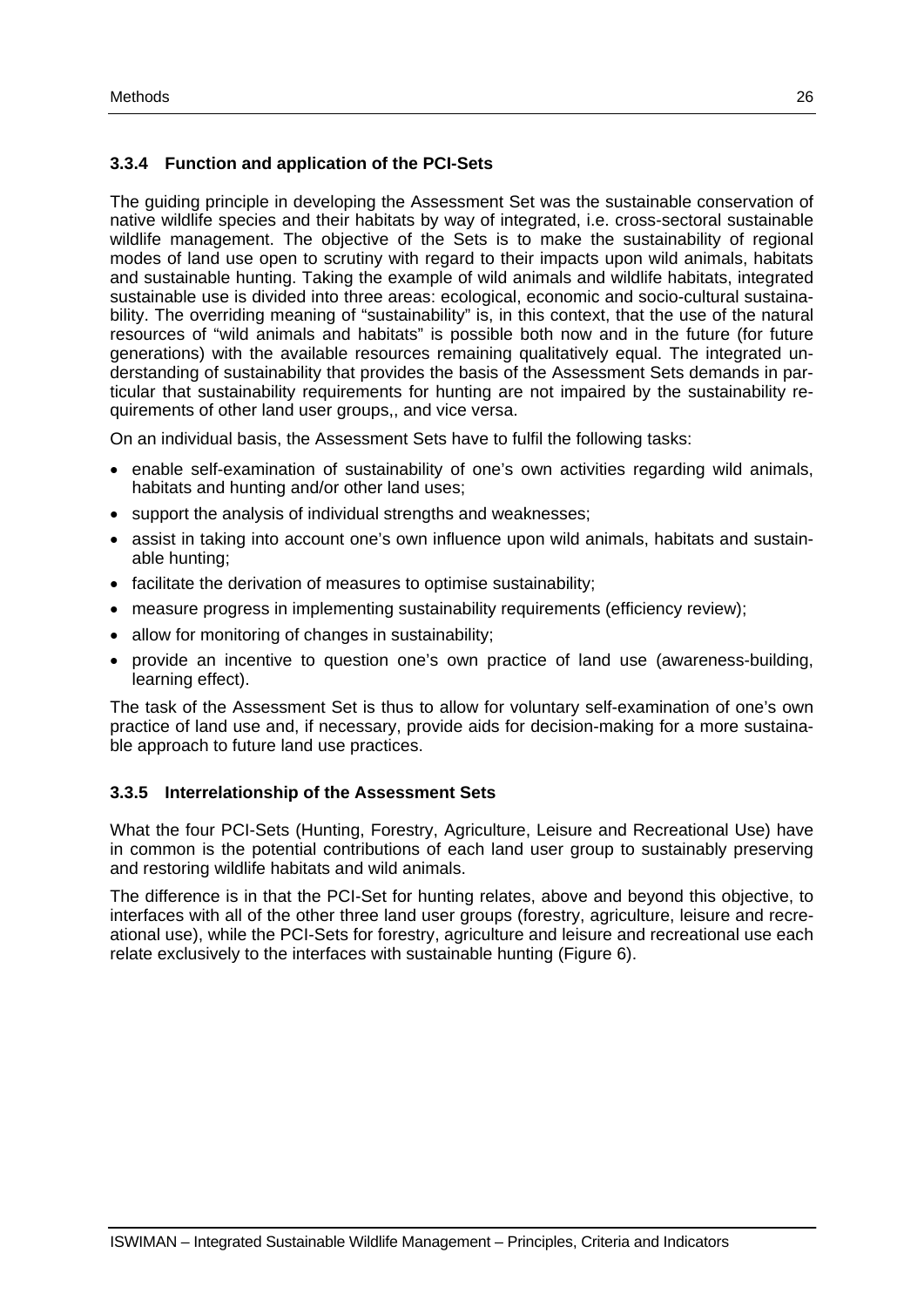

Figure 6: Common features of and differences between the four inter-sectoral Assessment Sets

The further contextual design as well as structure of the four Sets is explained in greater detail in Section 4.2.1, which also contains extensive user instructions.

# **3.4 GUIDELINES FOR MANAGEMENT AND MONITORING**

In the course of the participative development process and involving the project forum, short versions were "extracted" from the full versions of the four Assessment Sets to make it easier for people to become familiar with the assessment procedure and with sustainable management. The short versions comprise about half of the indicators of the respective full version, with particularly important or easy-to-evaluate indicators being selected by majority vote of the working group accompanying the project.

In addition, responding to suggestions by the practitioners, a second way of becoming engaged in the assessment via the PCI-Sets was established. For each of the different groups of users, an additional list of potential measures desirable for guaranteeing sustainability was drawn up. For these measures (or groups of measures), links with the respective indicators and/or indicators for which they might be relevant are given. For those who prefer to become involved in the sustainability assessment via general measures pertaining to their activities, there is thus an option to arrive at the respective indicators of the PCI-Set via the given indicator numbers, and then start the evaluation of their activities relating to the issues of "Hunting, Wild Animals and their Habitats."

Tables were used to display rules, concepts and instruments which were already being used in the Wienerwald Biosphere Reserve for the management of nature areas and wild animals in the context of sustainability of wildlife and hunting and which provide interfaces for integrating the sustainability criteria developed in the project (at least analogously) or measures resulting from them. The tables give starting points for realising sustainable management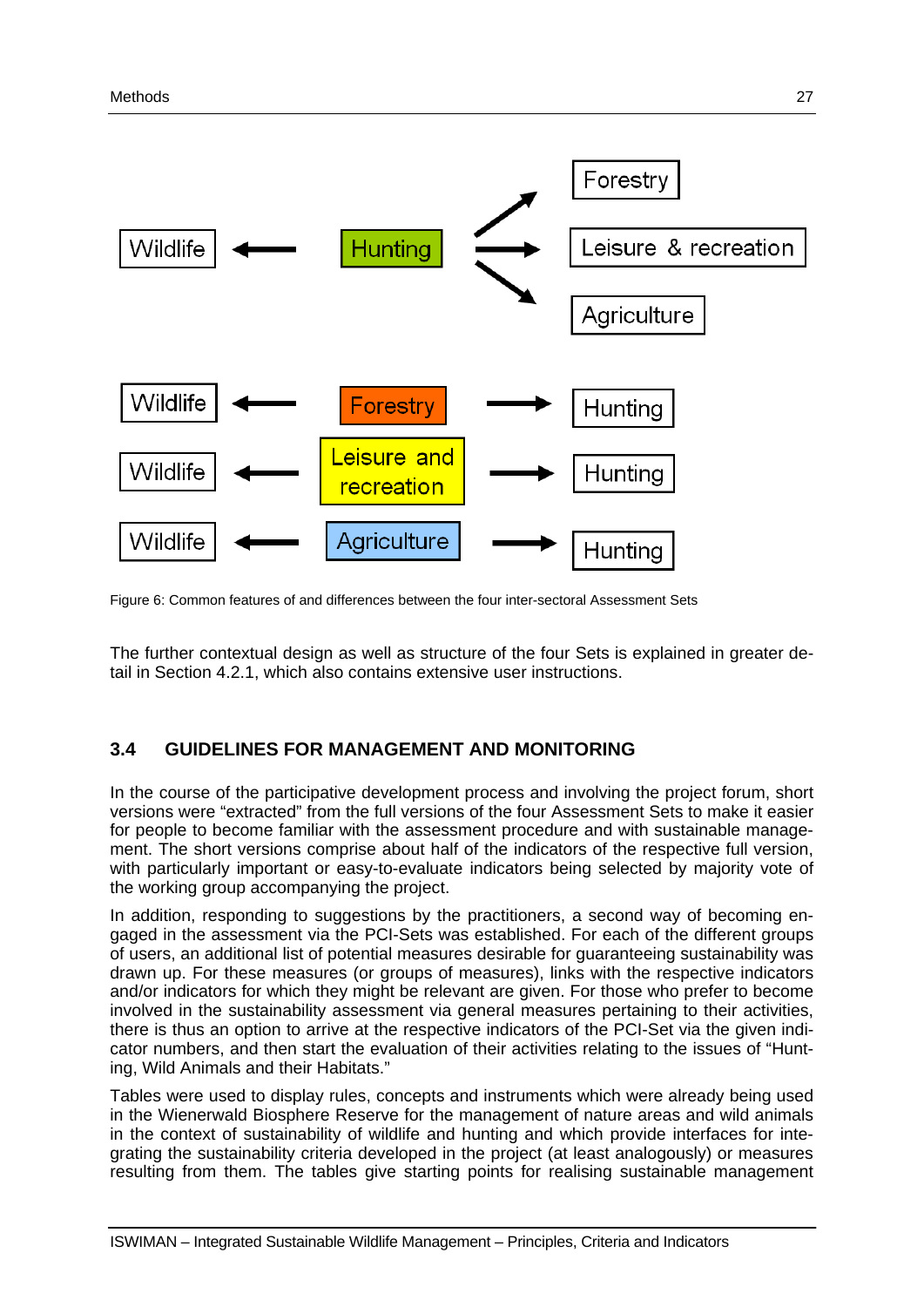measures, for different groups of users, in the PCI-Sets. Some examples demonstrate possibilities for integrating sustainable management into guidelines and for establishing rule networks. Moreover, building upon existing monitoring instruments in the Wienerwald Biosphere Reserve, there are already opportunities for comprehensive sustainability monitoring (Reimoser et al.2009). These options go beyond monitoring by repeated assessment via the PCI-Sets.

Eventually, special recommendations for sustainable management in the core zones of the Biosphere Reserve were worked out and harmonised with the working group of different land users associated with the project. This was what the project forum in the participative process had intended, given that the PCI-Sets relate to the entire Biosphere Reserve and do not bear separate reference to core zones (about 5 % of the Biosphere Reserve area). In the core zones (nature conservation areas for the protection of natural processes), the PCI-Sets for agriculture and forestry do not apply, as these areas are no longer subject to agricultural or forest management.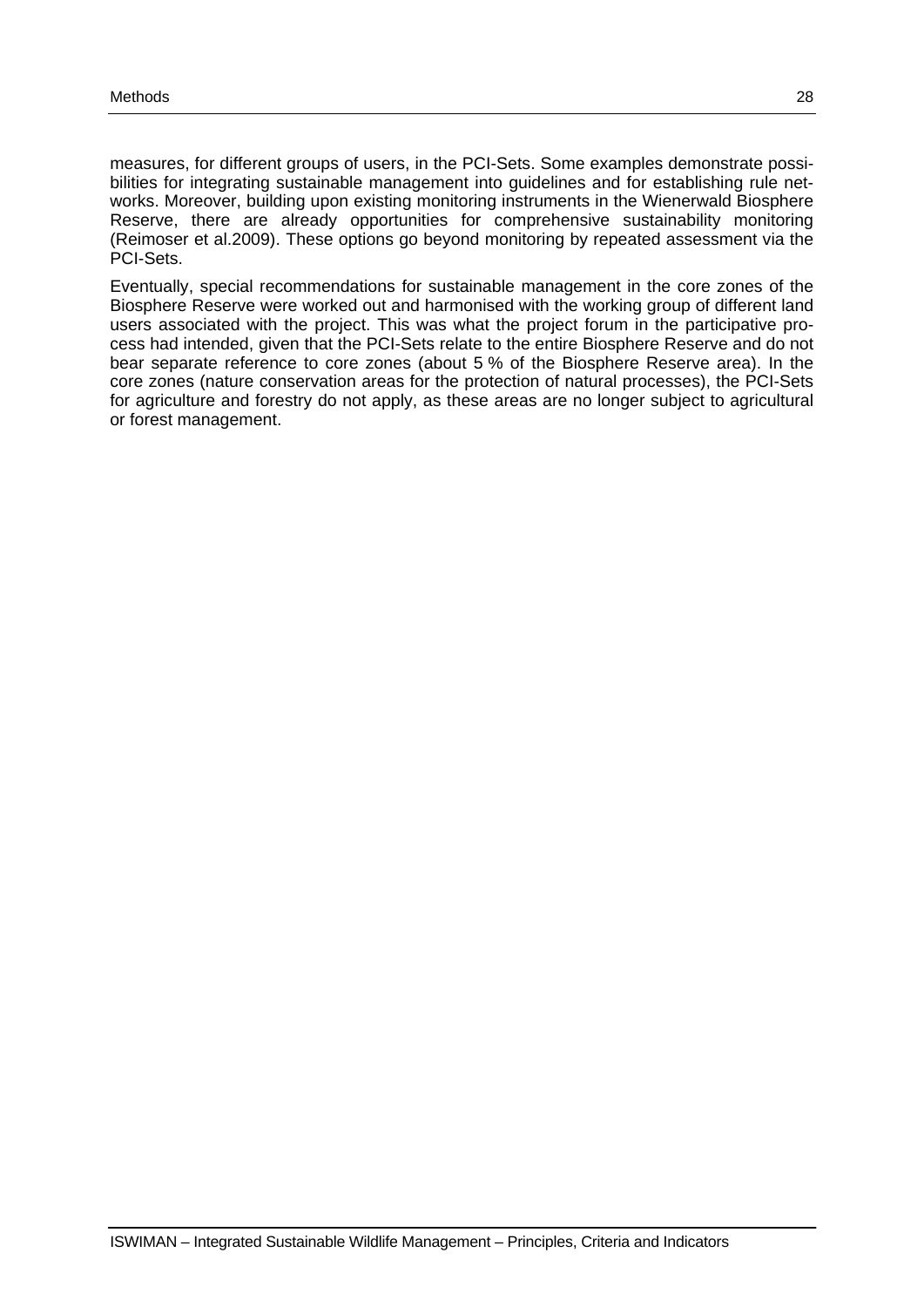# **4 RESULTS**

# **4.1 INTER-SECTORAL INTERFACES**

On the basis of the results of interviews of experts, surveys of users, consultations and discussions within the scope of the Stakeholder Forum, as well as regional and expert knowledge of the project team, significant inter-sectoral interfaces (wild animals / wildlife habitats – sustainable hunting – other land user groups) were identified for further consideration. From the viewpoint of the three user groups of forest management, agriculture, and leisure and recreation management, lists of interface issues were drawn up (for more detail of the conceptual design and methodological aspects of the interfaces, please see Section 3.3).

# **4.2 PRINCIPLES, CRITERIA AND INDICATORS**

# **4.2.1 Content-related design of the assessment sets and user instructions**

Four inter-sectoral Sets of Principles, Criteria and Indicators for Integrated Sustainable Wildlife Management have been developed for application by the user groups of hunting, forest management, agriculture and leisure and recreation management. The Assessment Sets are designed for voluntary self-examination by hunters, forest managers, agricultural managers and persons responsible for the planning and management of leisure and recreational use in the Wienerwald Biosphere Reserve. Their purpose is to allow for examining the respective activities of the four user groups as to the sustainable preservation of native wildlife species and their habitats; the Sets are specifically tuned to covering key interfaces (interactive fields, interdependencies) of sustainable hunting and the claims to sustainability by other groups of users. The assessment extends exclusively to potential influences of one's own respective user group upon sustainable hunting in connection with the sustainable preservation of wild animal populations rich in species and wildlife habitats, taking into account the interests of the respective other land user groups in favour of overall sustainability.

The Annex of the present report contains a full version of each of the four Assessment Sets (see Section 8). In addition, short versions of each Set are given, representing a selection of prioritised indicators highlighted in the Annexes. The full and short versions are thus integrated in the respective Set. The titles of Principles, Criteria and Indicators for the four Assessment Sets are presented as a synoptic overview in Section 4.2.2.

### **4.2.1.1 Starting kit for the busy reader**

The sustainability assessment is made via questions that assign point scores to indicators. If readers/users decide to take a short cut to the indicators, they need to be aware of the content of the criterion which the indicator addresses, as well as of the content of the governing principle, before making an evaluation. Also, they need to be clear to which aspect of sustainability the respective principle, criterion and indicator belongs (ecological, economic or socio-cultural). This is the only way assessment questions for the indicators can be correctly interpreted. Each of the structural levels (principle, criterion and indicator) gives additional information and offers explanations which tend to be important for understanding the assessment questions. For a synoptic table of all principles, criteria and indicators, readers are referred to Section 4.2.2.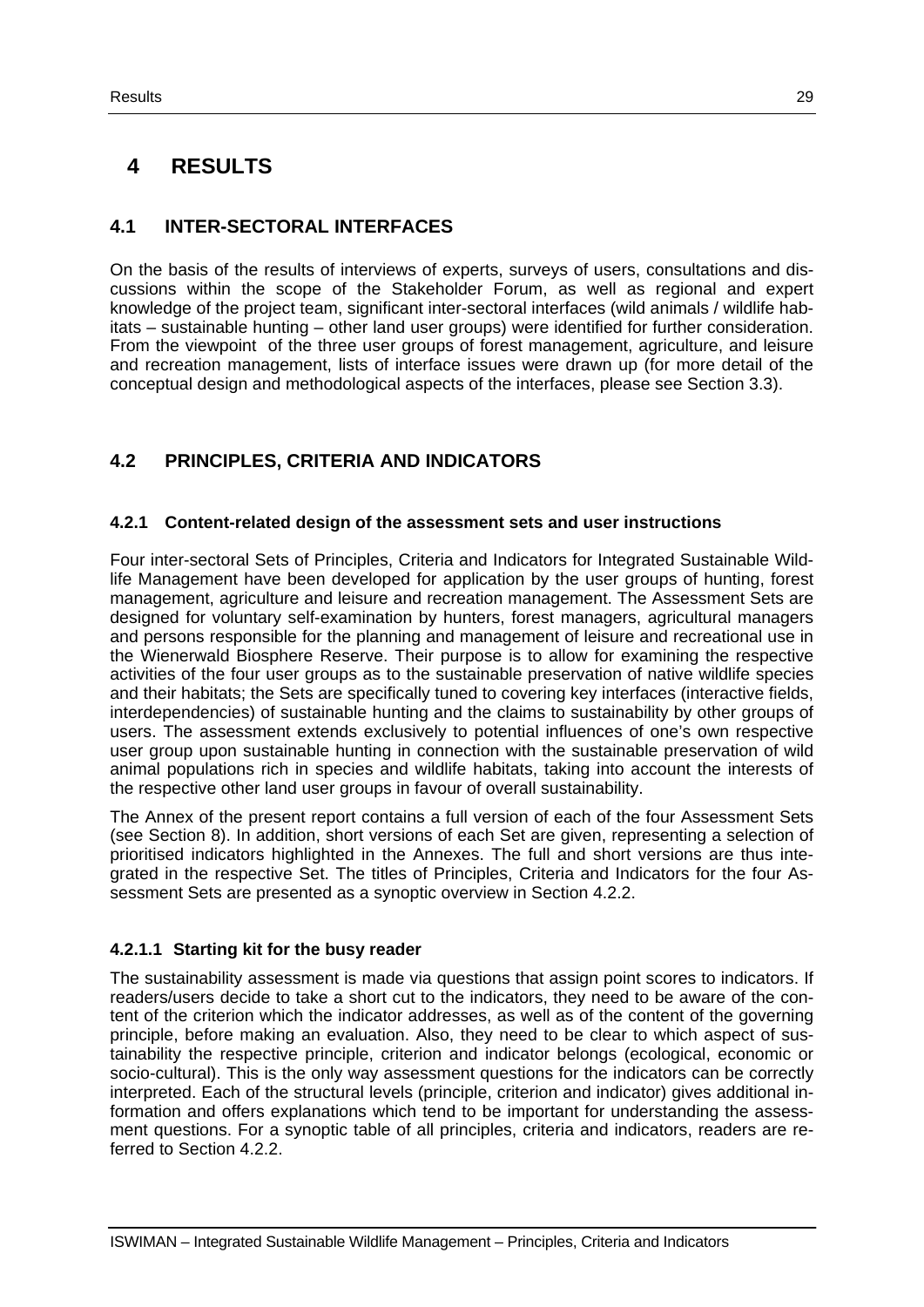The assessment framework presented here addresses itself to hunters, forest managers, agricultural managers and the leisure and recreation management of the Wienerwald Biosphere Reserve, in particular to persons responsible for the management units of the respective user groups. It serves the purpose of a voluntary examination of the sustainability of wildlife management through self-assessment. On the basis of the list of assessment criteria, the degree of sustainability of one's own practice of land use can be evaluated, in order to identify its strengths and weaknesses and to provide assistance for decisions in favour of a more sustainable future practice of land use, if such decisions need to be made.

The assessment considers a variety of activities of the land user group addressed by the respective Set, as well as of wild animals subject to hunting law. In the Sets of the user groups of forest management, agriculture and leisure and recreation management, the assessment further refers to the interfaces with sustainable hunting practice. The Set for hunting also addresses interfaces with the other three sectors. Animal species not subject to hunting laws that closely interact with wildlife species relevant in terms of hunting law are touched upon but are not immediate subjects of the assessment. The prevailing spatial unit assessed is the management area of the respective group. In principle, however, the assessment is also applicable to larger territorial units. The period of assessment is the current or preceding calendar year. In some cases, longer periods of time are chosen. Ideally, the sustainability assessment ought to be based on a management concept existing in writing or in thought (management plan, operating protocol, hunting code of practise, etc.).

For individual indicators which, on account of specific local conditions, may not be applicable to all spatial units, a "neutral" option without score can be allocated. If this option is chosen, the relevant indicator is dropped from the evaluation. However, it is important to note that the calculation of the overall total score for each aspect of sustainability will then be reduced by the highest possible score of the relevant indicator.

### **4.2.1.2 Range of application and frame of reference**

#### **Guiding principle**

The guiding principle in developing the four Assessment Sets was the sustainable conservation of wild animal species and their habitats in the Wienerwald Biosphere Reserve through integrated, i.e. cross-sectoral sustainable wildlife management. The four Sets are designed to make sustainability of regional modes of land use examinable as to their impacts upon wild animals, habitats and sustainable hunting practice. Integrated sustainable use on the basis of the example of wild animals and wildlife habitats can be divided into three sectors: ecological, economic and socio-cultural sustainability. "Sustainability" in this context means that the use of the natural resources of "wild animals and wildlife habitats" is possible at the same level for current and future generations. The integrated understanding of sustainability underlying the Assessment Sets implies in particular that the claims to sustainability of hunting are not impaired by other land user groups, and vice versa.

A major objective of the present inter-sectoral Assessment Set is to integrate sustainable hunting (Forstner et al., 2001, 2003, 2006) with the sectoral approaches to sustainability of other types of land use.

#### **What are the activities referred to?**

The assessment for each of the four Sets exclusively refers to the activities of the land user group addressed by that Set. The assessment addresses all matters, modes of behaviour, actions and omissions, and their impacts under the direct influence of the respective user group. Influences which user groups other than those addressed by the respective Set exert upon wild animals, their habitats and wildlife management are to be treated as outside the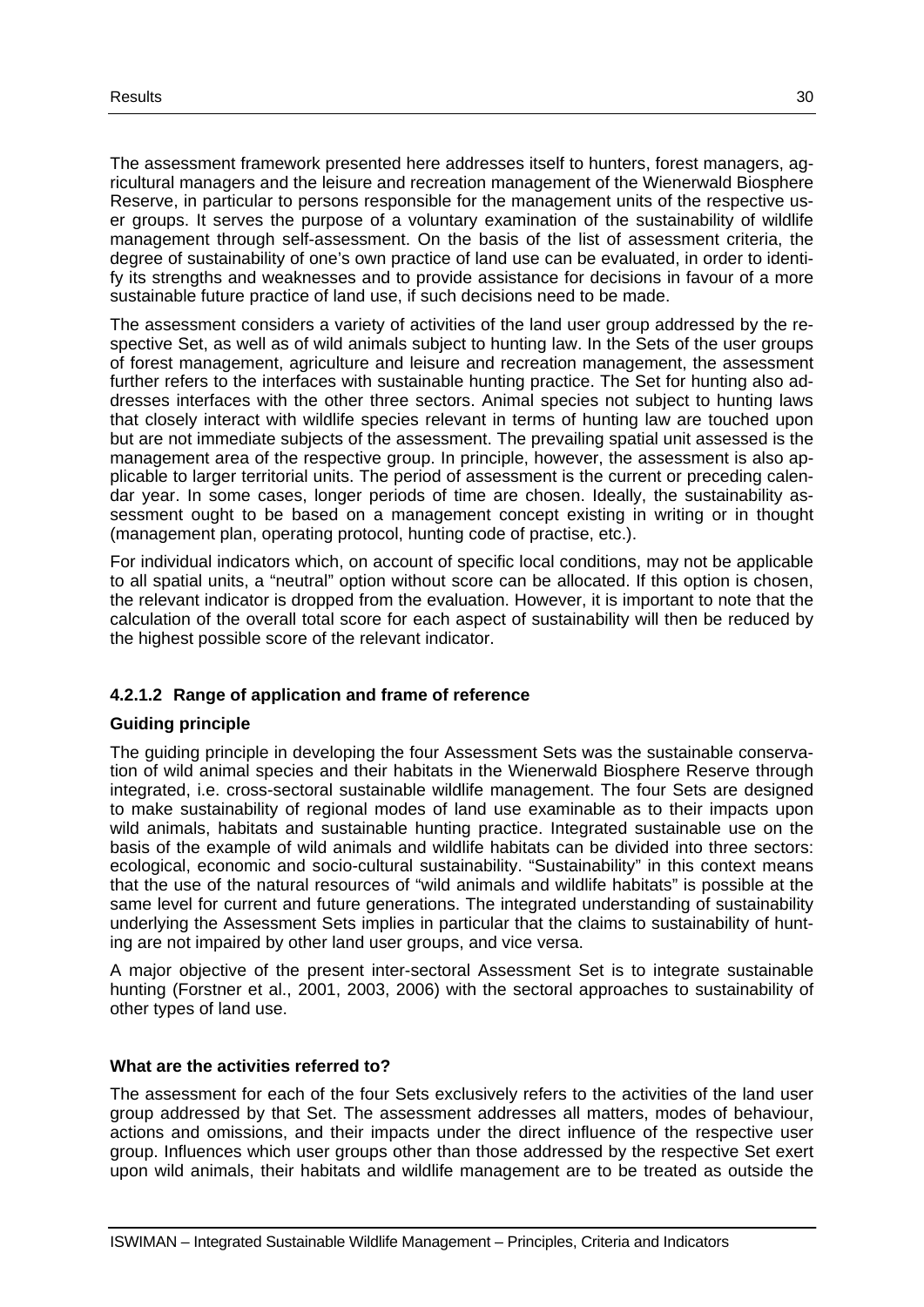sustainability examination, even if they strongly overlap the activities and influence of one's own user group.

The activities referred to by the four different Assessment Sets are, as follows:

**Hunting:** The subject of the assessment is exclusively the sustainability of hunting-related activities (measures, actions, omissions) and their active influence upon the sustainable conservation of native wild animal species and their habitats. The manifold non-hunting-related influences exerted upon wild animals, their habitats and hunting possibilities by agriculture, forestry, leisure and recreational activities, transport, development of settlements, industries, and other forms of land use, which shape the conditions under which hunting takes place and often impose themselves on the influence and scope of hunting, are not subject of the hunting-related sustainability examination. At the core of the assessment are potential contributions by hunters to secure and restore wild animal populations rich in species as well as their habitats, and the economic and socio-cultural sustainability of hunting itself. For an assessment of possible impacts of other user groups (forest management and agriculture as well as leisure and recreation management), separate Sets with their respective principles, criteria and indicators have been developed.

**Forest management:** The assessment exclusively refers to the active potential of forestmanagement-related activities (measures, actions, omissions) for influencing the sustainable conservation of native wildlife species and their habitats as well as the sustainability of hunting. The numerous non-forestry-related influences exerted by hunting, agriculture, leisure and recreational activities, transport, construction of settlements, industries and other sectors of land use upon wild animals, their habitats and their huntability, which may often strongly overlap the activities and influence of forest management, are not part of the sustainability examination. Possible contributions of forest managers and forest owners to secure and restore wildlife populations rich in species and their habitats, as well as to promote sustainable hunting are at the core of the assessment. For an assessment of how other user groups (hunting and agriculture as well as leisure and recreation management) may influence the sustainability of wild animals, wildlife habitats and hunting, separate Sets with their respective Principles, Criteria and Indicators have been developed.

**Agriculture:** The assessment exclusively refers to the active potential of agricultural activities (measures, actions, omissions) for influencing the sustainable conservation of native wildlife species and their habitats as well as sustainable hunting practice. The numerous non-agriculture-related influences exerted by hunting, forestry, leisure and recreational activities, transport, construction of settlements, industries and other sectors of land use upon wild animals, their habitats and their huntability, which may often strongly overlap the activities and influence of agricultural management, are not to be considered in this sustainability examination. Possible contributions on the part of agricultural managers to secure and restore wildlife populations rich in species and their habitats as well as to promote sustainable hunting are at the core of the assessment. For an assessment of how other user groups (hunting and forestry as well as leisure and recreation management) may influence the sustainability of wild animals, wildlife habitats and hunting, separate Sets with their respective Principles, Criteria and Indicators have been developed.

**Leisure and recreation management:** All recreation other than hunting is here put into one category, covering all seasonal activity and including anglers, gatherers of fungi and plant products, wildlife watchers, riders, dog-walkers and others taking exercise in the country. However, the assessment exclusively refers to the active potential of planning and management measures (actions, omissions) pertaining to leisure and recreational use of influencing the sustainable conservation of native wildlife species and their habitats as well as sustainable hunting practice. The individual behaviour of persons pursuing leisure and recreation, however, is not directly addressed in this context. The numerous other influences exerted by hunting, forestry, agriculture, transport, construction of settlements, industries and other sectors of land use upon wild animals, their habitats and their huntability, which may often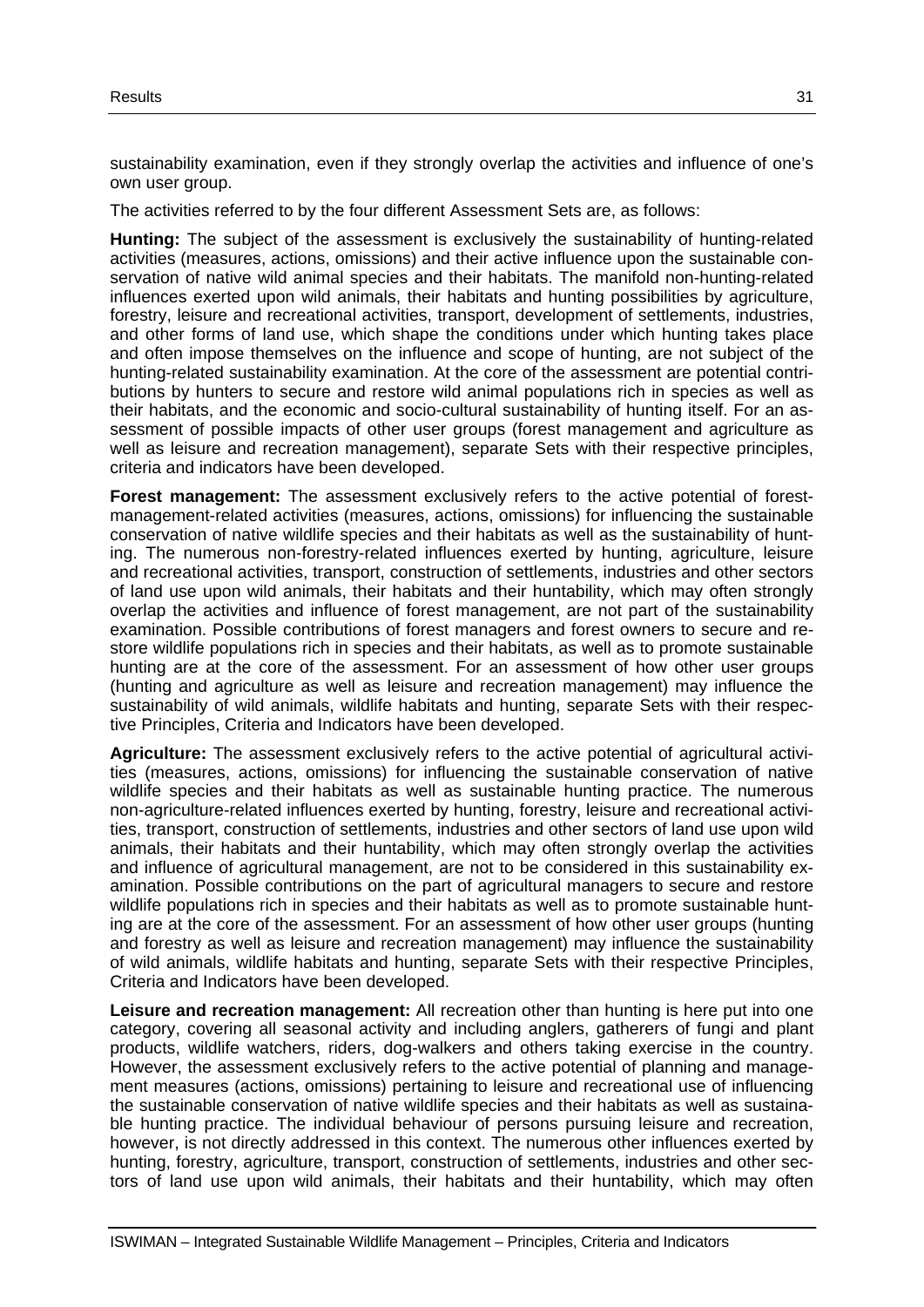strongly overlap the activities and influence of leisure and recreation management, are not the subject of this sustainability examination. Possible contributions on the part of leisure and recreation managers to secure and restore wildlife populations rich in species and their habitats, as well as to promote sustainable hunting, are at the core of the assessment. For an assessment of how other user groups (hunting, forestry, agriculture) may influence the sustainability of wild animals, wildlife habitats and hunting, separate Sets with their respective Principles, Criteria and Indicators have been developed.

#### **Reference to inter-sectoral interfaces**

Inter-sectoral interfaces are defined as interactive fields (interrelationships, interdependencies) between the four sectors of land use selected. The basic character of the reference to inter-sectoral interfaces of the four Assessment Sets is mainly distinguished by the following feature: While the Sets for forest management, agriculture and leisure and recreation management each relate to the interfaces with sustainable hunting, the hunting-related Set takes into account the interfaces with all of the three other land user groups (see Section 3.3.5).

#### **Who are the actors referred to?**

The four Assessment Sets apply to each of the following four regional groups of land users in the Wienerwald Biosphere Reserve: hunters, forest managers and agricultural managers, as well as leisure and recreation management. On an individual basis, the four Sets relate to the following groups of actors:

**Hunters:** The hunting-related Assessment Set refers to hunters and persons concerned with hunting (including land owners/persons owning the right to hunt). The users to which the assessment framework is addressed are primarily the actors within the local assessment unit concerned (hunting ground, "hunting ring") who are responsible for hunting (e.g. owners of a hunt, owners of a proprietor's hunt, game tenant, other hunting customers with longer-term contracts, land owners); not so much those hunters who hunt only for a short period of time in the area assessed or who do not have any decision-making capacity regarding sustainable hunting practice (e.g. guest hunters or hunters by permission of land owner/game tenant who pay per day or per bagged animal). The persons responsible for hunting-related activities in the respective territory are responsible for ascertaining that the above-mentioned group of persons practice hunting in accordance with the criteria of sustainability.

**Forest managers:** The Assessment Set for Forest Management directs itself at forest managers and persons involved with forest management. The user group addressed by the assessment system consists primarily of the actors responsible for forest management in the relevant unit of assessment (forestry operation, forest district or similar forest management unit, private forest property). This comprises all persons responsible for the planning and implementation of forest-management-related measures. These are in general forest managers including the personnel responsible for forest management (forest managers, heads of forest districts), managers of forestry operations and forest owners. Land owners are also addressed, because in the Wienerwald Biosphere Reserve forest management is mostly closely linked with property (as opposed to the systems of timber utilisation permits or forest management permits that are common in e.g. Eastern Europe, North and South America).

In the case of the *owners of small forests or small agricultural lands*, it should be noted that, as a rule, owners of small forests are members of hunting co-operatives. Contracts (lease contracts, etc.) are commonly not concluded by the individual owner of a small forest but by his or her representatives in the hunting co-operative. The unit of assessment is thus, as a rule, not the individual forest owner but the hunting ground or hunting management community. Accordingly, the assessment of sustainability ought to be made by the land owner representatives responsible for the respective hunting ground. Forest owners are, however, free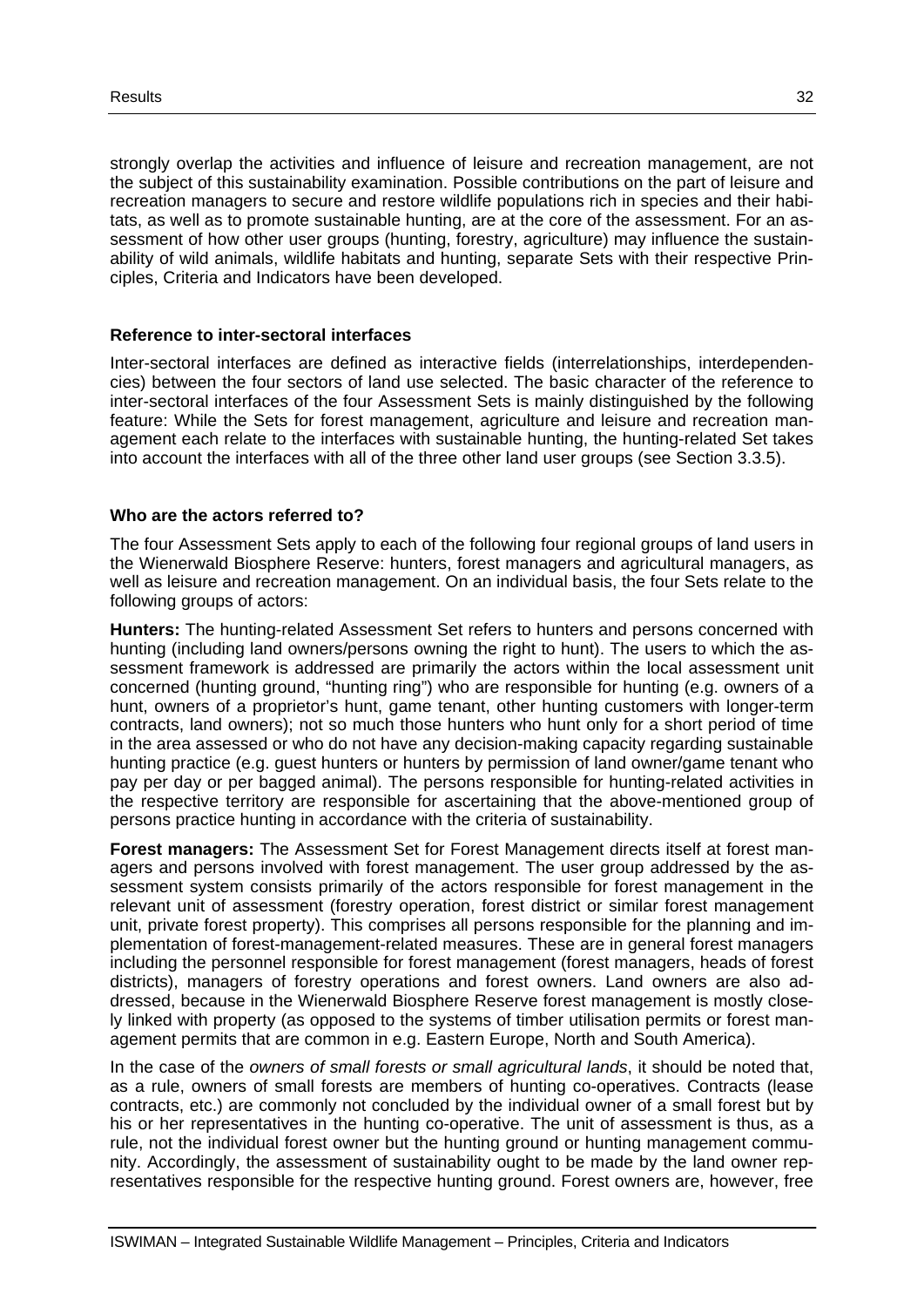to examine their own attitude regarding the sustainability criteria assessed in this framework. This may be of particular interest if his or her position is not fully reflected within the hunting co-operative.

**Agricultural managers:** The Assessment Set for Agriculture applies to agricultural managers and persons involved with agriculture. The user group addressed by the assessment system consists primarily of the actors responsible for agriculture in the respective spatial unit of assessment (agricultural enterprise). This comprises all persons responsible in any way for the planning of agricultural measures and their implementation. These are, as a rule, managers, heads of agricultural operations or owners of agricultural lands or agricultural operations. Land owners are also addressed, since in the Wienerwald Biosphere Reserve, forest management is mostly closely linked with property (as explained above).

With regard to *owners of agricultural lands*, it should be noted that agricultural managers – depending on size and contiguous character of their property – are often at the same time also persons entitled to hunt and lessors of the right to practise hunting. By exercising their responsibility as land owners entitled to hunt, e.g. via the phrasing of lease contracts, farm managers may also contribute to sustainable hunting, in particular in terms of the economic and socio-cultural aspects of sustainability. Owners of smaller plots of agricultural land are, as a rule, members of hunting co-operatives. Contractual regulations in terms of hunting laws (lease contract, etc.) are generally not concluded by the individual small forest owner but by his or her representatives in the hunting co-operative. In this case, the examination of sustainability ought to be made by the land owner's representative responsible for the respective hunting territory; the unit of assessment would then be the hunting territory concerned. Every owner of agricultural land is, however, free to examine his or her own attitude with regard to the sustainability criteria given in this Set. This may be of particular interest if his or her views are not fully expressed or represented by those of the hunting co-operative.

**Leisure and recreation management:** The Assessment Set for leisure and recreation management relates to persons involved in the planning and management of outdoor leisure and recreation in the Wienerwald Biosphere Reserve. The user group addressed by the assessment system consists primarily of persons responsible for planning and management measures in the respective spatial unit of assessment (the respective area of responsibility of the planners and managers). This comprises persons and organisations representing groups of people that benefit from the recreational use of the Wienerwald Biosphere Reserve. It also includes officials and decision-makers responsible for the planning, regulation and control of leisure and recreational activities. This group of actors includes in particular the Biosphere Reserve management, municipalities, regional managing bodies, tourism federations and associations, alpine associations, sports associations and other representatives of certain recreational user groups (horse riders, mountain bikers, hikers, gatherers of fungi, wildlife watchers, anglers etc.), land owners and representatives of relevant authorities. *Individuals*  pursuing leisure or recreational activity are, however, not directly addressed.

#### **Ecological Reference**

What the Assessment Sets for all four land user groups have in common is their reference to interactions with wild animals and wildlife habitats. The assessment thus concerns the influences of actions relating to hunting, forest management, agriculture and leisure and recreation management upon wild animals (genes, individuals, populations, species, communities of species) and upon their habitats.

The range of application of the assessment framework covers primarily those wild animal species (mammals, birds) that, on account of hunting laws, fall under the competency of hunting (furred game, winged game). This comprises species with shooting seasons, species with a year-round closed shooting season, as well as potentially other species subject to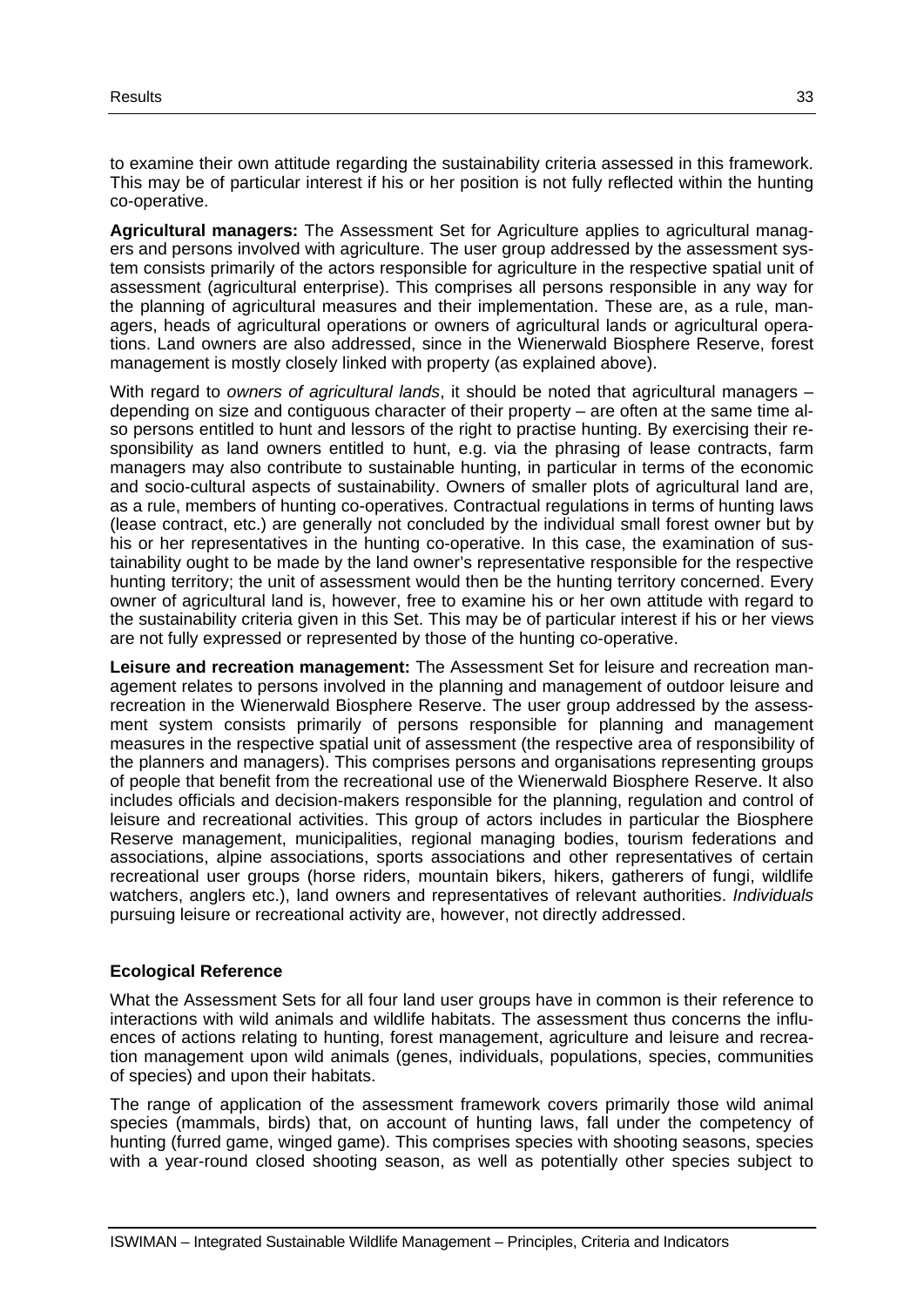hunting law. Unless otherwise indicated, the terms "game" and "wild animals" are used in this sense.

The term "wildlife habitat" is used to describe the "living space" or "site" (habitat) of wild animal populations and/or individuals of a wildlife species. The spatial delimitation of a wildlife habitat is defined by the habitat needs of the wild animals. The wildlife habitat must meet the key habitat functions (food, cover and reproductive space). Wild animals have speciesspecific requirements regarding habitats, their size and their quality. Environmental factors (such as noise, temperature, light, climate, water, soil, etc.) must not exceed or fail to meet the species-specific tolerance limit of the wild animals. The wildlife habitat may consist of several separate habitat sections (several partial habitats).

However, in ecosystems, all components are directly or indirectly interlinked and interdependent (Heckl et al., 2003). This is why even seemingly insignificant hunting measures may produce unforeseen effects in quite different parts of an ecosystem without the actors being always conscious of the interrelationships (Fig.7). Thus, animal species not subject to hunting law (e.g. small mammals, insects, small birds, amphibians, reptiles, fish, domestic and domesticated animals) as well as plant species are also indirect subjects of this assessment framework, in so far as they are in close ecological interaction with species relevant in terms of hunting laws (predator-prey relationships, competition, etc.) or may otherwise be affected by hunting (e.g. through measures of biotope management or if mistaken for huntable wildlife species of great similarity).



Figure 7: In ecosystems, minor interventions in one place may have major impacts in other places, without the causing actors necessarily being aware of this (Source: Forstner et al., 2006).

#### **Time reference**

In terms of time, the assessment refers to the status quo. This is in most cases the current calendar year or, where necessary, the preceding calendar year. Instructions for some indicators may, however, show the need to look at an earlier reference period.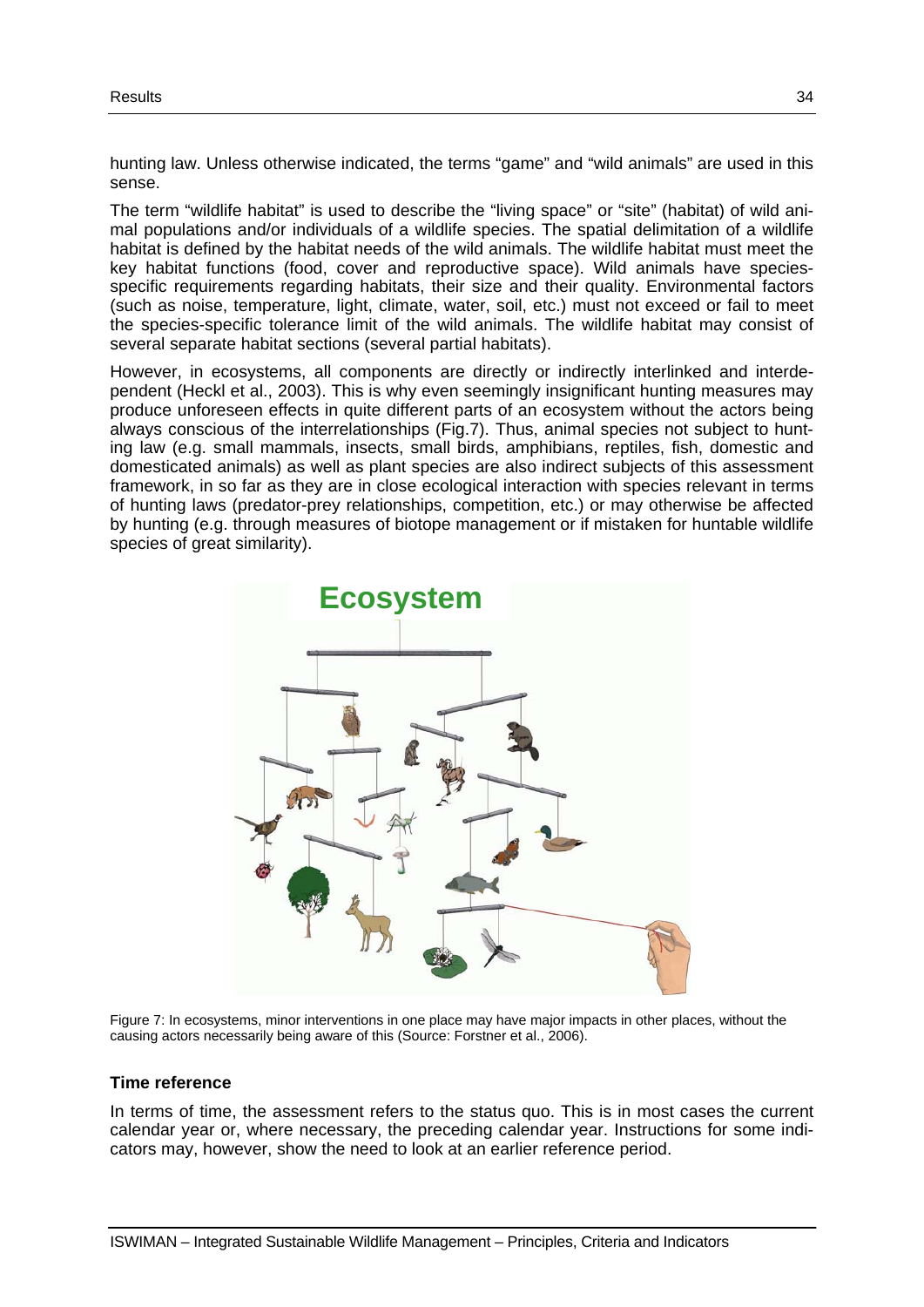The Set of Criteria and Indicators may also be used as a monitoring instrument which can detect and trace qualitative changes in sustainability over time and thus development trends.

#### **Spatial reference**

The spatial units of reference chosen for the assessment are the operative management units for which the user groups addressed have primary responsibility. The concrete spatial units of assessment are as follows:

**Hunting:** the hunting district (hunting ground, hunting territory, operation) or the "hunting ring" (group of hunting districts with the same goals and management alignments)

**Forest management:** the forestry operation, forest district or similar forest management units, the forest land owned; for owners of small forests, see "Who are the actors referred to?" (above)

**Agriculture:** the agricultural operation; for owners of small agricultural lands, see "Who are the actors referred to?" (above)

**Leisure and recreation management:** the area of responsibility of the relevant planners and managers, ranging from individual municipalities to the entire Biosphere Reserve.

An integration of larger units of assessment is possible in principle and is advantageous.

The *Assessment Set for Hunting-related Activities* can be used as an evaluation instrument across the limits of hunting territories and hunting rings, e.g. on the level of (partial) regions or wildlife-ecologically homogeneous nature areas (valleys, landscapes, etc.). A wider perspective is important in particular for large-scale, contiguous wildlife habitats, and for wideranging wildlife species such as red deer, wild boar and brown bear, but also for numerous bird species.

With regard to the *Assessment Set for Agriculture* and the *Assessment Set for Forest Management*, in case of operations whose management areas are not contiguous, an integrated assessment across the limits of the individual management areas may be advisable.

#### **Conditions for Application**

A major condition for being able to assess the sustainability of land use, in particular by hunting, forest management and agriculture, is the existence of management concepts, operating plans, etc.

For forestry operations and larger agricultural enterprises, this may be taken for granted in terms of good operational practice. Regarding hunting, too, the existence of a hunting concept is an important prerequisite for assessing sustainability. A hunting concept is to be understood as a tool for planning ahead hunting activities. In most cases, there will be some kind of a hunting concept (often simply in the responsible persons' minds). In order to allow an assessment on the basis of the present indicators as well as in general for a long-term orientation of hunting practice, there should be a written hunting concept that gives clues as to goals and measures regarding the area assessed in terms of sustainable hunting. Drawing up such a hunting concept requires an awareness of factors and measures contained in the Set of Principles, Criteria and Indicators of this Section; its application demands sufficient awareness of the issues which are significant for sustainable hunting.

**Limitations of Application:** It cannot be ruled out that specific cases of application may occur in which certain conditions that cannot be changed by the person responsible for hunting, or the agricultural and forest manager, etc., make it difficult to meet fully certain examination criteria of the Assessment Set, e.g. specific legal provisions of hunting law. If it is demonstrated that demands of sustainability expressed under certain indicators cannot be imple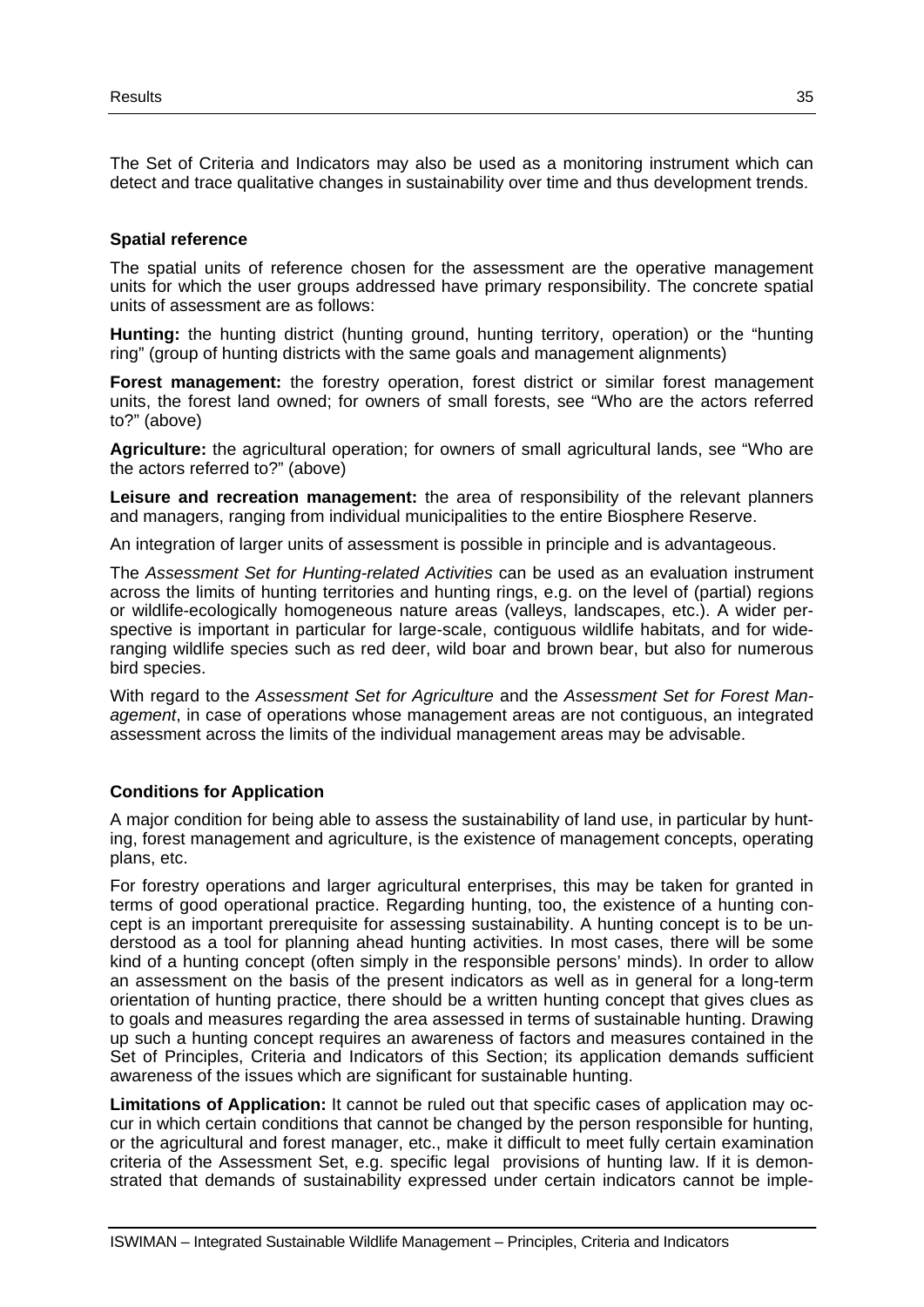mented on account of existing stipulations of hunting law, these indicators cannot be assessed. It ought to be mentioned in this context that hunting legislation is, like any legal matter, dynamic, and that most hunting laws have not yet been examined as to their compatibility with sustainability criteria.

Individual indicators may not be applicable in all hunting areas and/or not relevant in all cases. The assessment schemes for indicators whose application demands certain conditions (described in greater detail in the explanatory text) have been provided with an additional possibility of valuation: *"x … not applicable, no assessment."* This neutral option is to be chosen if the justification given in brackets applies. In that case, the respective indicator is dropped from the sustainability assessment. At the same time, the score in points achievable within the respective aspect of sustainability (ecology, economy or socio-cultural aspect) is reduced by the maximum score in points achievable for the relevant indicator; this has to be taken into account when calculating the assessment result in accordance with the Type 1 variety of evaluation (cf. Section 4.2.3.1). However, an assessment of the indicators which are not applicable and not counted ought to be made at a higher level of reference (e.g. by summarising several hunting territories or forest districts).

The Criterion of *"Potential natural wildlife species inventory taking into account the current habitat situation*" serves as an example of limited applicability at the level of the individual unit of assessment. Indicator 18, *"Current and potential natural wildlife species list,"* is to be assessed in any case. However, in order to draw up a potential natural wildlife species list, knowledge of regional conditions exceeding the boundaries of a hunting ground is necessary. Such knowledge will not in all cases be available on the hunting-ground level (even though in many cases, they are easily accessible). Thus, an assessment of the two following indicators 19 and 20 will not be possible if the potential natural wildlife species inventory is not sufficiently known. In this case, the neutral valuation *"x … not applicable*" is to be chosen, whereupon the respective indicator is dropped from the assessment.

Especially in the case of the Assessment Set for Hunting-related Activities, the economic aspect of sustainability may in some cases involve differing objectives of the groups carrying out hunting-related activities, be they lessors, land owners and tenants, or hunting customers. This is why individual indicators may end up with differing and sometimes even opposed assessments. In order to avoid this, some indicators are to be assessed only by particular categories of people: thus, Indicator 30, *"Cost/income ratio*" is only for lessors and owners, while Indicator 31, *"Expense/subjective benefit ratio*" applies to game tenants and hunting customers. For similar reasons, the application of Indicator 32, *"Hunting-related measures to increase the market value*" only makes sense for owners and lessors of a hunt (tenants and hunting customers should chose the "neutral" valuation, *"not applicable*").

**Self-assessment:** Assessment is based on the principle of voluntary self-examination. From the nature of self-assessment systems, a certain amount of subjectivity cannot be avoided. This is also the case in decisions about which influences on indicators to assess.

Indicator 21, *"Giving consideration to the undisturbed life-cycle of wild animals*" in the *Assessment Set for Hunting-related Activities*, serves as an example: who, after all, likes to admit that he or she is a factor of disturbance to wild animals on account of hunting pressure that he or she has caused? A certain amount of readiness to question one's own hunting behaviour and the ability to be self-critical are essential preconditions regarding this assessment. The way users of the Set deal with their subjective discretion eventually determines the validity and conclusiveness of the assessment.

The fact that the credibility of an assessment can be questioned may be interpreted as a disadvantage of the self-assessment approach. However, a major advantage over "objective" external monitoring and/or assessment approaches is in the process of reflection and learning which is meant to be fostered by dealing with the contents of the Assessment Sets. Moreover, self assessment instruments are highly suitable for integrating "soft," qualitative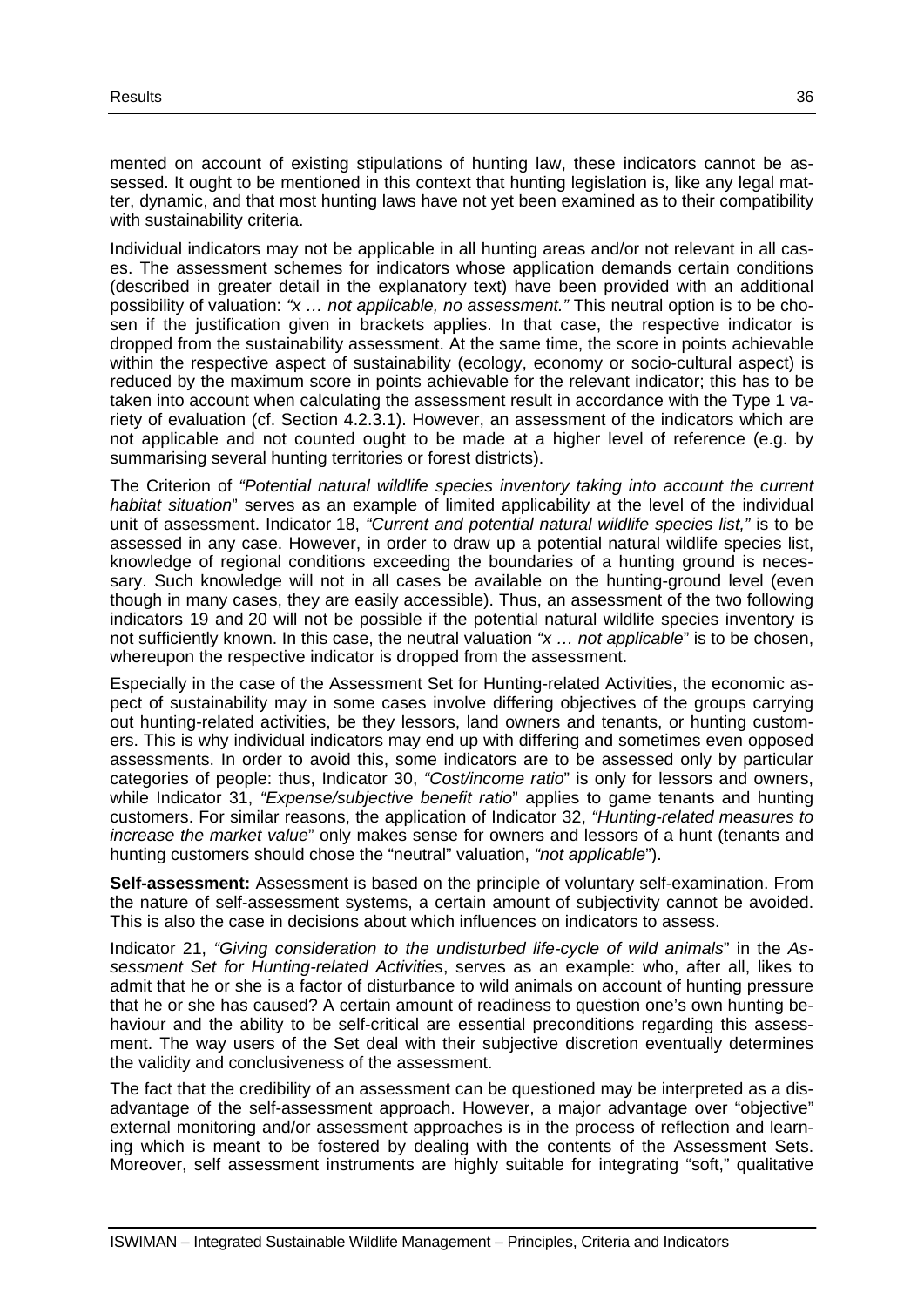indicators that do not make high demands on data availability but rather draw on empirical personal experience of land use (Lexer & Reimoser, 2007; Reimoser & Lexer, 2007).

In assessing the individual indicators, one should always be aware of the sectors to which the respective indicator relates (ecological, economic or socio-cultural sector) in order to avoid, for example, an intuitively "economically slanted" assessment of ecological indicators, or vice versa.

### **4.2.1.3 Structure of the assessment sets**

The assessment system is differentiated along a horizontal and a vertical axis. By analogy with the differentiation of three "pillars" or "spheres" of sustainability (Harborth, 1993) a tripartitite division of the concept of integrated sustainable wildlife management into an ecological, an economic and a socio-cultural sector of sustainability is made on the horizontal axis. On the vertical axis, each Set consists of a hierarchically structured package of principles, criteria and indicators. Each indicator has a point score system for the evaluation. Each of the three divisions has an explanatory text, which is phrased to question the sustainability of one's own hunting, comparing it with other hunting territories or larger hunting units and presenting it to an external audience in a comprehensive, auditable manner.

For each of the four Sets, a different overall number of Principles, Criteria and Indicators were defined (see also Synoptic Tables in Section 4.2.2):

**Hunting:** 14 Principles, 25 Criteria and 56 scored Indicators.

**Forest Management:** 11 Principles, 18 Criteria and 42 scored Indicators.

**Agriculture:** 11 Principles, 17 Criteria and 28 scored Indicators.

**Leisure and recreation management:** 9 Principles, 17 Criteria and 35 scored Indicators.

The assessment framework has the hierarchical structure of a tree with branches which, starting from the level of principles and criteria, increasingly branch out downward to the indicators. Within each sector, principles are made operative with a certain number of criteria, and these in turn through a certain number of indicators (see Fig. 9). Thus, the degree of specificity and targeting of actions increases from the top of the assessment pyramid towards the base (Lexer et al., 2006). The actual assessment is made at the lowest level, that of the indicators, through a system of point scores (see Section 4.2.3).

The individual levels of the Assessment Set fulfil different functions which are explained with some application-oriented hints as follows:

- **Aspects of sustainability:** There are various different angles from which to define sustainable hunting. The aspects from which the sustainability of hunting has been defined here are ecological, economic and socio-cultural. This corresponds to the international structuring of sustainability. It ought to be borne in mind that the sectors are based on different approaches to and motives for practising sustainable hunting, which is why they may be mutually conflicting. One and the same action may have positive effects in terms of the ecological and negative effects in terms of the economic aspect. However, is reflected in the assessment process and ought to be detectable in the results. The analysis of the results thus allows an adequate interpretation of such conflicting assessments.
- **Principles:** For each of these aspects, principles of integrated sustainable wildlife management have been defined for the relevant user group. Principles are over-arching formulations which, taken together, create an ethos for integrated sustainable wildlife management from the point of view of each user group. They are, as a rule, to be seen as axioms or commonly accepted normative statements based upon common values recognised by society (Reimoser et al., 2003). Principles are found in relevant Sets (see Section 8.1. – An-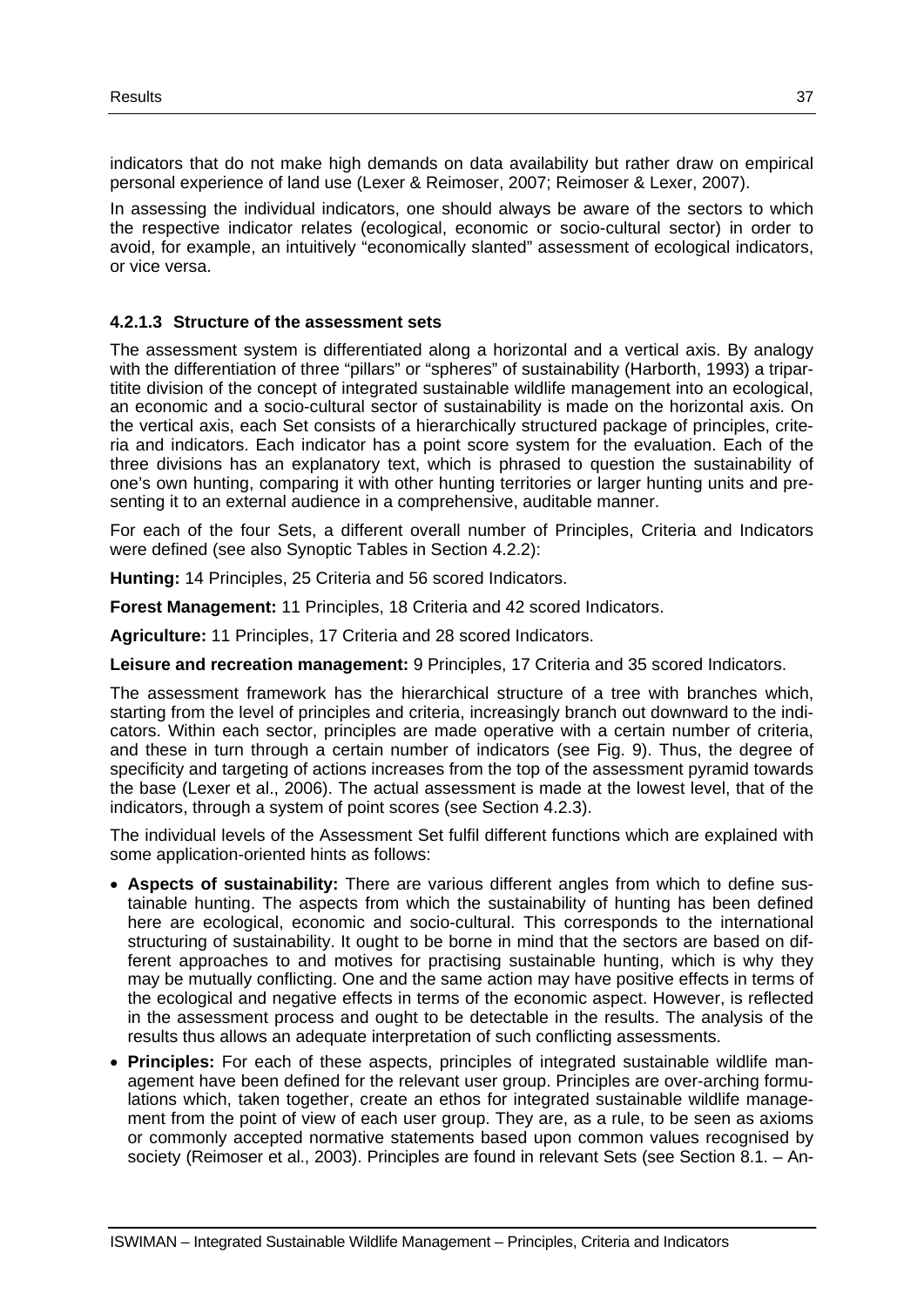nex) as second-level headings. For example: Section 1.1, Principle: *"The preservation and improvement of wildlife habitats is an objective of hunting."*

- **Criteria:** The principles are made operative by defining criteria. These describe selected key attributes of sustainable wildlife management, which provide a more detailed definition of the principles and which are suitable for subsequent evaluation by indicators. Criteria are found in the Set as third-level headings (see Section 8.1 – Annex), e.g. Section 1.2.2, Criterion: "*Hunting is oriented according to the behaviour of wild animals."*
- **Indicators:** The criteria are evaluated through indicators. Indicators are designed to define verifiable (observable, assessable, measurable) features of the criteria and to be suitable as statistics. They are found as fourth-level headings (see Section 8.1 – Annex), with consecutive numbering throughout each Set. For example: Section 1.2.2.1, Indicator 21, *"*G*iving consideration to the undisturbed life-cycle of wild animals."*
- **Evaluation of the indicators:** The examination of whether and to what extent the criteria are met in terms of land use, as well as the relevant assessment as point scores, has a specific framework for each indicator. For this purpose, there are a minimum of two to a maximum of five assessment grades giving between 4 and –4 points. As practical test statistics, the scores reflect the deviation or concurrence of the current *status quo* with the potential *ideal status*.

Fig. 8 depicts the hierarchical structure of the Assessment Set for one randomly chosen Principle from the ecological sector.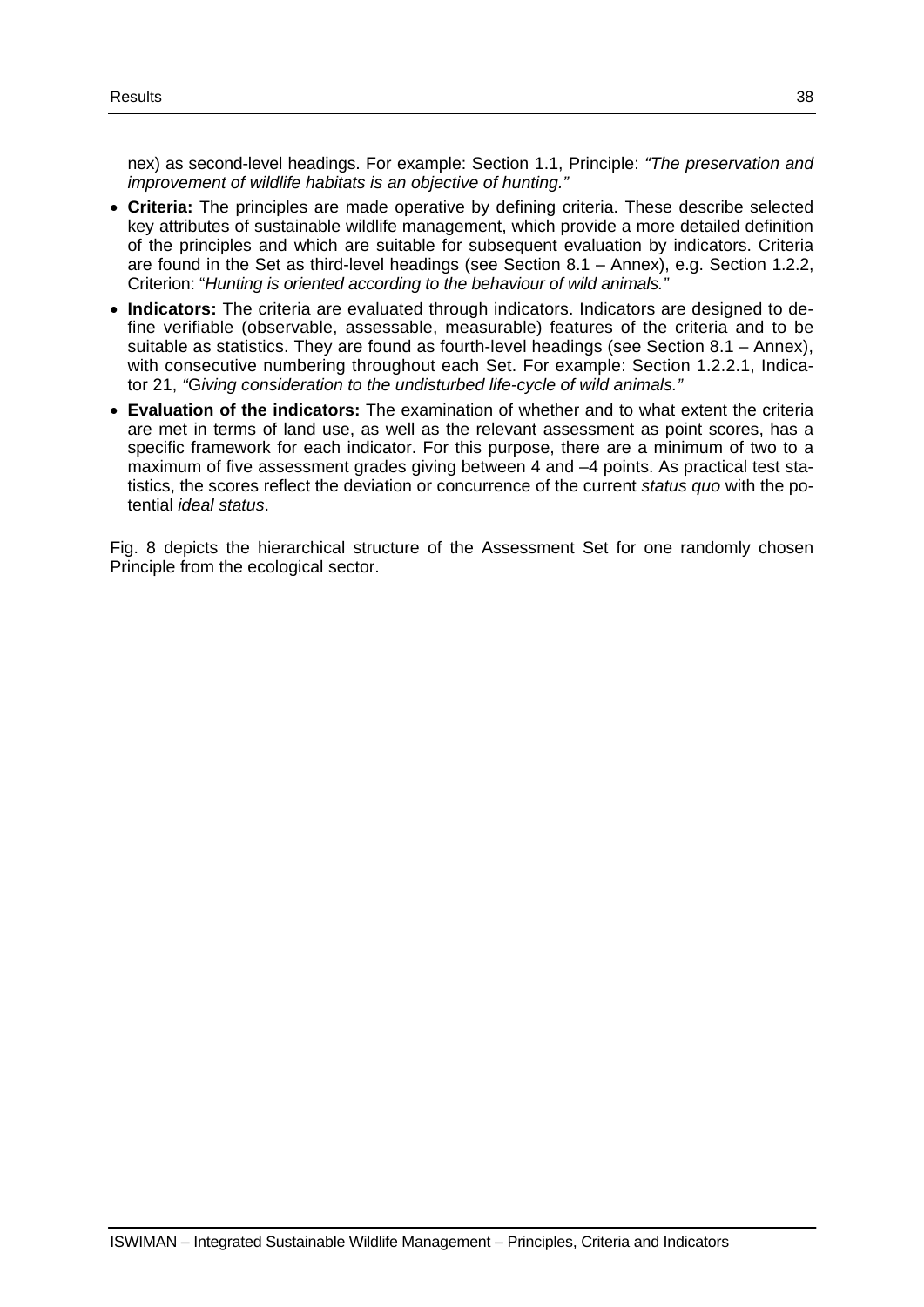

Figure 8: Structure of a typical Assessment Set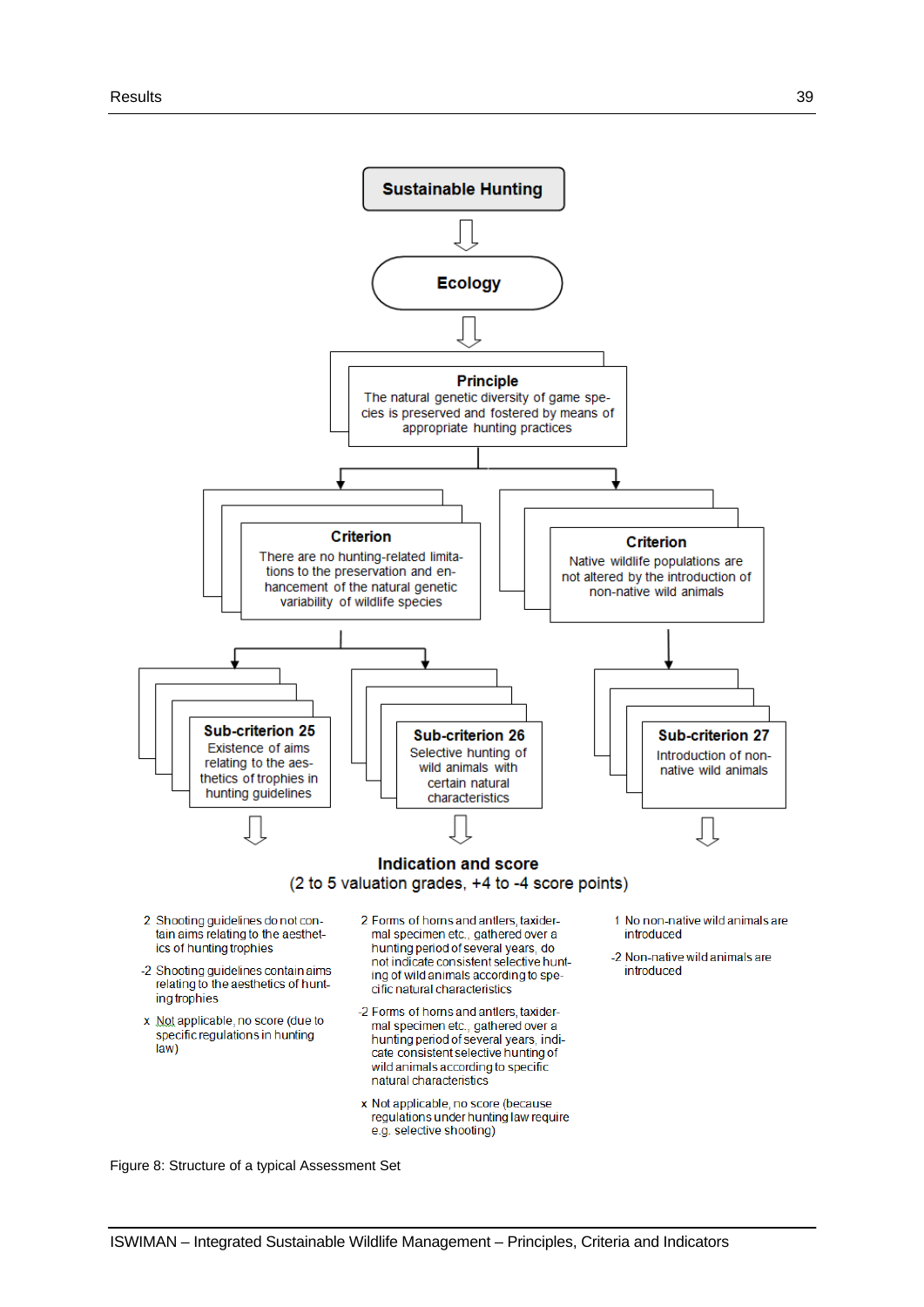### **4.2.1.4 Definition of terms**

The following definitions refer to terms which are frequently used in the Assessment Sets or are important. For reasons of completeness and user-friendliness, however, the terms are also defined separately for each of the four Sets (see Section 8 – Annex).

- The term **forest manager** refers to all persons responsible for the planning and carrying out of forest-related measures. As a rule, these are forest managers and cultivators, including the skilled personnel responsible for forest cultivation and management activities (foresters, heads of forest district/division), forest owners or managers of forest enterprises.
- The term **farmer** refers to persons responsible for the planning and carrying out of agricultural measures on agricultural plots of land. As a rule, they are managers/cultivators or owners of agricultural land or managers of an agricultural enterprise.
- **Leisure and Recreation management** covers persons and organisations representing groups of people that benefit from the recreational use of the Wienerwald Biosphere Reserve. It also includes as stakeholders the officials and decision-makers, responsible for the planning, regulation and control of leisure and recreational activities. This group of actors includes the Biosphere Reserve management, municipalities, regional managing bodies, tourism federations and associations, alpine associations, sports associations and other representatives of certain recreational user groups (horse riders, mountain bikers, hikers, etc.), land owners and representatives of relevant authorities.
- The term **game** refers to those wild animal species (furred game and winged game) which are subject to hunting laws, including species with no open season. Unless indicated otherwise, the terms **game** and **wild animals** are used in the same sense. Conversely, the term wild animal species refers to those wild animal species that are (or were) "huntable" as "game," or otherwise influenced by hunting (e.g. on account of hunting laws, regulations and hunting practise).
- The term **threatened** refers to those wild animal species whose long-term survival within their natural range is endangered to varying degrees. As a rule, these are species threatened with regional extinction, are declining continuously, are particularly rare, or have temporarily disappeared and are now recolonising, and are thus often classified as "protected species" under the nature conservation laws. The degree to which a species is threatened results, as a rule, from various risk factors that interact to varying degrees, and which, when combined, influence the conservation status of the species. If these factors occur, they are to be interpreted as warning signals suggesting that the respective species may be threatened. These risk factors are first and foremost: low population size; continuously declining populations (continuously decreasing number of populations and/or individuals of a species); small or decreasing distribution; specialised habitat requirements of a species; habitat loss, habitat fragmentation, deterioration of habitat quality; direct adverse human influence (e.g. on account of excessive hunting, excessive use, persecution, etc.) pressure by invasive, non-native species (e.g. Zulka et al., 2001; Primack, 1998). In varying combinations and with differing emphasis, most of the factors mentioned account for status of threatened species on red lists as well as their classification as protected species in accordance with nature conservation laws. The degree of endangerment that indicates, so to speak, the probability of survival or risk of extinction of a species in a certain area, is categorised through red listing processes. IUCN Red List categories include "extinct" and "extinct in the wild," followed by categories of "critically endangered", "endangered" and "vulnerable" within which a species is considered threatened with extinction, and the precautionary level of "near threatened" (e.g. Zulka et al., 2001; IUCN, 1994, 1999). If a wild animal species is listed on a relevant red list – e.g. the Red List of Threatened Animals in Austria (Zulka, 2005) and Red Lists of the Federal Provinces – and classified into one of the above categories of endangerment, the respective species is to be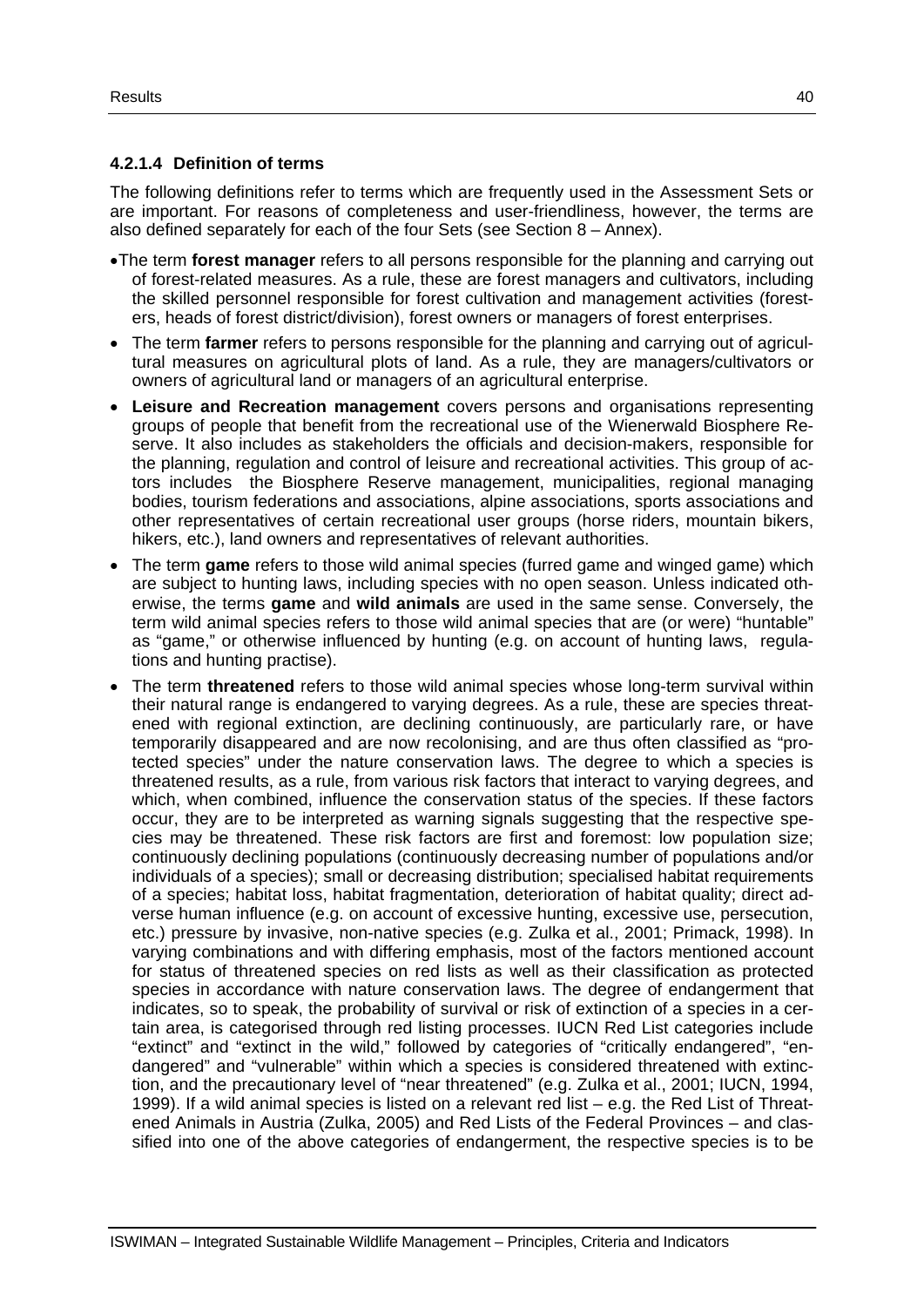considered a threatened species in the sense of this study<sup>1</sup>. Equally, species protected by Austrian nature protection and conservation laws (species protection regulations), EU community laws (Bird Protection Directive, Flora-Fauna-Habitats Directive) and international species protection agreements (e.g. the Convention on the Conservation of European Wildlife and Natural Habitats – Bern Convention; Convention on the Conservation of Migratory Species of Wild Animals – Bonn Convention) are considered to be threatened species in this document.

- The term **sensitive** refers to those wildlife animal species to which one or more of the above endangerment factors apply, even if the respective species has not (yet) been redlisted as "threatened" or "near threatened." In particular those wildlife species are to be considered sensitive which, on account of specific (population-) biological features such as specialised habitat requirements (including size and quality of habitat), low reproduction potential, low dispersal capacity, are particularly sensitive vis-à-vis additional endangerment factors such as excessive hunting pressure, decreasing distribution, strongly increasing predation and competitive pressure from other species, or rapid changes of environmental conditions. In a hunting context game species are to be classified as sensitive if hunting them sutainably cannot be considered guaranteed in a certain area on account of their unfavourable conservation status or unfavourable trends in the respective species and/or its habitat. These species may often only be taken in small numbers or demand particular consideration on the part of hunters.
- The term **person permitted to hunt** or **owner of a hunt** refers, for the purpose of this study, to the owner or the tenant(s) of hunting rights. Additionally there are those who hunt by permission of land owner/game tenant and owners of stalking districts.
- The term **person owning the right to hunt** refers in Austria to the land owner.
- The term **tenant** refers to the tenant of a proprietor's or co-operative hunt (person permitted to hunt).
- The term **lessor** refers to the owner or representative of the owner of a proprietor's or cooperative hunt.
- **Potential natural wildlife species inventory** is to be understood as the spectrum of wildlife species representing the currently achievable optimum circumstances in terms of biodiversity and near-natural conditions, taking into account the irreversible changes that have occurred in the course of the development of the cultural landscape, as well as the existing economic and socio-cultural impacts on wildlife habitats that cannot be influenced by hunting. The "potential natural wildlife species inventory" is thus the range of wildlife species possible under the current habitat conditions, which pertain to the native spectrum of species (autochthonous, typical for the region) of the respective geographic region. "Native wildlife species" are, in the sense of the potential natural wildlife species inventory:
	- $\circ$  those species that have outlasted the latest Ice Age or have immigrated thereafter and before and/or without human intervention<sup>2</sup>;
	- $\circ$  recolonising species that used to be native in a certain area whose populations temporarily ceased to exist and which now are returning to their original ranges either without human intervention (immigration of species, e.g. elk/moose (*Alces alces*), brown bear (*Ursus arctos*), wolf (*Canis lupus*), otter (*Lutra lutra*)), or through re-introduction into their original habitats (e.g. Alpine ibex (*Capra ibex*) and Alpine marmot (*Marmota marmota*) within their original ranges of distribution);

-

http://www.umweltbundesamt.at/umweltschutz/naturschutz/artenschutz/oasis/oasis\_abfrage\_gives\_access\_to\_an Internet databank compiled by the Federal Environment Agency – Austria that allows queries as to the endangerment classification of individual species on different red lists. With regard to species relevant in terms of hunting, regularly updated information relevant in terms of hunting laws (shooting and closed seasons) on the basis of the hunting laws of the Austrian Federal Provinces is made available.

 $2$  So-called primary native or indigenous species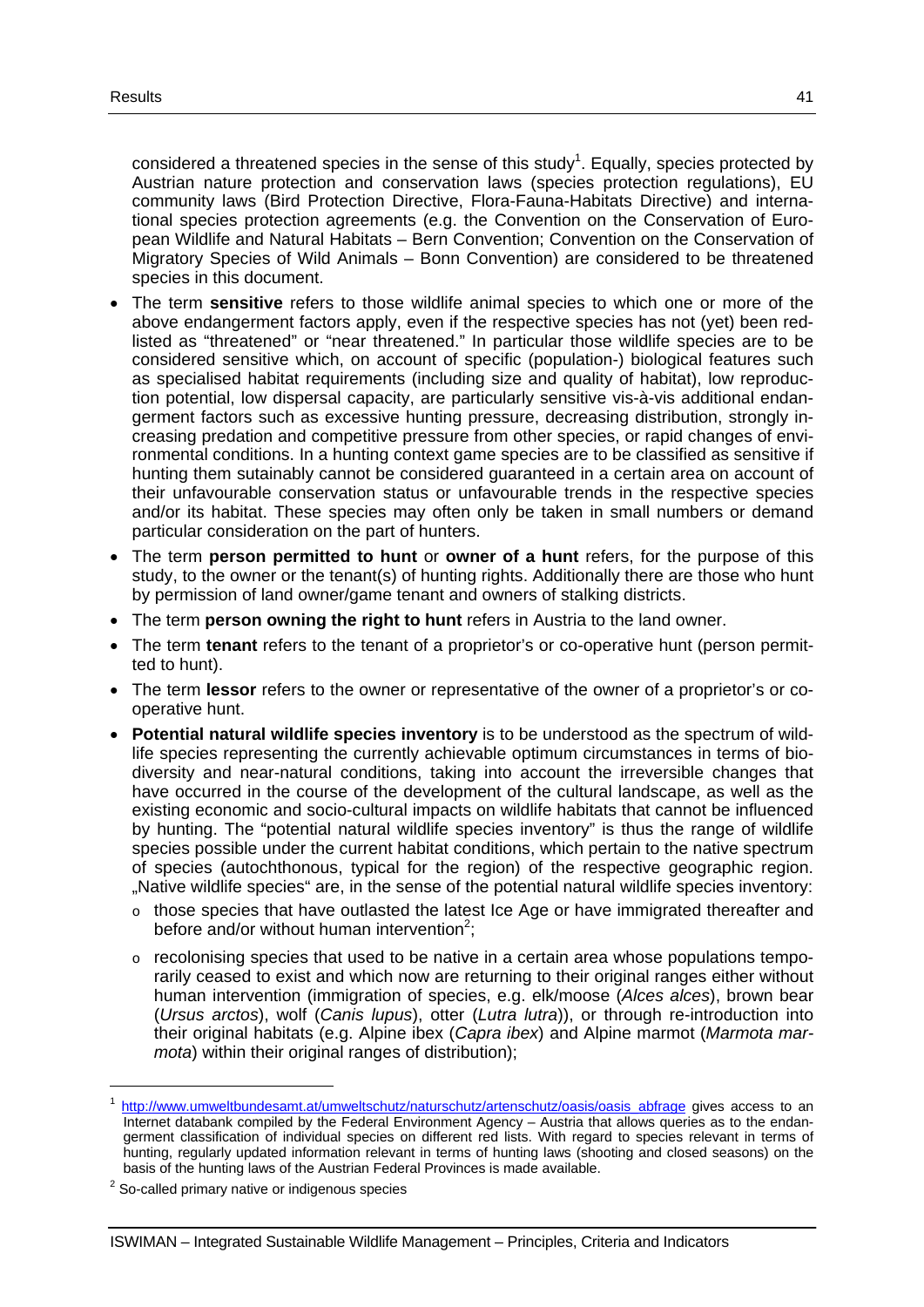o originally native species that have disappeared on account of human influence (eradication, habitat changes).

As far as today's cultural landscape still has habitat potential for the species mentioned, these species are to be considered part of the potential natural wildlife species inventory.

This is not to be confused with **"new residents" (alien species, neobiota)**, which have arrived at a certain territory (in this case, Austria) later than 1492 through direct or indirect human influence. With regard to Austria, these are, among huntable wildlife species, e.g. fallow deer, Sika deer, moufflon, wild rabbit, racoon dog, racoon, nutria and wild turkey. These species are *not* considered part of the potential natural wildlife species inventory. Those animal species that had become established under human influence in pre- and early history up to the end of the Middle Ages (1492) (such as, probably, the brown rat) are not relevant in Austria in terms of hunting and thus need not to be considered for the purpose of this study.

- **Hunting management plan (hunting plan)** is to be understood as the planning ahead of any hunting-related activities, in particular in terms of time, area, and personnel. It comprises the goals and measures of hunting management for the respective hunting area and serves the purpose of providing long-term orientation for the hunting practice. Key components are e.g. to ensure that hunting accords with the needs of other land users, to take into account the optimum time and area for hunting the relevant game, and to give consideration to rare, non-hunted species. A hunting plan may exist in thought or in writing; with regard to sustainable hunting practice, however, a written hunting plan is preferable.
- **Hunting bag plan** (as a part of a hunting management plan) is a list of the numbers of each species (sex, age classes) planned to be shot or trapped (hunting bag planned before the hunting season starts).
- **Off-take list** (as a part of the hunting management plan) is a list of the numbers of each species (sex, age classes) really shot/trapped/killed by traffic accidents/ found dead by other reasons (hunting bag documented when the hunting season closes).
- **Culturally unacceptable game impact** is to be understood in this context primarily in terms of the ecologically unacceptable (harmful) influence of game on vegetation. The impact of game on vegetation comprises food intake (grazing, browsing, bark peeling) as well as rubbing to remove velvet from antlers. The concept of "culture" differs from economic considerations. Culture refers from an overall societal perspective to, in the case of forests, the functions beyond that of timber production, including shelter, leisure and recreation for people, but also to the provision of ecological value from other vegetation (e.g. orchid meadows rich in biodiversity). This is the fundamental view represented by the competent authorities on the basis of the respective (Austrian) legislation. The lack of some important natural enemies of our herbivorous wild animals as well as anthropogenic influences on our wildlife habitats (most of all land use) accounts for the fact that they are, seen from a larger perspective, mostly not near-natural environments. This influences local densities and distribution patterns of wild animals, in particular of cloven-hoofed animals, which damage vegetation beyond tolerable limits.
- **Wildlife habitat** is defined as the "living space" or "site" (the habitat) of wild species populations and/or individuals of a wild species. The habitat needs of the wild animals concerned define the area of wildlife habitat they require. The wildlife habitat must meet key habitat functions (food, cover and reproduction area). Environmental factors (such as noise, temperature, light, climate, soil, etc.) must neither exceed, nor fall short of the species-specific limit of tolerance. The wildlife habitat may consist of several separate habitat sectors.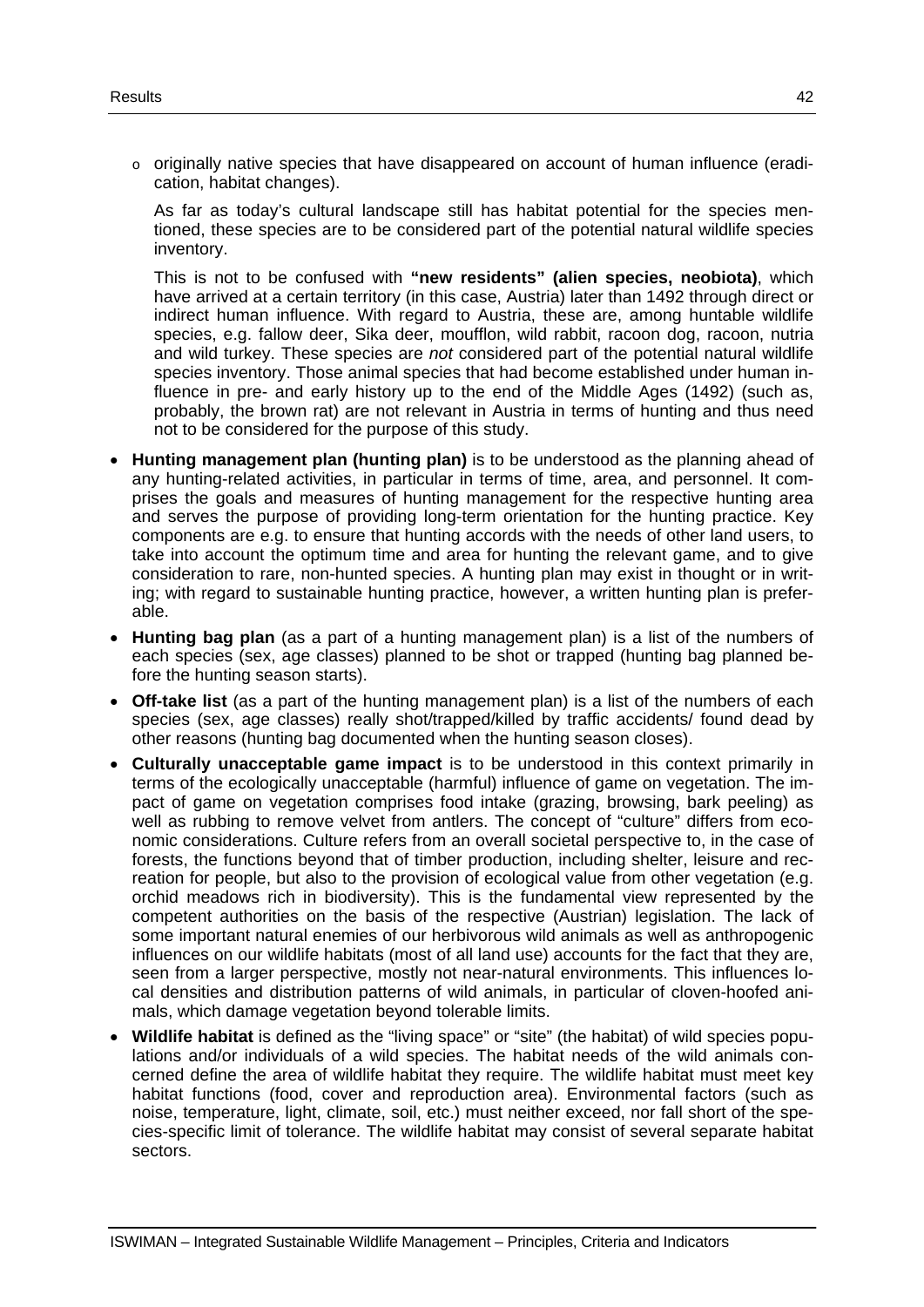- **Migration** and **Dispersal** are movements of animals. Migration is the repeated movement of animal populations leading to seasonal changes of place and entails a change of range of a species. As well as seasonal habitat change (e.g. passing from summer to winter habitat in red deer) there may also be migration to breed. Dispersal is the lasting movement of individuals away from a natal area or subsequent point of settlement, and is often omnidirectional unless constrained in particular directions by topography . It plays a significant role in terms of the necessary gene flow within and among populations of a species, and thus in terms of the preservation of the species, its distribution, the colonisation or recolonisation of habitats. In the absence of regular genetic exchange via such "gene flow corridors," the risk of species and populations becoming regionally extinct will increase.
- Landscape sectors in which migration or dispersal primarily happens are termed **migration axes (routes)**.
- **Wildlife corridors** are bottlenecks within a migration axis or the habitat of wildlife species caused by barriers or an unfavourable environment. A salient characteristic of a corridor is its favourable structure compared to the surrounding environment, allowing for a link between separate habitat sections.
- The term **constricted corridor** is used to describe a constriction of a wildlife corridor or wildlife route on account of natural or anthropogenic barriers to a minimum width without any possibility of bypassing it locally, i.e. wildlife species are forced to adhere to the corridor as a consequence of specific topographic conditions (forest corridors, steep slopes, canyons, water courses, etc.) or artificial obstacles (fences, road barriers, walls, settlements, etc.) which create local bottlenecks.
- **ÖPUL** is the "Austrian Agri-Environmental Programme." The initials refer to the promotion of agriculture that is appropriate to the environment, extensive and favourable for nature. The programme is supported through the European Agricultural Fund for Rural Development as well as the Rural Development Programme of Austria. Along with ÖPUL, there are other publicly subsidised **agri-environmental measures** pursuing similar goals (e.g. the Ecopoint Programme).
- **Use** is to be understood in the comprehensive sense of the IUCN Policy Statement on the Sustainable Use of Wild Living Resources (IUCN, 2000); it includes all forms of consumptive and non-consumptive use of natural resources. Sustainable hunting and/or sustainable hunting-related use includes shooting certain animal species without the animals that are killed having to be used in a consumptive way (e.g. red fox (*Vulpes vulpes*), if its population increases on account of anti-rabies vaccination and thus endangers the population of other species).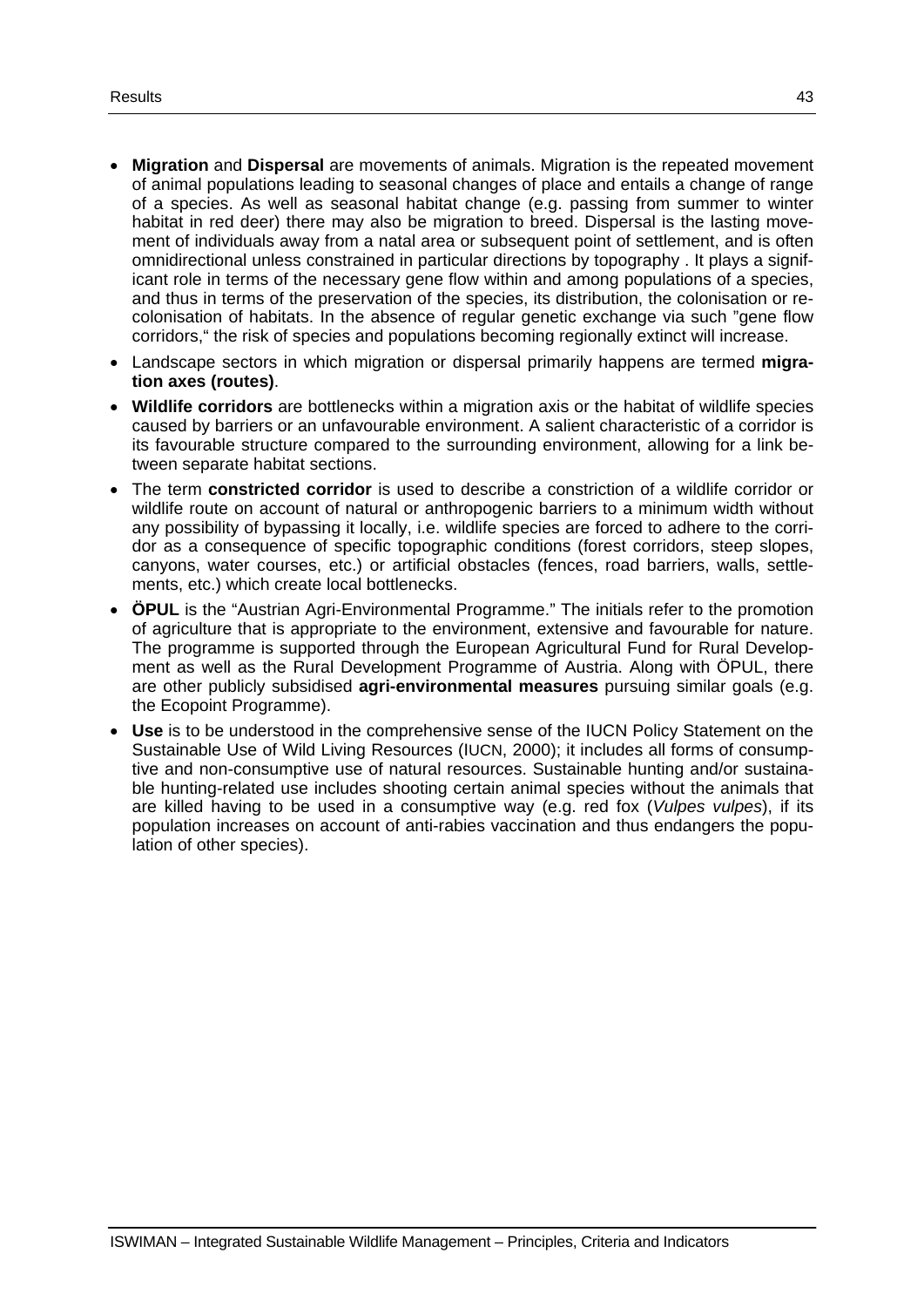### **4.2.2 Overview of the sets of principles, criteria and indicators**

Preliminary remark: For reasons of clearness and comprehensibility, the assessment schemes that go along with each indicator are not given in the following overview tables (Section 4.2.2.1 to Section 4.2.2.4). The complete Sets of Principles, Criteria and Indicators are contained in Section 8 (Annex). For a definition of the terms "Principles," "Criteria," and "Indicators" as well as the methodological basis underlying the assessment, users are referred to explanations in Section 4.2.1.3.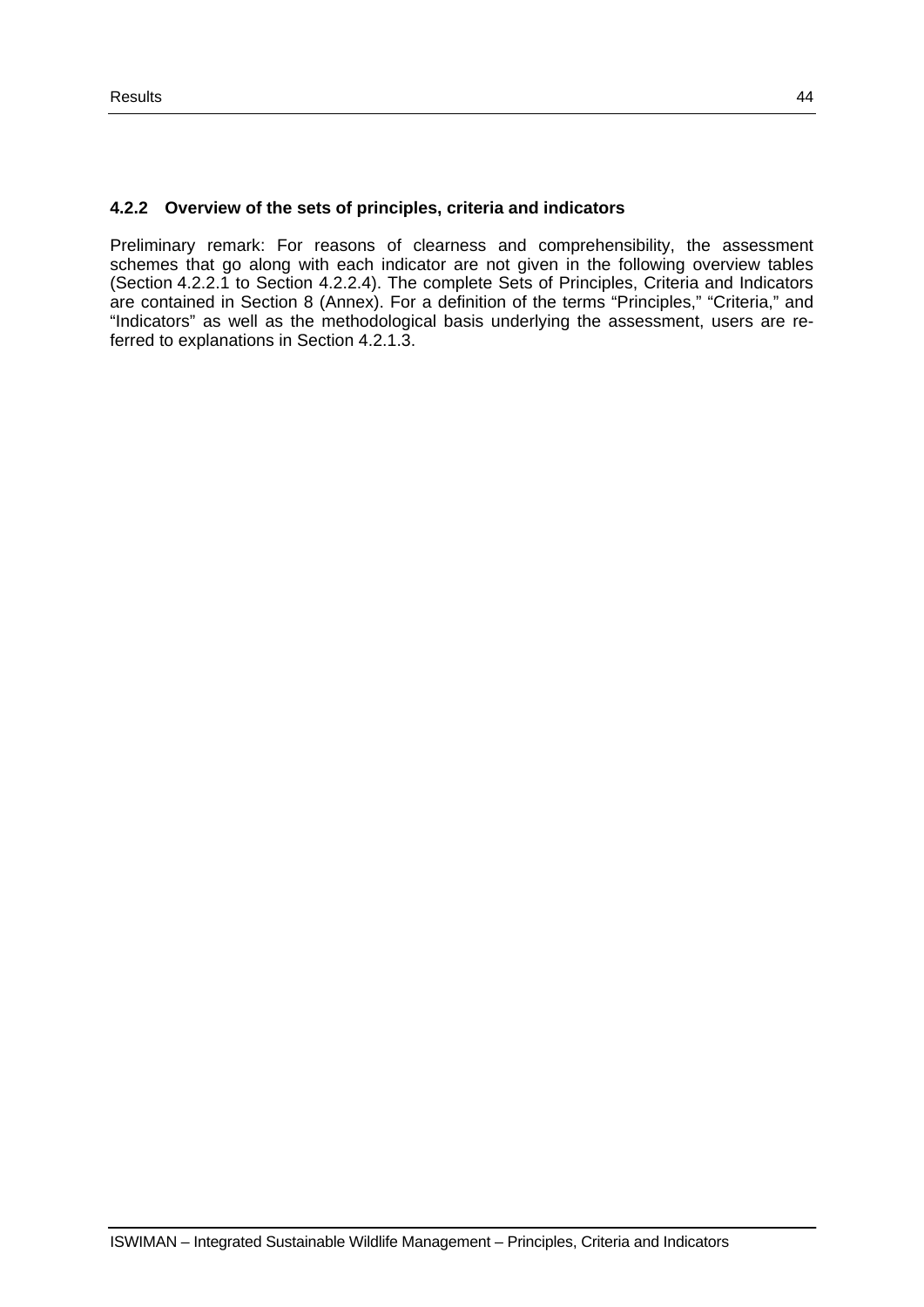# **4.2.2.1 PCI-Set for Hunting**

Table 1: Synoptic table PCI Hunting, including full version and a minimum version (grey background)

|                | Principles, criteria, indicators for integrated sustainable wildlife management in the Wie-<br>nerwald Biosphere Reserve |                                                                   |                |                                                                                                                                             |  |  |
|----------------|--------------------------------------------------------------------------------------------------------------------------|-------------------------------------------------------------------|----------------|---------------------------------------------------------------------------------------------------------------------------------------------|--|--|
| Sector         | <b>Principle</b>                                                                                                         | <b>Criterion</b>                                                  | No.            | <b>Indicator</b>                                                                                                                            |  |  |
|                |                                                                                                                          |                                                                   | $\mathbf{1}$   | Existence of a hunting bag plan, and<br>list of the actual "off-take"                                                                       |  |  |
|                |                                                                                                                          | Hunting and its interre-                                          | $\overline{2}$ | Structure of a hunting bag plans, and<br>off-take lists                                                                                     |  |  |
|                |                                                                                                                          | lationship with other<br>forms of land use                        | 3              | Meeting official cull requirements for<br>game species that need to be con-<br>trolled                                                      |  |  |
|                |                                                                                                                          |                                                                   | $\overline{4}$ | Existence of a strategy to harmonise<br>hunting with other forms of land use                                                                |  |  |
|                | The preservation and im-<br>provement of wildlife<br>habitats is an objective of<br>hunting                              |                                                                   | 5              | Existence of exclosures to monitor<br>game impact on vegetation                                                                             |  |  |
|                |                                                                                                                          | Giving consideration to<br>the influence of game<br>on vegetation | 6              | Using forest monitoring to estimate<br>wildlife impact                                                                                      |  |  |
|                |                                                                                                                          |                                                                   | $\overline{7}$ | Management takes account of the<br>shelterproviding function of the forest                                                                  |  |  |
|                |                                                                                                                          |                                                                   | 8              | Preventing game impact unaccepta-<br>ble in terms of regional culture                                                                       |  |  |
| <b>ECOLOGY</b> |                                                                                                                          |                                                                   | 9              | Accommodating population fluctua-<br>tions                                                                                                  |  |  |
|                |                                                                                                                          |                                                                   | 10             | Giving consideration to existing wild-<br>life habitat fragmentation                                                                        |  |  |
|                |                                                                                                                          | Preservation and crea-<br>tion of linking biotopes                | 11             | Registration and mapping of im-<br>portant migration routes, wildlife cor-<br>ridors and other essential wildlife<br>routes                 |  |  |
|                |                                                                                                                          |                                                                   | 12             | Increasing the attractiveness of im-<br>portant migration routes, corridors<br>and other essential routes                                   |  |  |
|                |                                                                                                                          |                                                                   | 13             | Active preservation and management<br>of the wildlife habitat                                                                               |  |  |
|                |                                                                                                                          |                                                                   | 14             | Handling of wildlife feeding                                                                                                                |  |  |
|                |                                                                                                                          | Giving consideration to                                           | 15             | Limitations on providing baits                                                                                                              |  |  |
|                |                                                                                                                          | habitat quality and ca-<br>pacity                                 | 16             | Avoiding increased competitive pres-<br>sure upon threatened and sensitive<br>animal species from strongly increas-<br>ing game populations |  |  |
|                |                                                                                                                          |                                                                   | 17             | Annual productivity of game                                                                                                                 |  |  |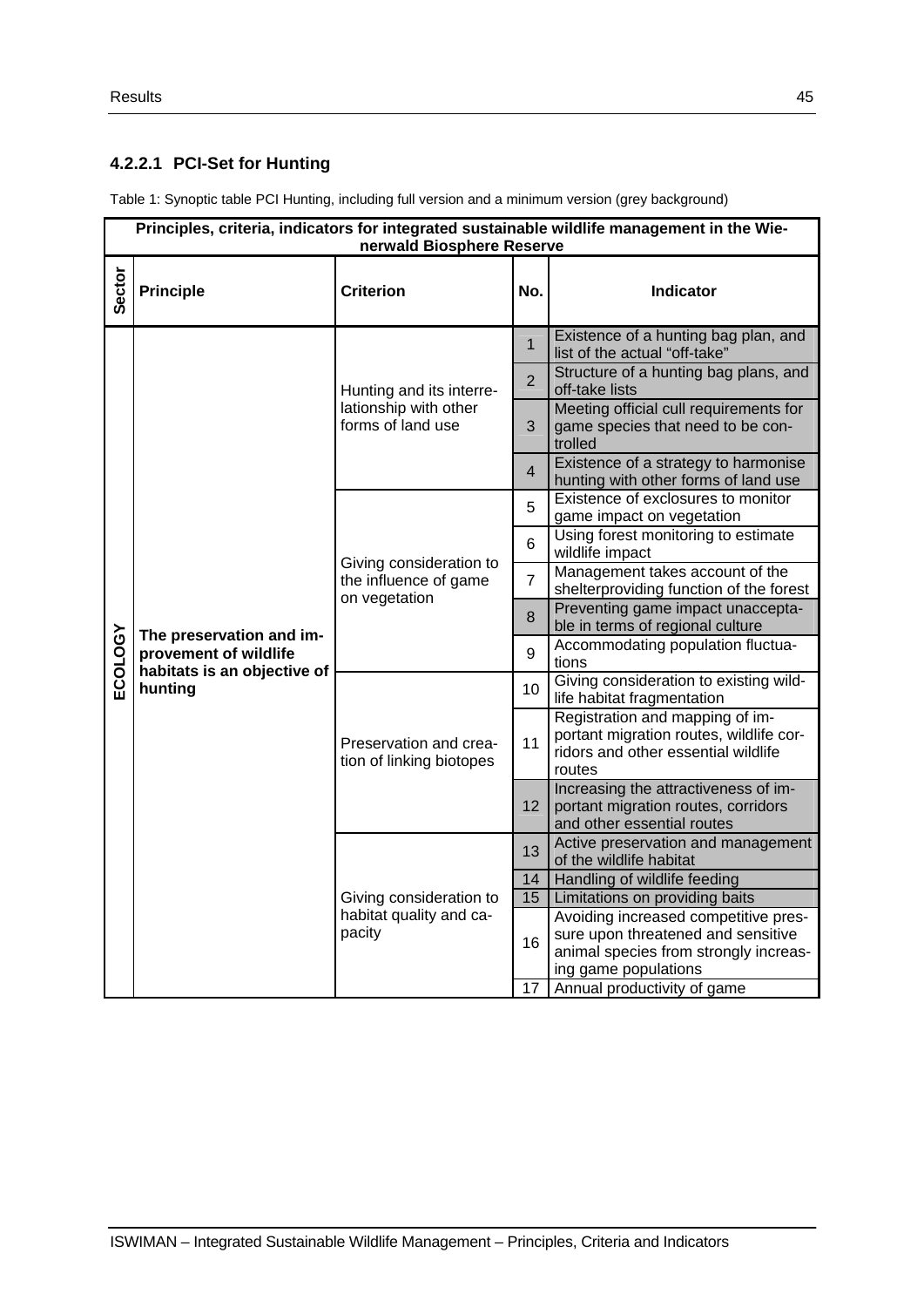|              |                                                                                                                                 |                                                                                                                                                                                                                                                                 | 18 | Current and potential natural wildlife<br>species list                                                        |
|--------------|---------------------------------------------------------------------------------------------------------------------------------|-----------------------------------------------------------------------------------------------------------------------------------------------------------------------------------------------------------------------------------------------------------------|----|---------------------------------------------------------------------------------------------------------------|
|              |                                                                                                                                 | Potential natural wild-<br>life species inventory<br>taking into account the                                                                                                                                                                                    | 19 | Dealing with recolonising species (in<br>accordance with the potential natural<br>wildlife species inventory) |
|              | The practice of hunting<br>shall within its range en-<br>sure the preservation and                                              | current habitat situation                                                                                                                                                                                                                                       | 20 | Dealing with wildlife species not con-<br>tained in the potential natural wildlife<br>species inventory       |
|              | improvement of the diver-<br>sity of game species                                                                               |                                                                                                                                                                                                                                                                 | 21 | Giving consideration to the undis-<br>turbed life cycle of wild animals                                       |
|              | through protection and<br>use/regulation                                                                                        | Hunting is sensitive to                                                                                                                                                                                                                                         | 22 | Limiting hunting of wildlife during the<br>night ("night hunting")                                            |
|              |                                                                                                                                 | the behaviour of wild<br>animals                                                                                                                                                                                                                                | 23 | Giving consideration to the reproduc-<br>tive biology of threatened and sensi-<br>tive game species           |
|              |                                                                                                                                 |                                                                                                                                                                                                                                                                 | 24 | Coordination of hunting practices<br>across hunting grounds                                                   |
|              | The natural genetic diver-<br>sity of game species is<br>preserved and enhanced<br>by means of appropriate<br>hunting practices | There are no hunting-<br>related limitations to<br>the preservation and<br>enhancement of the<br>natural genetic variabil-<br>ity of wildlife species<br>Native wildlife popula-<br>tions are not altered by<br>the introduction of non-<br>native wild animals |    | Existence of aims relating to the aes-<br>thetics of hunting trophies in hunting<br>guidelines                |
|              |                                                                                                                                 |                                                                                                                                                                                                                                                                 |    | Selective hunting of wild animals with<br>certain natural characteristics                                     |
|              |                                                                                                                                 |                                                                                                                                                                                                                                                                 |    | Introduction of non-native wild ani-<br>mals                                                                  |
|              |                                                                                                                                 |                                                                                                                                                                                                                                                                 | 28 | Existence of a marketing strategy for<br>hunting in the Biosphere Reserve                                     |
|              |                                                                                                                                 | The profitability of hunt-<br>ing is secured over a<br>medium term                                                                                                                                                                                              | 29 | Marketing of regional game products<br>Cost/income ratio (applies to lessors                                  |
|              | Securing and/or improv-                                                                                                         |                                                                                                                                                                                                                                                                 | 30 | and owners)                                                                                                   |
|              | ing the profitability of<br>hunting is an objective of<br>hunting                                                               |                                                                                                                                                                                                                                                                 |    | Expense / subjective benefit ratio<br>(applies to hunting tenants and hunt-<br>ing customers)                 |
| <b>ONOMY</b> |                                                                                                                                 | The value of hunting is<br>maintained and/or in-<br>creased by the practice<br>of hunting                                                                                                                                                                       |    | Hunting-related measures to increase<br>the market value                                                      |
| ပူ           | <b>Efficiency and minimum</b><br>disturbance of wildlife<br>species is an objective of<br>hunting                               | Existence of a time-<br>and area-specific hunt-<br>ing strategy                                                                                                                                                                                                 | 33 | Existence of an economically sound,<br>time- and area-specific hunting plan                                   |
|              | Preventing damage to ag-<br>riculture and forestry is<br>an objective of hunting                                                | Hunting is oriented ac-<br>cording to the suscep-<br>tibility of agricultural<br>land and forestry to<br>game damage                                                                                                                                            | 34 | Giving consideration to susceptibility<br>to game damage                                                      |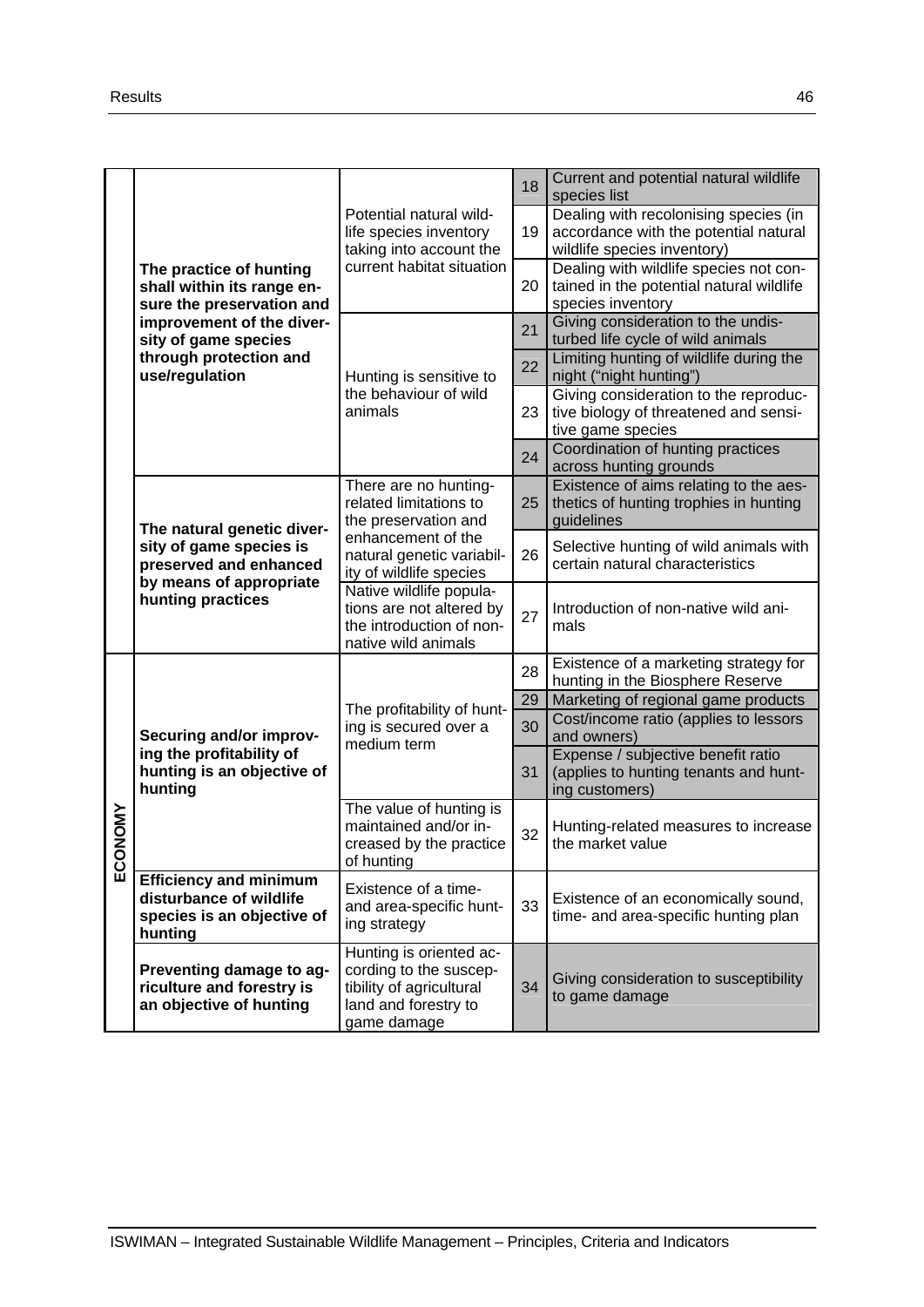|                        | <b>Creating synergies with</b><br>other economic activities<br>is an objective of hunting | Hunting economically<br>conforms with other<br>anthropogenic forms of<br>use ("economic unity")                       | 35 | Confirming a common policy                                                                                         |
|------------------------|-------------------------------------------------------------------------------------------|-----------------------------------------------------------------------------------------------------------------------|----|--------------------------------------------------------------------------------------------------------------------|
|                        |                                                                                           | Interdisciplinary opti-<br>mising of planned                                                                          | 36 | Commitment of hunters to interdisci-<br>plinary wildlife-ecological spatial<br>planning (WESP)                     |
|                        |                                                                                           | changes in the wildlife<br>habitat                                                                                    | 37 | Commitments of hunters regarding<br>plans and projects that have an im-<br>pact upon wildlife habitats             |
|                        | Hunters take into account                                                                 | By way of involving lo-<br>cal hunters, hunting<br>enjoys a balanced po-                                              | 38 | Reconciling the interests of local<br>hunters permitted to hunt and local<br>hunters not permitted to hunt locally |
|                        | the interest of the local<br>population in using land<br>for hunting                      | sition within the local<br>community but also<br>takes into account the<br>interests of non-<br>resident hunters      |    | Adequate consideration is given to<br>non-resident hunters                                                         |
|                        | Offering local jobs in the<br>field of hunting is an ob-<br>jective                       | Hunting contributes to<br>securing employment<br>by creating jobs                                                     | 40 | Providing jobs in the field of hunting                                                                             |
|                        | <b>Hunting should find broad</b><br>acceptance among the<br>population                    | Hunting is oriented to<br>the aims of the Bio-                                                                        | 41 | Taking into consideration the guiding<br>principles and management goals of<br>the Biosphere Reserve               |
|                        |                                                                                           | sphere Reserve                                                                                                        | 42 | Design and distribution of hunting-<br>ground installations                                                        |
|                        |                                                                                           | Paying attention to the<br>interests of the local<br>population                                                       | 43 | Documentation of disagreements byt<br>the local authority                                                          |
| SOCIO-CULTURAL ASPECTS |                                                                                           |                                                                                                                       | 44 | Active involvement and information of<br>local stakeholder and land user<br>groups not directly related to hunting |
|                        |                                                                                           |                                                                                                                       | 45 | Conflict management strategies<br>Social commitment of hunters and                                                 |
|                        |                                                                                           | Hunting is connected<br>with society at large                                                                         | 46 | regular communication with the non-<br>hunting populations                                                         |
|                        |                                                                                           |                                                                                                                       | 47 | Taking into account the opinion of the<br>public at large                                                          |
|                        | Hunting is oriented to the                                                                | Hunting is practised<br>with as little impairment<br>to the natural behav-<br>48<br>iour of wildlife as pos-<br>sible |    | Habituated behaviour of wild animals                                                                               |
|                        | welfare of game                                                                           | Hunting is practised                                                                                                  | 49 | Violations of legal provisions con-<br>cerning animal welfare                                                      |
|                        |                                                                                           | with as little pain for the                                                                                           | 50 | Training in hunting                                                                                                |
|                        |                                                                                           | animal as possible                                                                                                    | 51 | Avoiding use of poison as part of the<br>hunting practice                                                          |
|                        | Hunting is of wild animals<br>breeding naturally in the<br>wild                           | No wild animals raised<br>in breeding or other                                                                        | 52 | Not selling (transferring) wild animals<br>from enclosures or aviaries for the<br>purpose of hunting               |
|                        |                                                                                           | enclosures are hunted                                                                                                 | 53 | Not releasing animals from enclo-<br>sures and aviaries for the purpose of<br>hunting                              |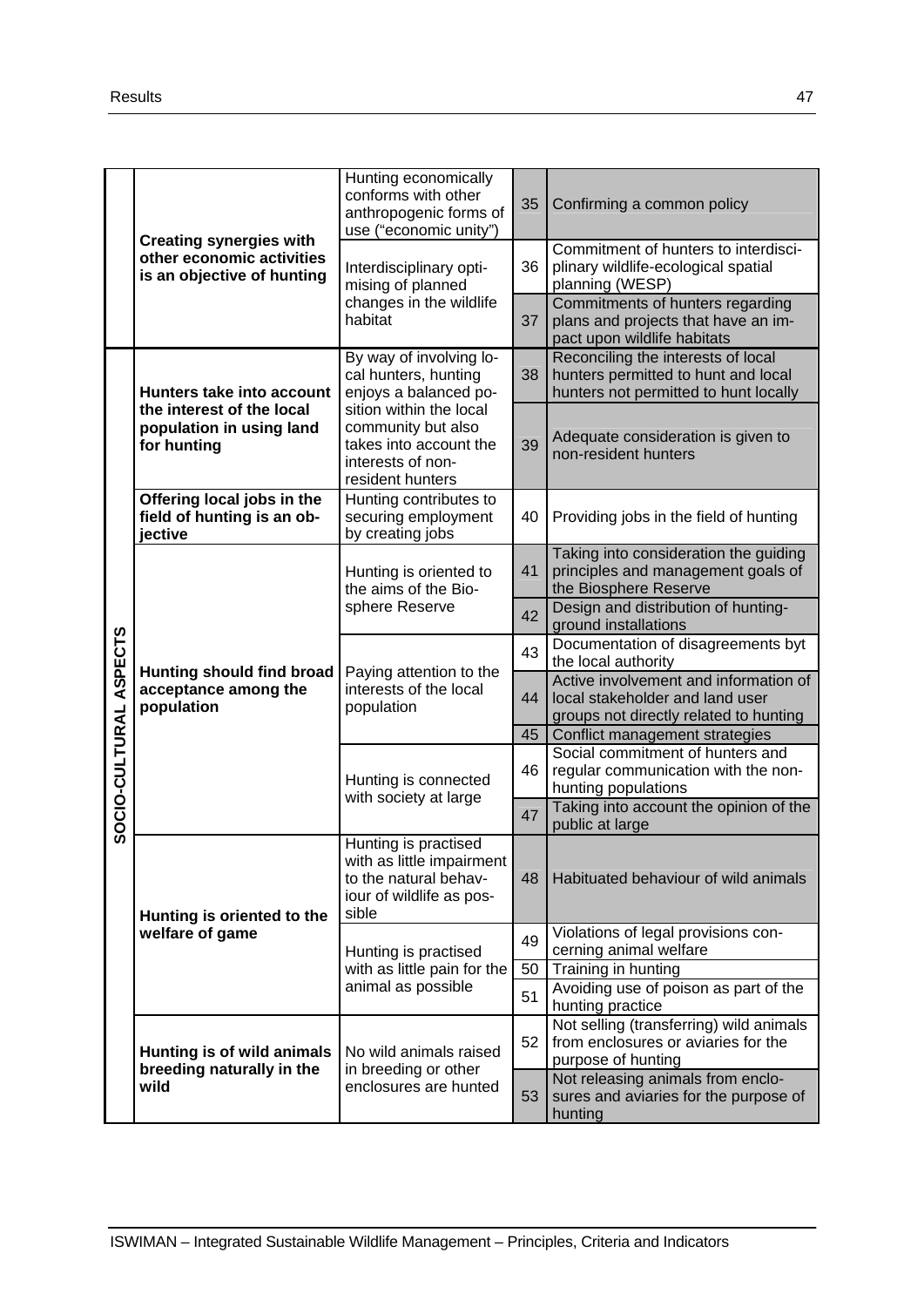| Hunters are aware of the<br>effects of their activities<br>upon other land users'<br><b>interests</b>                       | Hunters are aware of<br>and give thought to<br>the effects of their<br>measures upon the<br>interests of other land<br>users | 54 | Improvement of knowledge and<br>awareness of the effects of hunting-<br>related measures upon other forms<br>of land use |
|-----------------------------------------------------------------------------------------------------------------------------|------------------------------------------------------------------------------------------------------------------------------|----|--------------------------------------------------------------------------------------------------------------------------|
| The way hunting tradi-<br>tions are dealt with is<br>characteristic of the so-<br>cio-cultural sustainability<br>of hunting | Hunting traditions are<br>cultivated and passed<br>on to new generations<br>of hunters                                       | 55 | Preserving hunting culture                                                                                               |
|                                                                                                                             | Traditional rules of<br>hunting behaviour are<br>being further devel-<br>oped and brought up<br>to date                      | 56 | Examining modes of hunting behav-<br>iour by regularly updating<br>knowledge                                             |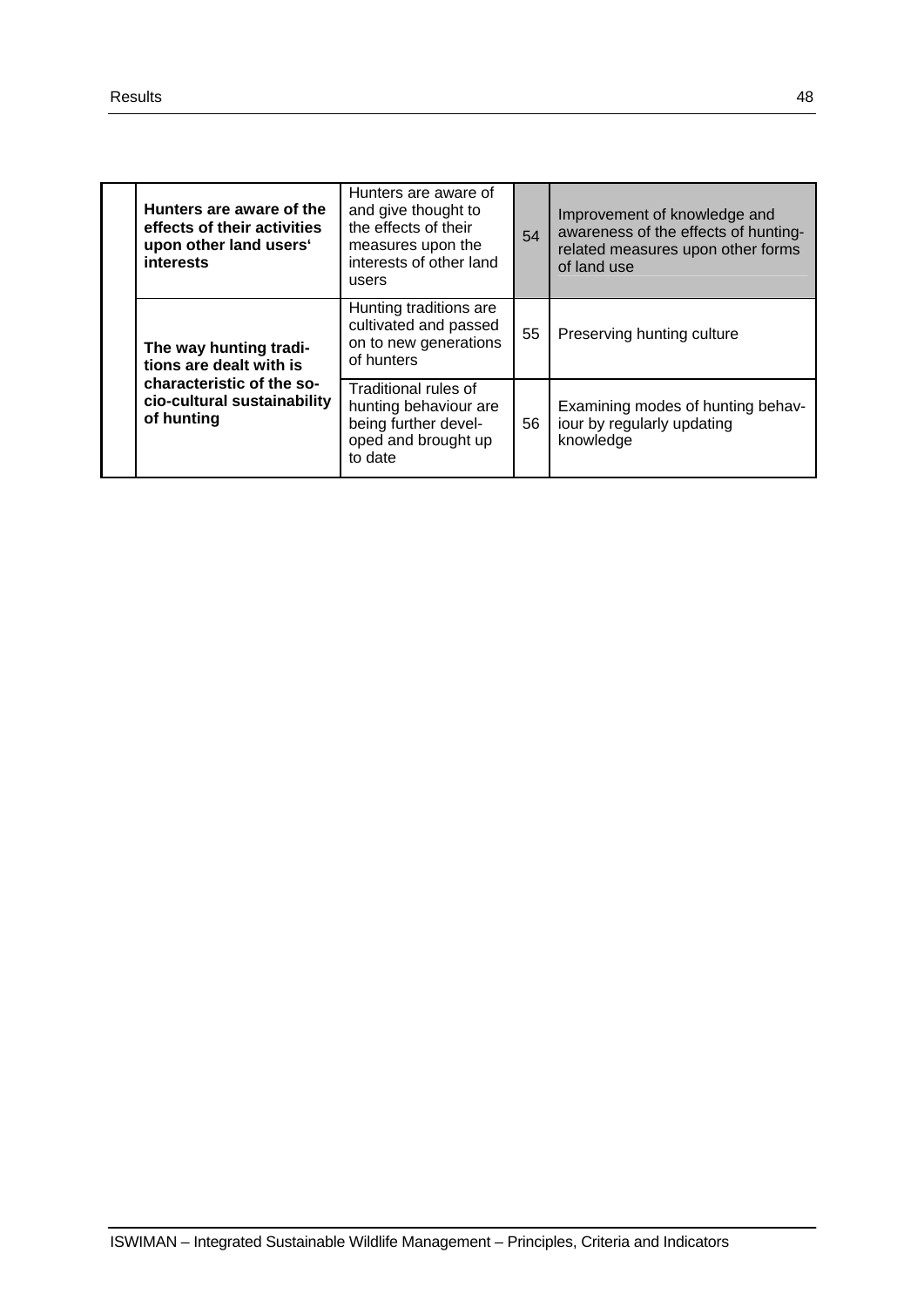# **4.2.2.2 PCI-Set for Forest Management**

Table 2: Synoptic table PCI Forestry, full version, short version (gray background)

|         | Principles, criteria, indicators for integrated sustainable wildlife management in the Wienerwald<br><b>Biosphere Reserve</b>             |                                                                   |                         |                                                                                                                                                                                              |  |  |
|---------|-------------------------------------------------------------------------------------------------------------------------------------------|-------------------------------------------------------------------|-------------------------|----------------------------------------------------------------------------------------------------------------------------------------------------------------------------------------------|--|--|
| Sector  | <b>Principle</b>                                                                                                                          | <b>Criterion</b>                                                  | No.                     | Indicator                                                                                                                                                                                    |  |  |
|         |                                                                                                                                           |                                                                   | $\mathbf{1}$            | Obligation of hunting tenants and<br>long-term hunting customers to draw<br>up species-specific hunting bag plans<br>and structured off-take lists<br>Definition of shooting requirements of |  |  |
|         |                                                                                                                                           | Forest management<br>relates to wild animals<br>and hunting       | $\overline{2}$          | wildlife species that need to be re-<br>duced, for which no hunting bag<br>plans are prescribed by the authori-<br>ties (e.g. wild boars, non-native spe-<br>cies)                           |  |  |
|         |                                                                                                                                           |                                                                   | 3                       | Inspection of bags                                                                                                                                                                           |  |  |
|         |                                                                                                                                           |                                                                   | $\overline{\mathbf{4}}$ | Existence of a strategy to harmonise<br>forestry measures with hunting                                                                                                                       |  |  |
|         | The preservation and im-<br>provement of wildlife hab-<br>itats is an aim of forest<br>management                                         | Giving consideration to<br>the influence of game<br>on vegetation | 5                       | Existence of fenced-in control areas<br>to monitor game influence upon forest<br>regeneration                                                                                                |  |  |
|         |                                                                                                                                           |                                                                   | 6                       | Using forest monitoring to estimate<br>game impact on forests                                                                                                                                |  |  |
|         |                                                                                                                                           |                                                                   | $\overline{7}$          | Preventing game impacts which are<br>unacceptable in terms of regional cul-<br>ture                                                                                                          |  |  |
| ECOLOGY |                                                                                                                                           | Preservation and crea-<br>tion of linking biotopes                | 8                       | Registration and mapping of im-<br>portant migration routes, wildlife cor-<br>ridors and other essential wildlife<br>routes                                                                  |  |  |
|         |                                                                                                                                           |                                                                   | 9                       | Increasing the attractiveness of im-<br>portant migration routes, wildlife cor-<br>ridors and other essential routes                                                                         |  |  |
|         |                                                                                                                                           | Giving consideration to                                           | 10                      | Active preservation and management<br>of the wildlife habitat                                                                                                                                |  |  |
|         |                                                                                                                                           | habitat quality and ca-<br>pacity                                 | 11                      | Giving consideration to habitats when<br>planning forest development                                                                                                                         |  |  |
|         | <b>Forest management</b><br>should endeavour to pre-<br>serve and improve the di-<br>versity of wildlife species<br>by protection and use |                                                                   | 12                      | Knowledge and documentation of po-<br>tentially natural and current forest<br>types and tree species compositions                                                                            |  |  |
|         |                                                                                                                                           | Forestry favours poten-<br>tially natural forest veg-<br>etation  | 13                      | Proportion of the forest area with po-<br>tentially natural tree species composi-<br>tion and near-natural forest structure                                                                  |  |  |
|         |                                                                                                                                           |                                                                   | 14                      | Management plans for near-natural<br>forest- operative goals, planning and<br>practice                                                                                                       |  |  |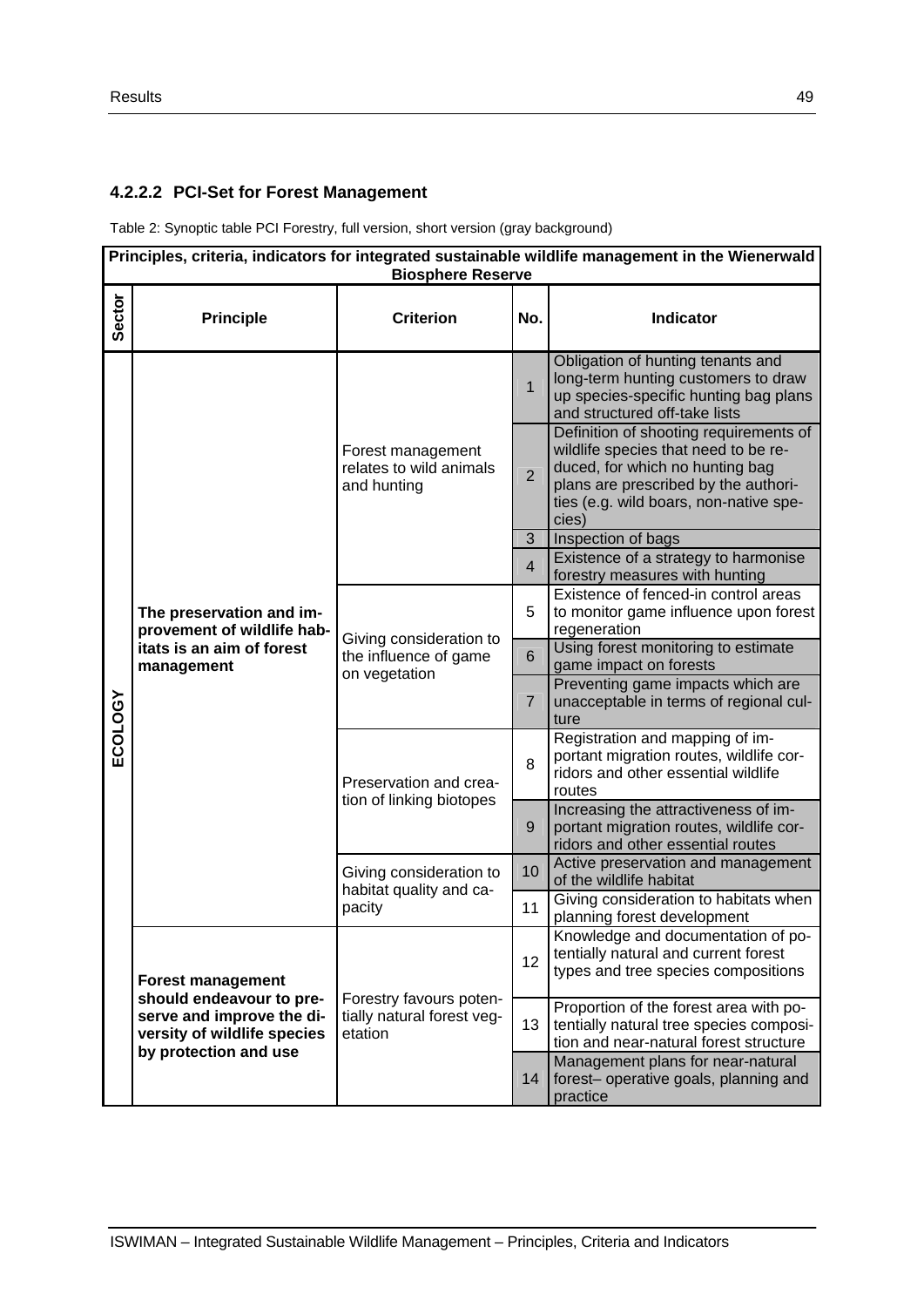|         |                                                                                          |                                                                                            |          | Giving consideration to the habitat<br>15<br>needs of threatened, sensitive and<br>recolonising wildlife species               |
|---------|------------------------------------------------------------------------------------------|--------------------------------------------------------------------------------------------|----------|--------------------------------------------------------------------------------------------------------------------------------|
|         |                                                                                          | Forest management<br>accommodates the<br>habitat needs of wild                             | 16       | Giving consideration to the reproduc-<br>tive biology and life-cycle of threat-<br>ened and sensitive wild animal spe-<br>cies |
|         |                                                                                          | animals                                                                                    | 17       | Existence of far-reaching agreements<br>regarding the sustainable manage-<br>ment and development of wildlife hab-<br>itats    |
|         | Securing and/or improv-                                                                  | Contributing to the prof-<br>itability of hunting in the                                   | 18       | Existence of a marketing strategy for<br>hunting in the Biosphere Reserve                                                      |
|         | ing the profitability of<br>hunting is an objective of                                   | medium term<br>The value of hunting is<br>preserved and/or im-                             | 19<br>20 | Marketing of regional game products<br>Forestry measures to improve the<br>market value of hunting                             |
|         | forest management                                                                        | proved by forest man-<br>agement                                                           | 21       | Support of hunting ground installa-<br>tions and equipment                                                                     |
|         | <b>Accommodating efficient</b><br>game hunting is an objec-<br>tive of forest management | Creating scope for                                                                         | 22       | Establishing an adequate number of<br>hunting areas                                                                            |
|         |                                                                                          | hunting in forests                                                                         |          | Giving consideration to scope for<br>hunting when choosing forest man-<br>agement methods                                      |
|         |                                                                                          | Giving consideration to<br>wildlife and scope for<br>hunting in terms of<br>space and time | 24       | Giving consideration to wildlife in<br>terms of space and time when it<br>comes to forestry-related measures                   |
|         | <b>Contributing to avoiding</b><br>game damage is an objec-<br>tive of forest management | Forest management<br>takes into account the<br>forest's susceptibility to<br>game damage   | 25       | Reduction of the susceptibility of for-<br>ests to browsing damage                                                             |
| ECONOMY |                                                                                          |                                                                                            | 26       | Giving consideration to the forest's<br>susceptibility to bark-peeling damage                                                  |
|         |                                                                                          |                                                                                            | 27       | Confirming a common policy<br>Giving consideration to hunting in for-                                                          |
|         |                                                                                          |                                                                                            | 28       | est development                                                                                                                |
|         |                                                                                          | Forestry forms an eco-<br>nomic unit with hunting                                          | 29       | Existence of wildlife management<br>stragegy across hunting territories<br>linked to leases and/or hunting con-<br>tracts      |
|         | Forest management aims<br>to benefit from synergies<br>with hunting                      |                                                                                            | 30       | Drafting of leases and hunting con-<br>tracts to reflect the criteria of sustain-<br>able hunting                              |
|         |                                                                                          |                                                                                            | 31       | Setting hunting territory boundaries                                                                                           |
|         |                                                                                          | Optimising planned<br>changes in wildlife                                                  | 32       | Commitment of forest owners / man-<br>agers to interdisciplinary wildlife-<br>ecological spatial planning (WESP)               |
|         |                                                                                          | habitats                                                                                   |          | Commitments of forest owners / man-<br>33 <sup>1</sup><br>agers in planning and projects with<br>impacts on wildlife habitats  |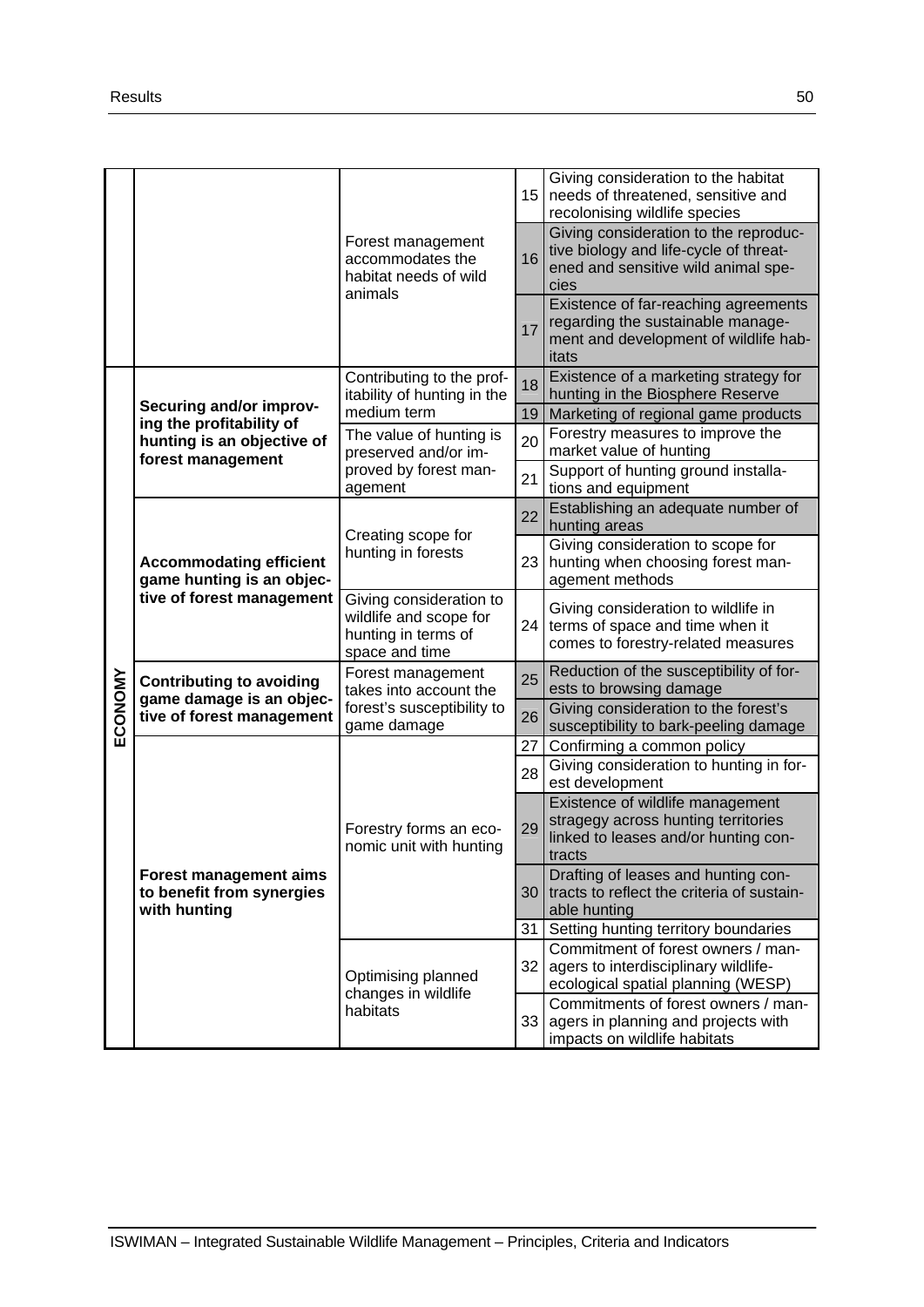|                        | The hunter-related inter-<br>ests of the local popula-                                                                                                                                                                                                | The landowner / forest<br>manager actively sup-<br>ports a balanced re-<br>gional approach by ad-<br>equately involving local<br>hunters |    | Giving consideration to territory for<br>local hunters                                                                |  |
|------------------------|-------------------------------------------------------------------------------------------------------------------------------------------------------------------------------------------------------------------------------------------------------|------------------------------------------------------------------------------------------------------------------------------------------|----|-----------------------------------------------------------------------------------------------------------------------|--|
|                        | tion are given considera-<br>tion by landowners / for-<br>est managers                                                                                                                                                                                |                                                                                                                                          |    | Giving adequate consideration to<br>non-resident hunters                                                              |  |
|                        | Local people should be<br>given preference in terms<br>of hunting-related job op-<br>portunities                                                                                                                                                      | Forest management /<br>the landowner contrib-<br>utes to providing hunt-<br>ing-related jobs in the<br>region                            | 36 | Providing jobs in the field of hunting                                                                                |  |
|                        | Forest managers / land-<br>owners have a regular ex-                                                                                                                                                                                                  | Contact, exchange of                                                                                                                     | 37 | Exchange of information with local<br>hunting interests                                                               |  |
|                        | change of information                                                                                                                                                                                                                                 | information and avoid-                                                                                                                   | 38 | Conflict management strategies                                                                                        |  |
| SOCIO-CULTURAL ASPECTS | with hunting-related in-<br>terests, contribute to<br>avoiding conflicts and<br>help settle conflicts                                                                                                                                                 | ing and settling of con-<br>flicts with local stake-<br>holders                                                                          | 39 | Training in public relations, communi-<br>cation and conflict management                                              |  |
|                        | The landowner / forest<br>manager supports hunt-                                                                                                                                                                                                      | No animals raised in<br>breeding or enclosures                                                                                           | 40 | Not selling animals from enclosures<br>or aviaries for the purpose of hunting                                         |  |
|                        | ing that favours wild ani-<br>mals reproducing natural-<br>ly in the wild                                                                                                                                                                             | are made available for<br>hunting                                                                                                        | 41 | Not releasing wild animals raised in<br>enclosures or aviaries for the purpose<br>of hunting                          |  |
|                        | <b>Forest managers are</b><br>Forest managers con-<br>aware of the effects of<br>sciously deal with the<br>effects of their activities<br>their activity on wild ani-<br>mals, their habitats, and<br>on wildlife, habitats and<br>hunting<br>hunting |                                                                                                                                          | 42 | Improvement of knowledge about<br>wildlife-ecological and hunting-related<br>effects of forest management<br>measures |  |
|                        |                                                                                                                                                                                                                                                       |                                                                                                                                          |    |                                                                                                                       |  |
|                        | ISWIMAN - Integrated Sustainable Wildlife Management - Principles, Criteria and Indicators                                                                                                                                                            |                                                                                                                                          |    |                                                                                                                       |  |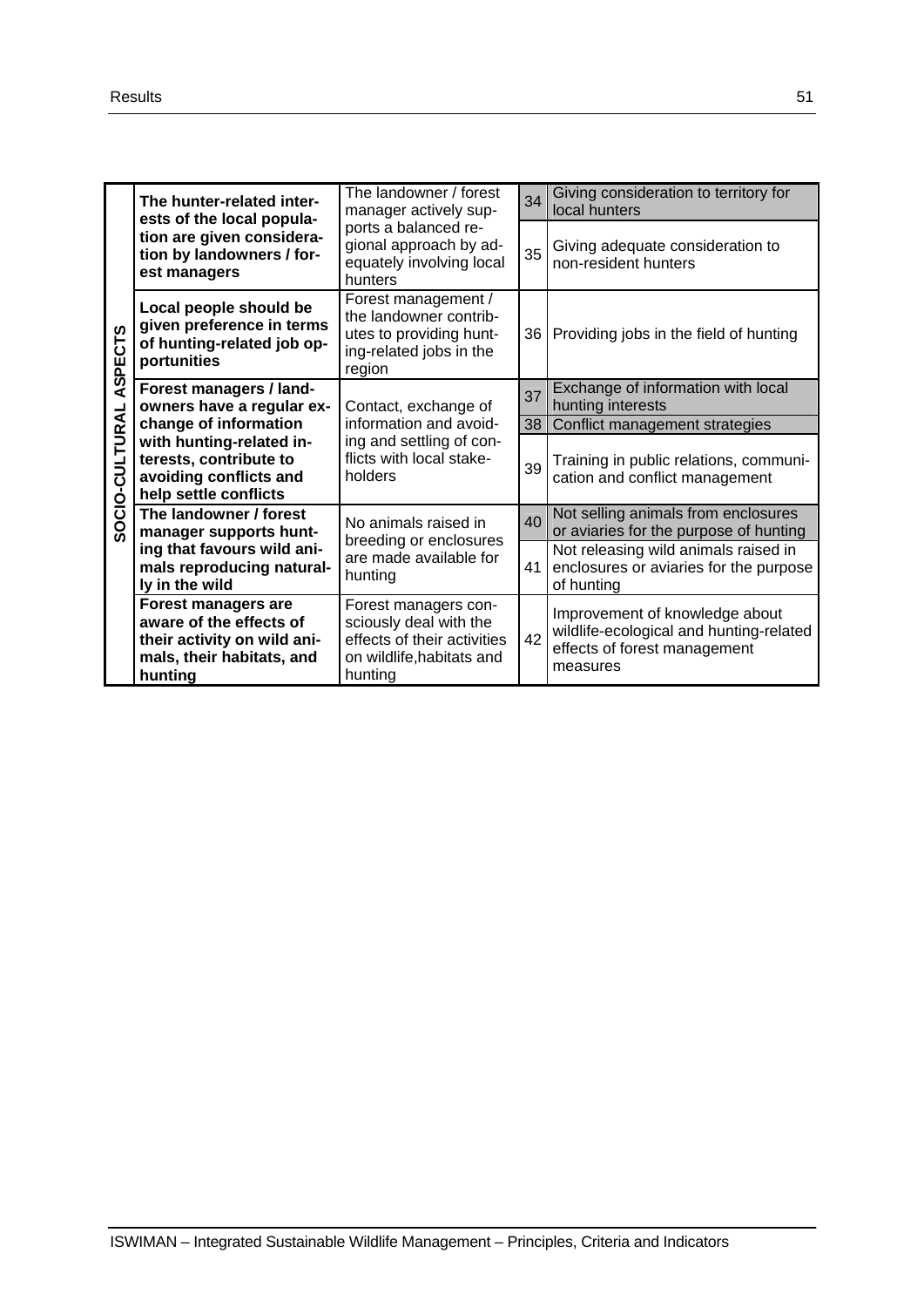# **4.2.2.3 PCI-Set for Agriculture**

| Table 3: Synoptic table PCI Agriculture, full version, short version (grey background) |  |  |
|----------------------------------------------------------------------------------------|--|--|
|                                                                                        |  |  |
|                                                                                        |  |  |

|               | Principles, criteria, indicators for integrated sustainable wildlife management<br>in the Wienerwald Biosphere Reserve |                                                                                                                                                      |                |                                                                                                                                     |  |  |
|---------------|------------------------------------------------------------------------------------------------------------------------|------------------------------------------------------------------------------------------------------------------------------------------------------|----------------|-------------------------------------------------------------------------------------------------------------------------------------|--|--|
| <b>Sector</b> | <b>Principle</b>                                                                                                       | <b>Criterion</b>                                                                                                                                     | No.            | <b>Indicator</b>                                                                                                                    |  |  |
|               |                                                                                                                        |                                                                                                                                                      | $\mathbf{1}$   | Support for meeting hunting<br>requirements for wildlife spe-<br>cies that need to be reduced                                       |  |  |
|               |                                                                                                                        | Agricultural activities relate<br>to wild animals and hunting                                                                                        | $\overline{2}$ | Existence of a strategy to<br>harmonise agricultural<br>measures with hunting                                                       |  |  |
|               |                                                                                                                        |                                                                                                                                                      | 3              | Giving consideration to poten-<br>tial harmful effects on wild an-<br>imals from chemical pesti-<br>cides e.g. for plant protection |  |  |
|               | The preservation and im-                                                                                               | Giving consideration to the<br>influence of game on vege-<br>tation                                                                                  | $\overline{4}$ | Preventing game damage<br>which is unacceptable in<br>terms of regional culture                                                     |  |  |
|               | provement of wildlife habitats<br>is an objective of agricultural<br>activities                                        | Preservation and creation<br>of linking biotopes                                                                                                     |                | Measures to improve and<br>preserve biotope linkage for<br>wild animals                                                             |  |  |
|               |                                                                                                                        |                                                                                                                                                      |                | Giving consideration to im-<br>portant migration routes, wild-<br>life corridors and other essen-<br>tial routes                    |  |  |
| ECOLOGY       |                                                                                                                        | Specific preservation and<br>improvement of wildlife<br>habitats                                                                                     |                | Participation in agri-environ-<br>mental measures to improve<br>and preserve habitats                                               |  |  |
|               |                                                                                                                        |                                                                                                                                                      |                | Diverse habitat components<br>on agricultural land                                                                                  |  |  |
|               |                                                                                                                        |                                                                                                                                                      |                | Change in wildlife habitats on<br>account of changes in land<br>use                                                                 |  |  |
|               | <b>Agricultural activities should</b>                                                                                  | Agricultural measures im-<br>prove and preserve habi-<br>tats to accommodate the<br>potential natural wildlife<br>species inventory of the<br>region | 10             | Taking into account a current<br>and potential natural wildlife<br>species list                                                     |  |  |
|               | endeavour to preserve and<br>enhance the diversity of spe-<br>cies                                                     | Agricultural measures ac-                                                                                                                            | 11             | Giving consideration to the<br>habitat needs of threatened,<br>sensitive and recolonising<br>wildlife species                       |  |  |
|               |                                                                                                                        | commodate the habitat<br>needs of wild animals                                                                                                       |                | Giving consideration to the<br>reproductive biology and life-<br>cycle of threatened and sensi-<br>tive wild animal species         |  |  |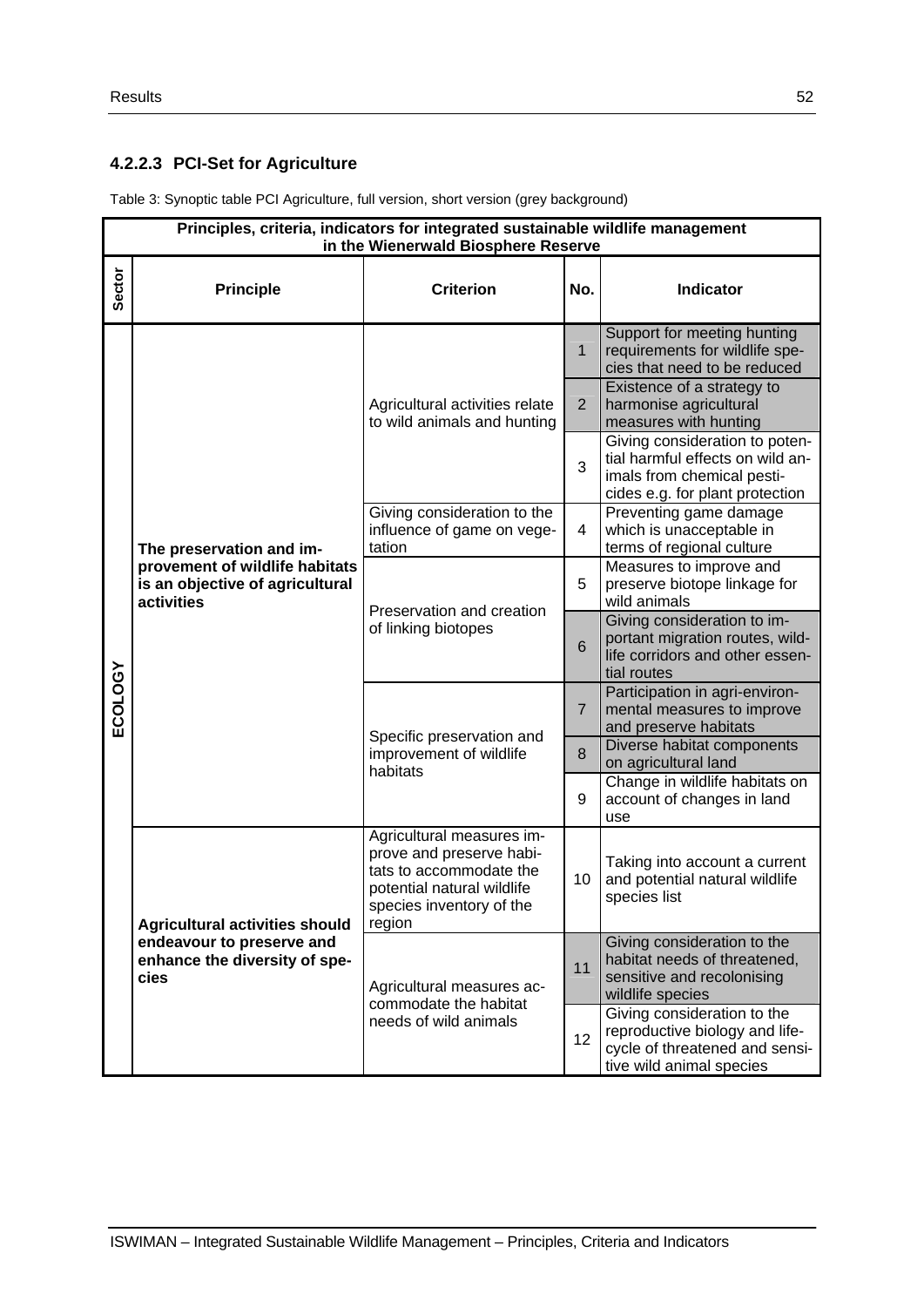|                     | <b>Securing and/or improving</b>                                                                                          | Contributing to the profita-<br>bility of hunting in the me-<br>dium term                                                           | 13 | Supporting the marketing of re-<br>gional game products                                                            |  |
|---------------------|---------------------------------------------------------------------------------------------------------------------------|-------------------------------------------------------------------------------------------------------------------------------------|----|--------------------------------------------------------------------------------------------------------------------|--|
|                     | the profitability of hunting is<br>an objective of farm manage-<br>ment                                                   | The value of hunting is<br>preserved and/or im-<br>proved by farm manage-                                                           | 14 | Agricultural measures to im-<br>prove the market value of hunt-<br>ing                                             |  |
|                     |                                                                                                                           | ment                                                                                                                                |    | Support of hunting ground in-<br>stallations                                                                       |  |
|                     | <b>Accommodating efficient</b>                                                                                            | Creating scope for hunting                                                                                                          | 16 | Establishing sufficient hunting<br>areas                                                                           |  |
| ECONOMY             | game hunting is an objective<br>of farm management                                                                        | on agricultural lands                                                                                                               | 17 | Harmonising agricultural<br>measures with hunting                                                                  |  |
|                     | <b>Contributing to avoiding</b><br>game damage is an objective<br>of farm management                                      | Farm management takes<br>into account the suscepti-<br>bility of agricultural crops<br>to game damage                               | 18 | Giving consideration to the sus-<br>ceptibility of agricultural crops<br>to game damage                            |  |
|                     |                                                                                                                           | Agriculture forms an eco-<br>nomic unit with hunting                                                                                | 19 | Confirming a common policy                                                                                         |  |
|                     | Farm management aims to<br>benefit from synergies with                                                                    | Optimising planned                                                                                                                  | 20 | Commitment of agricultural<br>managers to interdisciplinary<br>wildlife-ecological spatial plan-<br>ning (WESP)    |  |
|                     | hunting                                                                                                                   | changes in wildlife habi-<br>tats                                                                                                   |    | Commitments of agricultural<br>managers in planning and pro-<br>jects with impacts on wildlife<br>habitats         |  |
|                     | The hunting-related interests<br>of the local population are<br>given consideration by land-<br>owners/farmers            | The owner of agricultural<br>land actively supports a<br>balanced regional ap-<br>proach by adequately in-<br>volving local hunters |    | Giving consideration to terrirory<br>for local hunters                                                             |  |
|                     |                                                                                                                           |                                                                                                                                     |    | Giving adequate consideration<br>to non-resident hunters                                                           |  |
|                     | Agricultural managers / land-<br>owners have a regular ex-                                                                | Contacts, exchange of in-<br>formation and avoidance<br>and settlement of conflicts<br>with local stakeholders                      |    | Exchange of information with<br>interest groups hunting locally                                                    |  |
| <b>URAL ASPECTS</b> | change of information with<br>hunting interests, contribute<br>to avoiding conflicts and help<br>settle conflicts         |                                                                                                                                     |    | Conflict management strategies                                                                                     |  |
|                     | <b>Agricultural activities give</b><br>consideration to game wel-<br>fare                                                 | Agricultural activities cause<br>as little pain for wild animals<br>as possible                                                     | 26 | Avoiding management-induced<br>losses of wild animals                                                              |  |
| SOCIO-CULT          | The landowner/manager<br>supports hunting that fa-<br>vours wild animals reproduc-<br>ing naturally in the wild           | No animals raised in<br>breeding or enclosures<br>27<br>are made available for<br>hunting                                           |    | Not selling of animals from en-<br>closures or aviaries for hunting                                                |  |
|                     | <b>Agricultural managers are</b><br>aware of the effects of their<br>activity on wild animals, hab-<br>itats, and hunting | Agricultural managers<br>consciously deal with the<br>effects of their actvities on<br>wildlife, habitats and hunt-<br>ing          | 28 | Improvement of knowledge<br>about wildlife-ecological and<br>hunting-related effects of agri-<br>cultural measures |  |
|                     | ISWIMAN - Integrated Sustainable Wildlife Management - Principles, Criteria and Indicators                                |                                                                                                                                     |    |                                                                                                                    |  |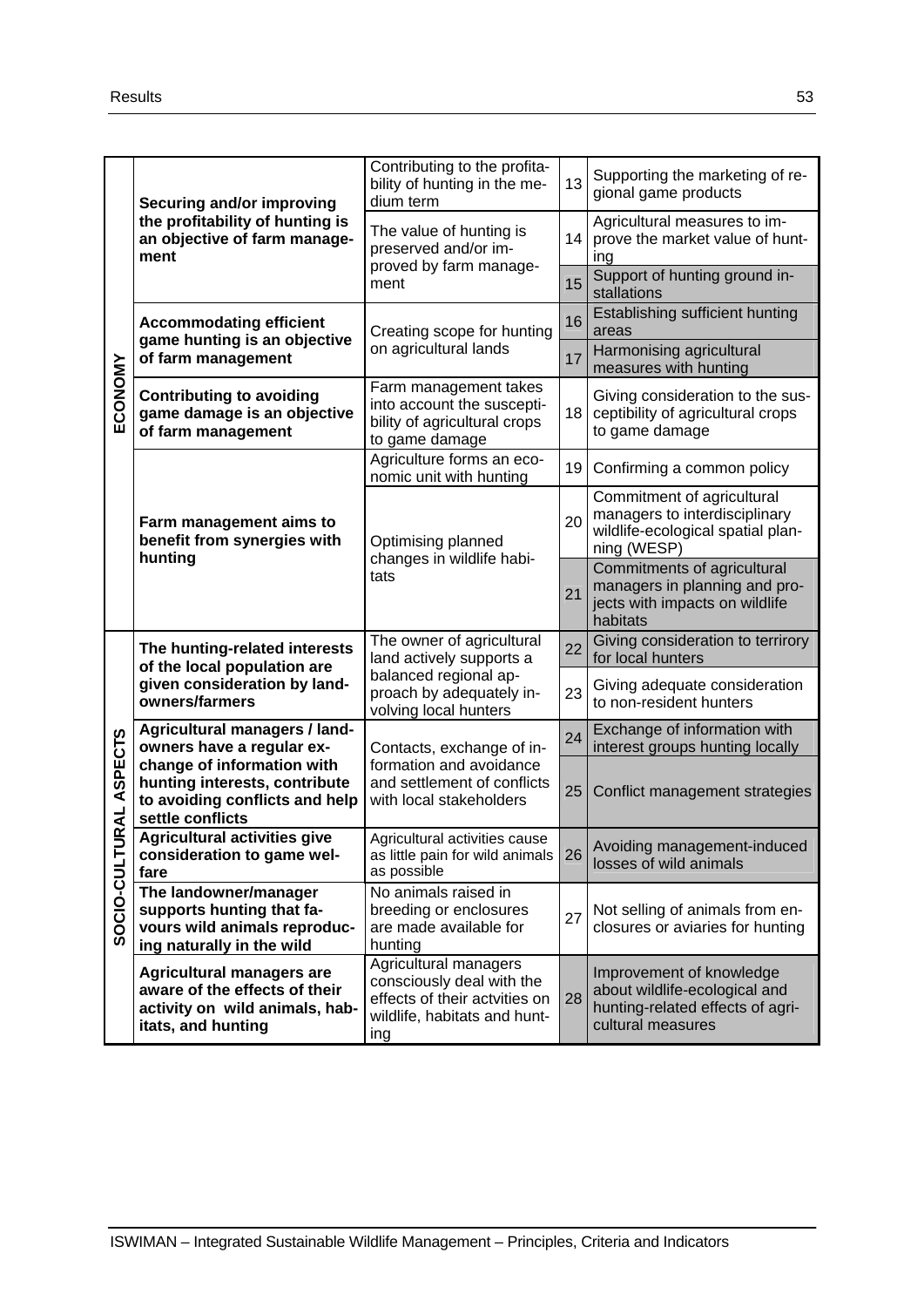# **4.2.2.4 PCI-Set for Leisure & Recreation Management**

Table 4: Synoptic table PCI Leisure and Recreational Use, full version, short version (grey background)

|         | Principles, criteria, indicators for integrated sustainable wildlife management<br>in the Wienerwald Biosphere Reserve          |                                                                                                                               |                |                                                                                                                                                               |  |  |  |
|---------|---------------------------------------------------------------------------------------------------------------------------------|-------------------------------------------------------------------------------------------------------------------------------|----------------|---------------------------------------------------------------------------------------------------------------------------------------------------------------|--|--|--|
| Sector  | <b>Principle</b>                                                                                                                | <b>Criterion</b>                                                                                                              | No.            | <b>Indicator</b>                                                                                                                                              |  |  |  |
|         |                                                                                                                                 |                                                                                                                               | 1              | Support for meeting hunting re-<br>quirements for wildlife species<br>that need to be reduced                                                                 |  |  |  |
|         |                                                                                                                                 | Leisure and recreational<br>use relates to wild ani-<br>mals, their habitats, and to<br>hunting                               | $\overline{2}$ | Existence of guidelines for har-<br>monising leisure and recreational<br>activities with the habitat needs of<br>wild animals and hunting                     |  |  |  |
|         |                                                                                                                                 |                                                                                                                               | 3              | Checking whether the guidelines<br>for recreation seekers are being<br>observed                                                                               |  |  |  |
|         | The management of lei-                                                                                                          |                                                                                                                               | 4              | Giving consideration to the shel-<br>ter-providing function of the for-<br>ests                                                                               |  |  |  |
|         | sure and recreational ac-<br>tivities gives considera-<br>tion to the preservation<br>and improvement of wild-<br>life habitats | Giving consideration to the<br>influence of game on veg-<br>etation                                                           |                | Giving consideration in leisure<br>and recreation management to<br>game impacts which are unac-<br>ceptable in terms of regional cul-<br>ture                 |  |  |  |
|         |                                                                                                                                 | Preservation and creation<br>of linking biotopes                                                                              |                | Giving consideration, in terms of<br>planning and management of lei-<br>sure and recreational activities, to<br>biotope linkage that benefits wild<br>animals |  |  |  |
| ECOLOGY |                                                                                                                                 |                                                                                                                               |                | Giving consideration to important<br>migration routes, wildlife corridors<br>and other essential routes                                                       |  |  |  |
|         |                                                                                                                                 | Specific preservation and<br>improvement of wildlife<br>habitats                                                              |                | Environment assessment for pro-<br>jects in wildlife habitats                                                                                                 |  |  |  |
|         |                                                                                                                                 |                                                                                                                               |                | Active preservation of wildlife hab-<br>itats                                                                                                                 |  |  |  |
|         |                                                                                                                                 | Leisure and recreation<br>management is oriented<br>according to the potential<br>natural wildlife inventory of<br>the region |                | Taking into account a current and<br>10   potential natural wildlife species<br>list                                                                          |  |  |  |
|         | Leisure and recreational<br>activities and their man-                                                                           |                                                                                                                               | 11             | Giving consideration to the habitat<br>needs of threatened, sensitive<br>and recolonising wildlife species                                                    |  |  |  |
|         | agement should endeav-<br>our to preserve and en-                                                                               | Leisure and recreation                                                                                                        | 12             | Giving consideration to the undis-<br>turbed life cycle of wild animals                                                                                       |  |  |  |
|         | hance the diversity of<br>species                                                                                               | management accommo-<br>dates the habitat needs of<br>wild animals                                                             | 13             | Giving consideration to the repro-<br>ductive biology of threatened and<br>sensitive wildlife species                                                         |  |  |  |
|         |                                                                                                                                 |                                                                                                                               |                | Existence of biosphere reserve-<br>wide leisure and recreation strat-<br>egies co-ordinated between dif-<br>ferent recreational activities                    |  |  |  |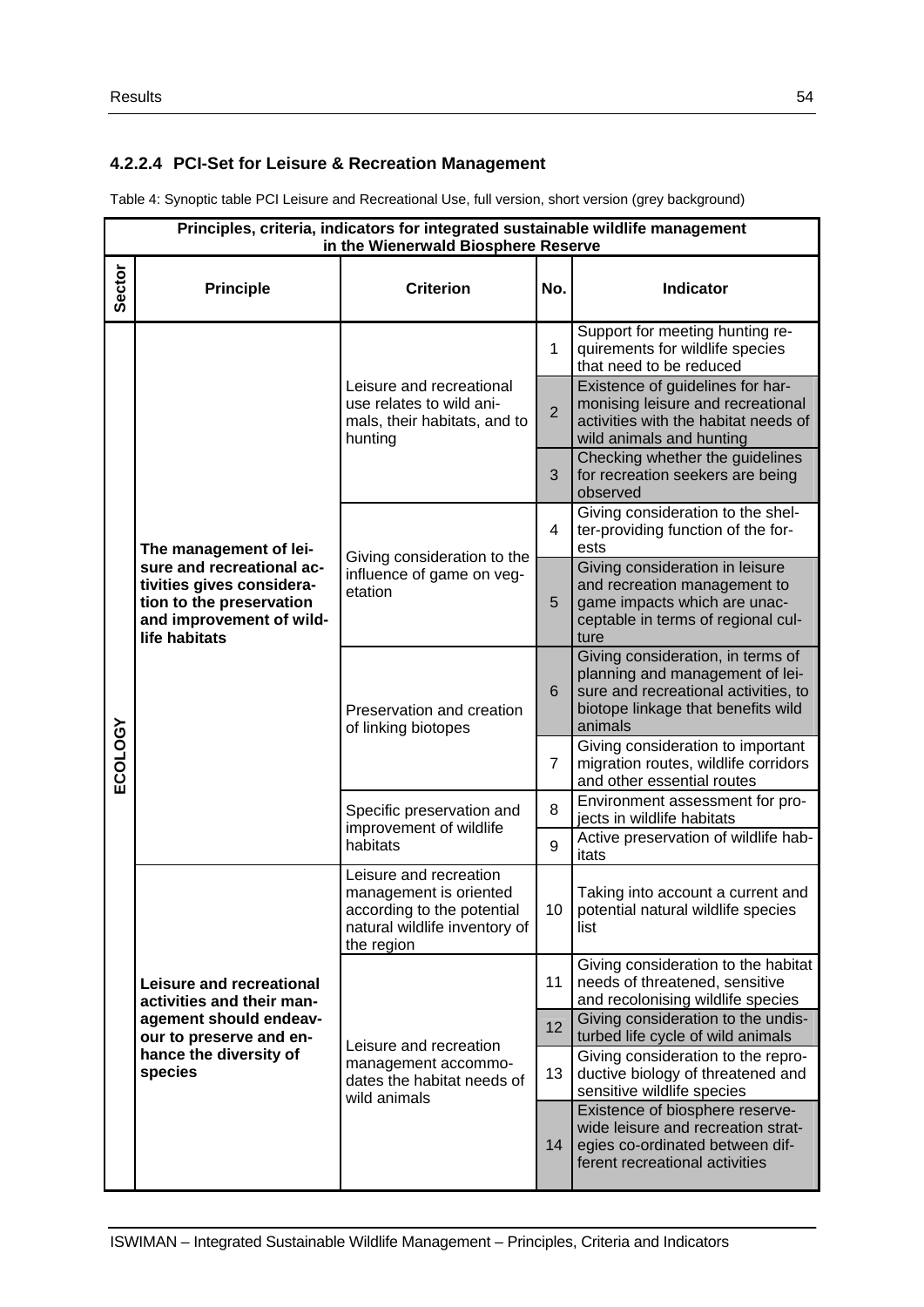| ECONOMY | Leisure and recreation<br>management should give<br>consideration to securing<br>and improving the value<br>of hunting                     | Contributing to the profita-<br>bility of hunting in the me-<br>dium term                                                                                 |    | Support for marketing regional<br>game products                                                                                      |  |  |  |  |
|---------|--------------------------------------------------------------------------------------------------------------------------------------------|-----------------------------------------------------------------------------------------------------------------------------------------------------------|----|--------------------------------------------------------------------------------------------------------------------------------------|--|--|--|--|
|         |                                                                                                                                            | The value of hunting is<br>given consideration when<br>managing leisure and rec-<br>reational activities                                                  | 16 | Measures on the part of leisure<br>and recreation management to<br>preserve the market value of a<br>hunting operation               |  |  |  |  |
|         | <b>Accommodating efficient</b><br>game hunting is an objec-<br>tive of planning and man-<br>aging leisure and recrea-<br>tional activities | Minimising impediments to<br>hunting opportunities                                                                                                        | 17 | Leisure and recreation manage-<br>ment gives consideration to the<br>scope for hunting game                                          |  |  |  |  |
|         | <b>Contributing to avoide</b><br>game damage is an objec-<br>tive of leisure and recrea-<br>tion management                                | Management of leisure<br>and recreational activities<br>takes into account the<br>susceptibility of agricultur-<br>al crops and forests to<br>game damage | 18 | Leisure and recreation manage-<br>ment gives consideration to avoid-<br>ing game damage                                              |  |  |  |  |
|         |                                                                                                                                            | Leisure and recreation<br>management forms an<br>economic unit with hunting                                                                               | 19 | Confirming a common policy                                                                                                           |  |  |  |  |
|         | Leisure and recreation<br>management aims to<br>benefit from synergies<br>with hunting                                                     | Optimising planned<br>changes in wildlife habitat                                                                                                         | 20 | Commitment by leisure and rec-<br>reation managers to interdiscipli-<br>nary wildlife-ecological spatial<br>planning (WESP)          |  |  |  |  |
|         |                                                                                                                                            |                                                                                                                                                           | 21 | Co-operation of leisure and recre-<br>ation managers with hunters re-<br>garding plans and projects that<br>change wildlife habitats |  |  |  |  |
|         |                                                                                                                                            |                                                                                                                                                           |    |                                                                                                                                      |  |  |  |  |
|         |                                                                                                                                            |                                                                                                                                                           |    |                                                                                                                                      |  |  |  |  |
|         |                                                                                                                                            |                                                                                                                                                           |    |                                                                                                                                      |  |  |  |  |
|         |                                                                                                                                            |                                                                                                                                                           |    |                                                                                                                                      |  |  |  |  |
|         | ISWIMAN - Integrated Sustainable Wildlife Management - Principles, Criteria and Indicators                                                 |                                                                                                                                                           |    |                                                                                                                                      |  |  |  |  |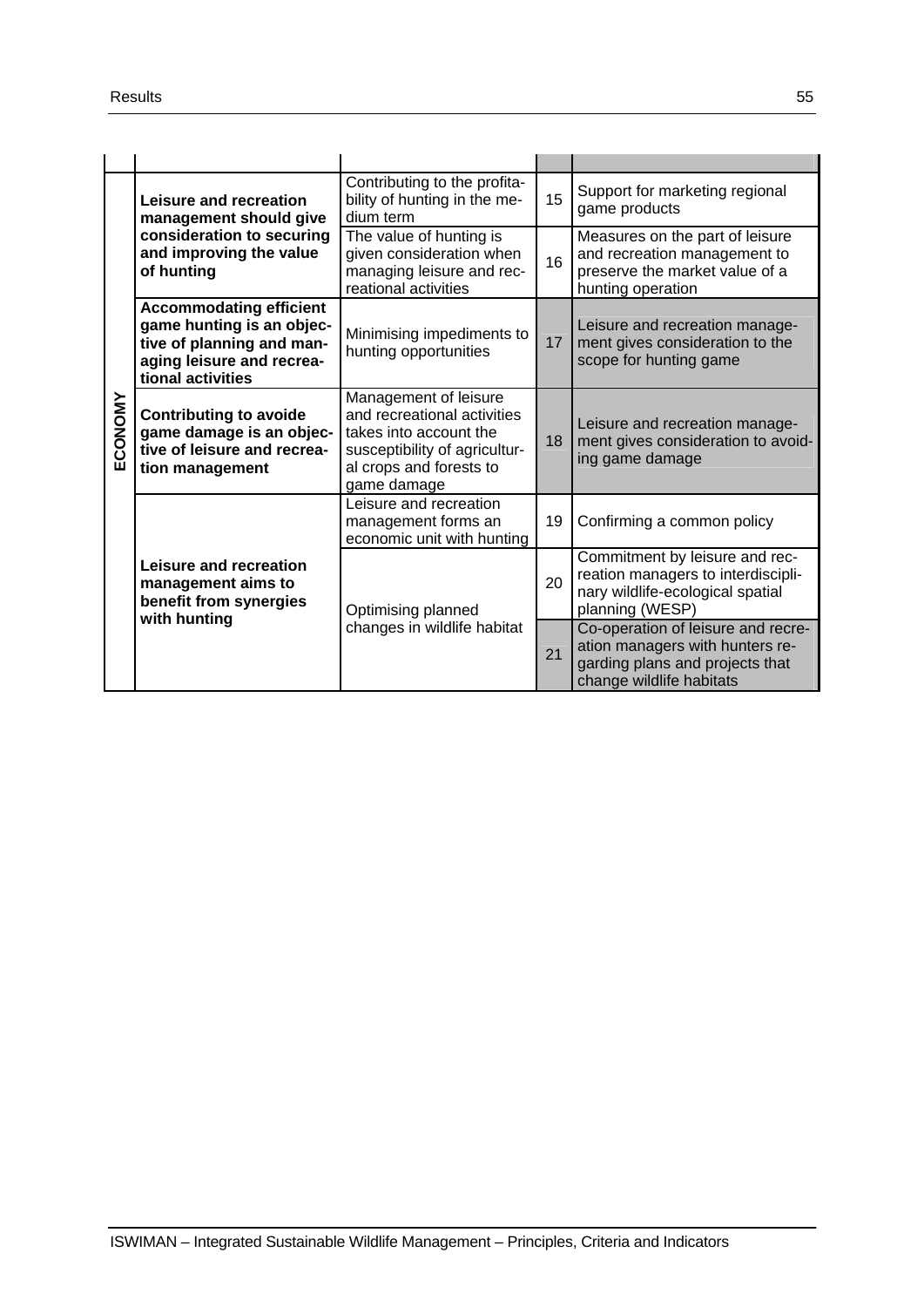|                                                                                            | Leisure and recreation<br>management contributes<br>to the mutual acceptance<br>of recreation seekers and<br>hunting interest as well as<br>to avoiding or defusing<br>conflicts | Planning and manage-<br>ment of leisure and rec-<br>reational use is oriented<br>toward the objectives of<br>the Biosphere Reserve         | 22 | Giving consideration to guiding<br>principles and management goals<br>of the Biosphere Reserve                                               |  |  |  |
|--------------------------------------------------------------------------------------------|----------------------------------------------------------------------------------------------------------------------------------------------------------------------------------|--------------------------------------------------------------------------------------------------------------------------------------------|----|----------------------------------------------------------------------------------------------------------------------------------------------|--|--|--|
|                                                                                            |                                                                                                                                                                                  |                                                                                                                                            |    | Documentation of disagreement by<br>the local authority                                                                                      |  |  |  |
|                                                                                            |                                                                                                                                                                                  |                                                                                                                                            |    | Respecting hunting ground installa-<br>tions                                                                                                 |  |  |  |
|                                                                                            |                                                                                                                                                                                  | Contact, exchange of in-<br>formation, and avoidance<br>and settlement of con-<br>flicts with local stake-<br>holders                      | 25 | Existence of efficient communica-<br>tion channels within groups engag-<br>ing in leisure and recreation activi-<br>ties                     |  |  |  |
|                                                                                            |                                                                                                                                                                                  |                                                                                                                                            | 26 | Existence of institutionalised com-<br>munication structures between lei-<br>sure and recreation management<br>and hunting- interests        |  |  |  |
|                                                                                            |                                                                                                                                                                                  |                                                                                                                                            | 27 | Regular exchange of information<br>with hunting- interests                                                                                   |  |  |  |
|                                                                                            |                                                                                                                                                                                  |                                                                                                                                            | 28 | Conflict management strategies                                                                                                               |  |  |  |
| SOCIO-CULTURAL ASPECTS                                                                     |                                                                                                                                                                                  |                                                                                                                                            |    | Training in public relations, com-<br>munication and conflict manage-<br>ment                                                                |  |  |  |
|                                                                                            | Leisure and recreation ac-<br>tivities give consideration<br>to game welfare                                                                                                     | Leisure and recreation                                                                                                                     | 30 | Minimising stress for wild animals                                                                                                           |  |  |  |
|                                                                                            |                                                                                                                                                                                  | activities impair the natu-<br>ral behaviour of wildlife<br>minimally                                                                      |    | Active and public information on<br>rules of conduct for recreation<br>seekers                                                               |  |  |  |
|                                                                                            |                                                                                                                                                                                  | Leisure and recreational<br>activities cause as little                                                                                     | 32 | Violations of animal welfare provi-<br>sions                                                                                                 |  |  |  |
|                                                                                            |                                                                                                                                                                                  | pain as possible to wild<br>animals                                                                                                        |    | Responsible wildlife watching                                                                                                                |  |  |  |
|                                                                                            | <b>Management of leisure</b><br>and recreation is aware of<br>the impacts of their activi-<br>ties on wild animals, their<br>habitats and hunting                                | Rules of conduct for rec-<br>reation seekers, as well<br>as other management<br>measures, are continu-<br>ously developed and up-<br>dated | 34 | Improvement of knowledge about<br>wildlife-ecological and hunting-<br>related impacts of leisure and rec-<br>reational activities            |  |  |  |
|                                                                                            |                                                                                                                                                                                  |                                                                                                                                            | 35 | Monitoring and evaluating com-<br>pilance with regulations for leisure<br>and recreational activities                                        |  |  |  |
|                                                                                            |                                                                                                                                                                                  |                                                                                                                                            | 36 | Improving the status of knowledge<br>on technology for planning recrea-<br>tional infrastructure and for visitor<br>information and guidance |  |  |  |
|                                                                                            |                                                                                                                                                                                  |                                                                                                                                            |    |                                                                                                                                              |  |  |  |
| ISWIMAN - Integrated Sustainable Wildlife Management - Principles, Criteria and Indicators |                                                                                                                                                                                  |                                                                                                                                            |    |                                                                                                                                              |  |  |  |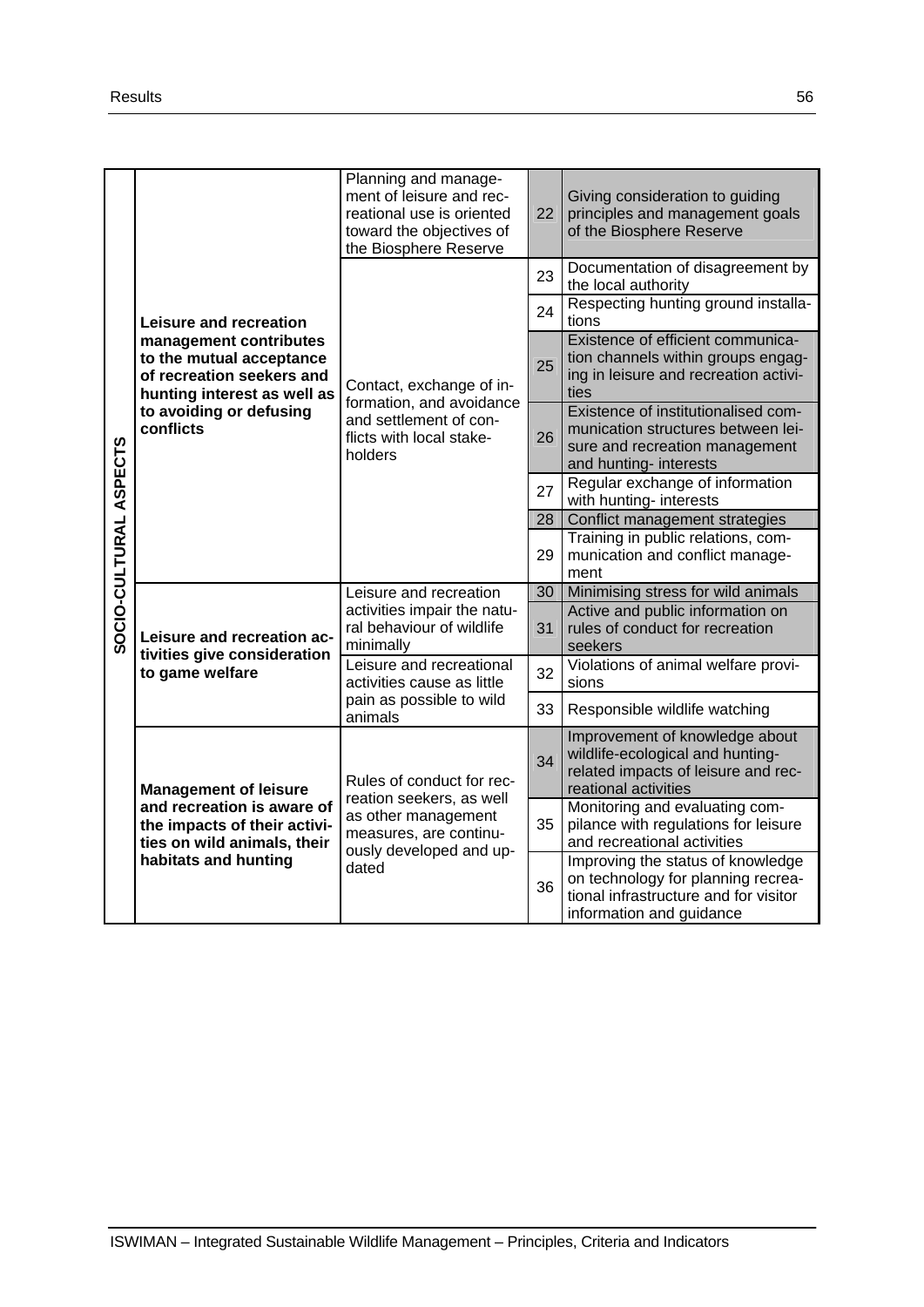### **4.2.3 Evaluation scheme**

The inter-sectoral Assessment Sets consist of three sectors of sustainability (ecological, economic and socio-cultural) and a varying number of principles, criteria and indicators within each. The assessment is made at the level of the indicators. The indicators have numerical scores that describe the extent to which each criterion is met in terms of the practice to be assessed. As the range of indicator scores varies for each criterion, we have an implicit weighting. The weighting of the significance of each indicator corresponds to the grade of possible influence of the respective land user group upon the respective sustainability aspect. There is no weighting of indicators beyond this level. These weightings were determined as part of the participatory process accompanying the project, in co-operation with the stakeholders (Lexer et al., 2006; Reimoser et al, 2003). The evaluation is completed by simply adding the point scores for all indicators. However, the addition does not go beyond the level of each of the three sustainability sectors. An aggregation of results across the three sectors of sustainability, as an "overall sustainability index", would not entail additional information for the user but could mask contradictory relations between the ecological, economic and socio-cultural sectors (e.g. actions with a positive effect upon ecological sustainability may not necessarily contribute to economic sustainability, and vice versa).

Based on Forstner et al. (2006) and the interactive Internet Platform on Sustainable Hunting (Umweltbundesamt, Federal Environment Agency 2005) of the Austrian Clearing House Mechanism on the Convention on Biological Diversity, two different evaluation display options are proposed. Both options are based on the point scores and have proved practical for sustainability assessment of hunting.

The maximum attainable scores range between 4 and –4 points per indicator. If a certain action clearly infringes against principles of sustainability, minus values (–1 to –4) are attributed; otherwise, the values range between 0 and 4. Presenting the score for each indicator creates a transparent assessment process and results which can be reconstructed at any time. This also facilitates interpreting the result as well as working out measures to optimise sustainability. Thus, point thresholds (minimum requirements) or 'knockout' (KO) criteria can be determined for individual principles, criteria or indicators if sufficiently justified; however, they are not foreseen in the present version of the Sets.

A combination of the two different evaluation options displays an overall balance and deficiencies within each sector of sustainability. Differences in regional conditions become apparent and relevant conclusions can be drawn. The decision not to apply more complicated assessment algorithms makes the evaluation scheme more transparent and easier to handle. The two evaluation display options are as follows.

### **4.2.3.1 Evaluation – Type 1**

This display option aggregates assessment scores within each sector of sustainability and transforms them into a qualitative scale. Results are calculated separately for each of the three aspects of sustainability (ecology, economy, and socio-cultural aspects). The scores are added within each sector and converted into percentage values of the possible maximum point score. The resulting percentage value is attributed to one of five assessment bands. These bands range from "very good" (76 % to 100 %), through "good" (51 % to 75 %), "intermediate" (25  $\%$  to 50 %), and "bad" (0 % to 24 %) to "very bad" (less than 0 %). The purpose of the five assessment bands is to facilitate an evaluation of current hunting practices and future direction.

The two colour graphs below demonstrate the Type 1 display. Figure 9 shows the Assessment Set for Hunting-related Activities. Figure 10 is an example of a fictitious evaluation.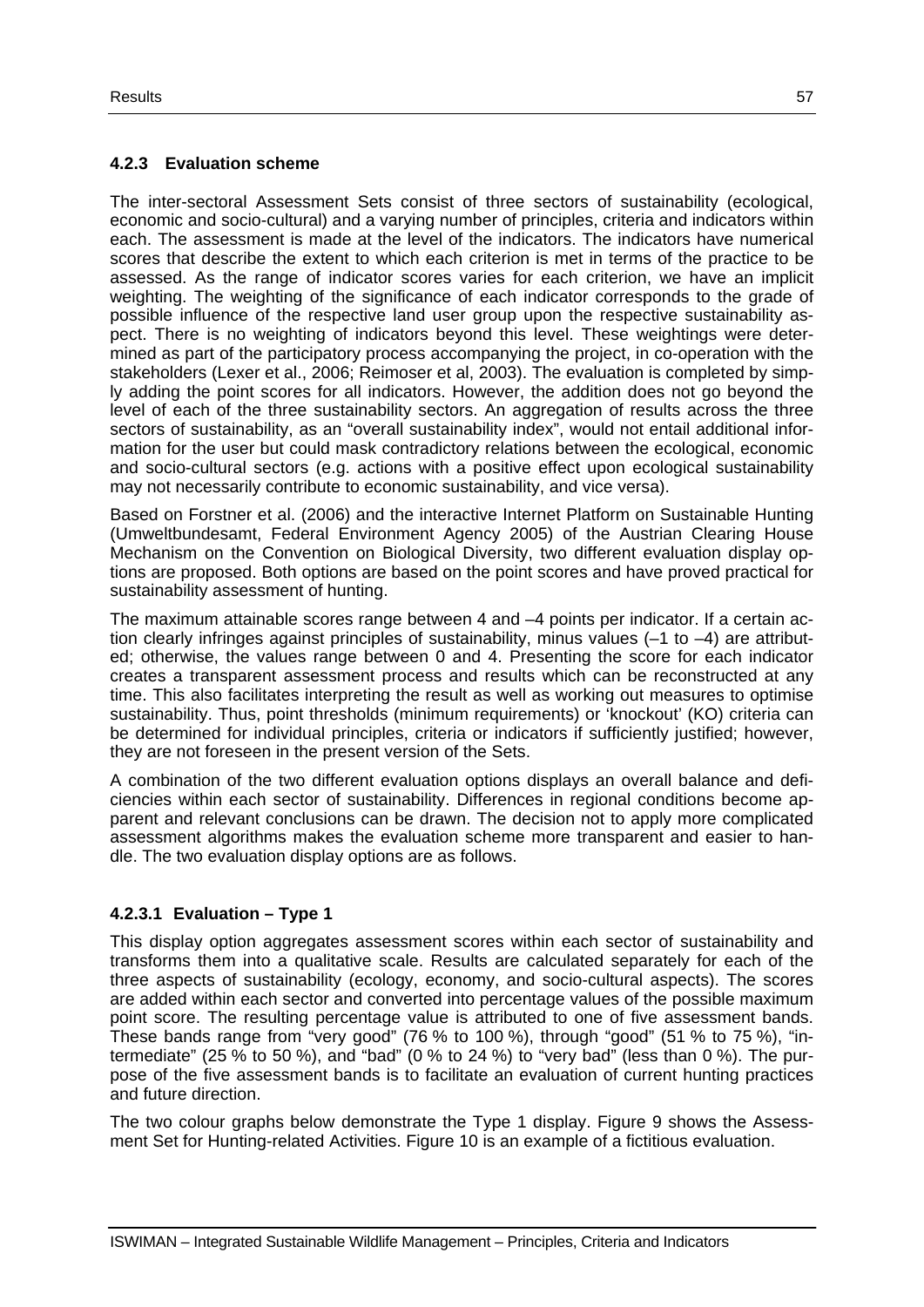|                | 1 very<br>good          | 2 good          | 3 average       | 4 bad           | 5 very bad        | max. point<br>score | min. score          |  |  |
|----------------|-------------------------|-----------------|-----------------|-----------------|-------------------|---------------------|---------------------|--|--|
| <b>Ecology</b> | sustainable             |                 |                 | not sustainable |                   |                     |                     |  |  |
|                | 76 % to<br>100 %        | 51 % to<br>75 % | $25%$ to<br>50% | 0 to 24 %       | negative<br>value | 60                  | $-63$               |  |  |
|                |                         |                 |                 |                 |                   |                     |                     |  |  |
|                | 1 very<br>good          | 2 good          | 3 average       | 4 bad           | 5 very bad        | max. point<br>score | min. point<br>score |  |  |
| <b>Economy</b> |                         | sustainable     |                 | not sustainable |                   |                     |                     |  |  |
|                | 76 % to<br><b>100 %</b> | 51 % to<br>75 % | $25%$ to<br>50% | 0 to 24 %       | negative<br>value | 26                  | $-14$               |  |  |
|                |                         |                 |                 |                 |                   |                     |                     |  |  |
| Socio-         | 1 very<br>good          | 2 good          | 3 average       | 4 bad           | 5 very bad        | max. point<br>score | min. point<br>score |  |  |
| cultural       | Sustainable             |                 |                 | not sustainable |                   |                     |                     |  |  |
| aspects        | 76 % to<br>$100\%$      | 51 % to<br>75 % | $25%$ to<br>50% | 0 to 24 %       | negative<br>value | 29                  | $-37$               |  |  |

Figure 9: Type 1 display for Assessment Set: Hunting with results for separate aspects of sustainability

|                | 1 very<br>good | 2 good             | 3 average          | 4 bad              | 5 very bad | max. point<br>score | min. point<br>score |  |
|----------------|----------------|--------------------|--------------------|--------------------|------------|---------------------|---------------------|--|
|                | sustainable    |                    |                    | not sustainable    |            |                     |                     |  |
| <b>Ecology</b> |                |                    | 47%<br>(28 points) |                    |            | 60                  | $-63$               |  |
|                |                |                    |                    |                    |            |                     |                     |  |
|                | 1 very<br>good | 2 good             | 3 average          | 4 bad              | 5 very bad | max. point<br>score | min. point<br>score |  |
| <b>Economy</b> | sustainable    |                    |                    | not sustainable    |            |                     |                     |  |
|                |                |                    |                    | 23 %<br>(6 points) |            | 26                  | $-14$               |  |
|                |                |                    |                    |                    |            |                     |                     |  |
| Socio-         | 1 very<br>good | 2 good             | 3 average          | 4 bad              | 5 very bad | max. point<br>score | min. point<br>score |  |
| cultural       | Sustainable    |                    |                    | not sustainable    |            |                     |                     |  |
| aspects        |                | 62%<br>(18 points) |                    |                    |            | 29                  | $-37$               |  |

Figure 10: Type 1 display for Assessment Set: Hunting with a fictitious evaluation example

The evaluation results of all three groups of aspects of sustainability are not summed. Doing so would remove information and flatten the evaluation result. A separate evaluation for each of the aspects of sustainability facilitates the analysis of strength and weaknesses.

Moreover, if a low score in points is achieved for the economic aspects, while at the same time, the score in the two other groups of aspects is high, one should bear in mind that the persons involved in hunting might be refraining from a stronger economic orientation of the hunt for reasons that go beyond mere economic considerations (high aesthetic value of hunt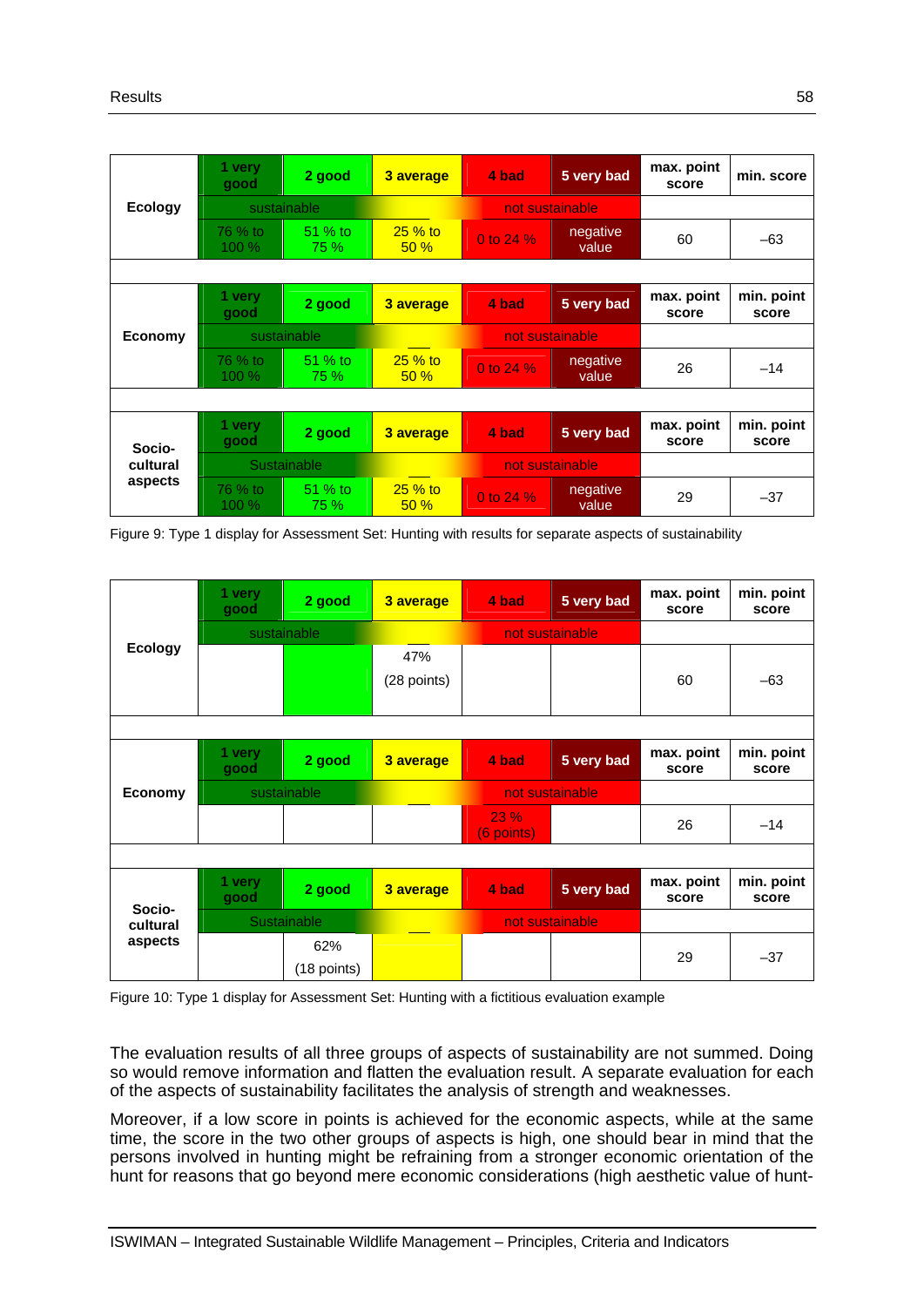ing activities, improvement of the ecological and socio-cultural sustainability of hunting). In such a case, economic sustainability, evaluated in terms of the selected objective criteria, may be low on the rating scale or not exist at all. This, however, is not to be interpreted as an argument against hunting itself, as long as the hunting operation or the hunter is able to afford the expenses.

The authors would also like to add that in some hunting areas, the maximum points score cannot be reached because some indicators are not applicable in that area. This would, for example, be the case in a hunting territory for small game consisting exclusively of agriculturally dominated open land, without a forest whose function is mainly one of shelter – the indicator relating to woodland shelter could thus not be applied. Indicators only applicable under certain local or regional conditions were to be assigned a "neutral" score (see Section 3) if adequately justified. Thus the respective indicator is dropped and, as a consequence, the maximum achievable score reduced. If indicators cannot be assessed, the overall maximum point score of the relevant sustainability aspect should be reduced by the maximum point score of the omitted indicators. The maximum point score for each of the three aspects of sustainability may thus vary between assessment units but serve as a reasonable basis for the calculation of comparable percentage values in the assessment tables.

### **4.2.3.2 Evaluation – Type 2**

This evaluation displays the indicator profiles of all individual indicators separately and in juxtaposition, resulting in a complete evaluation profile of a spatial assessment unit. To achieve this, the individual assessment results of all indicators are represented in colour along a sustainability scale. This indicator-by-indicator mode of representation allows individual strengths and weaknesses in terms of sustainability to be identified in detail at a glance. Thus, problems and where to address them to improve sustainability can be rapidly detected.

White lines reflect the possible score span of the respective indicator, i.e. the range within which individual assessments may be made. The green buttons represent the respective assessment in accordance with their position on the white score span lines, i.e. the individual point score. They thus illustrate the degree of sustainability assessed on the "sustainability scale." For better visibility and descriptive quality, the scale is coloured in a progressive transition from red ("not sustainable") to green ("sustainable"). The idea was to enable swift interpretation of the results.

Colour graph 11 shows results illustrated with display Type 2 using a fictitious evaluation example for the Assessment Set: Hunting.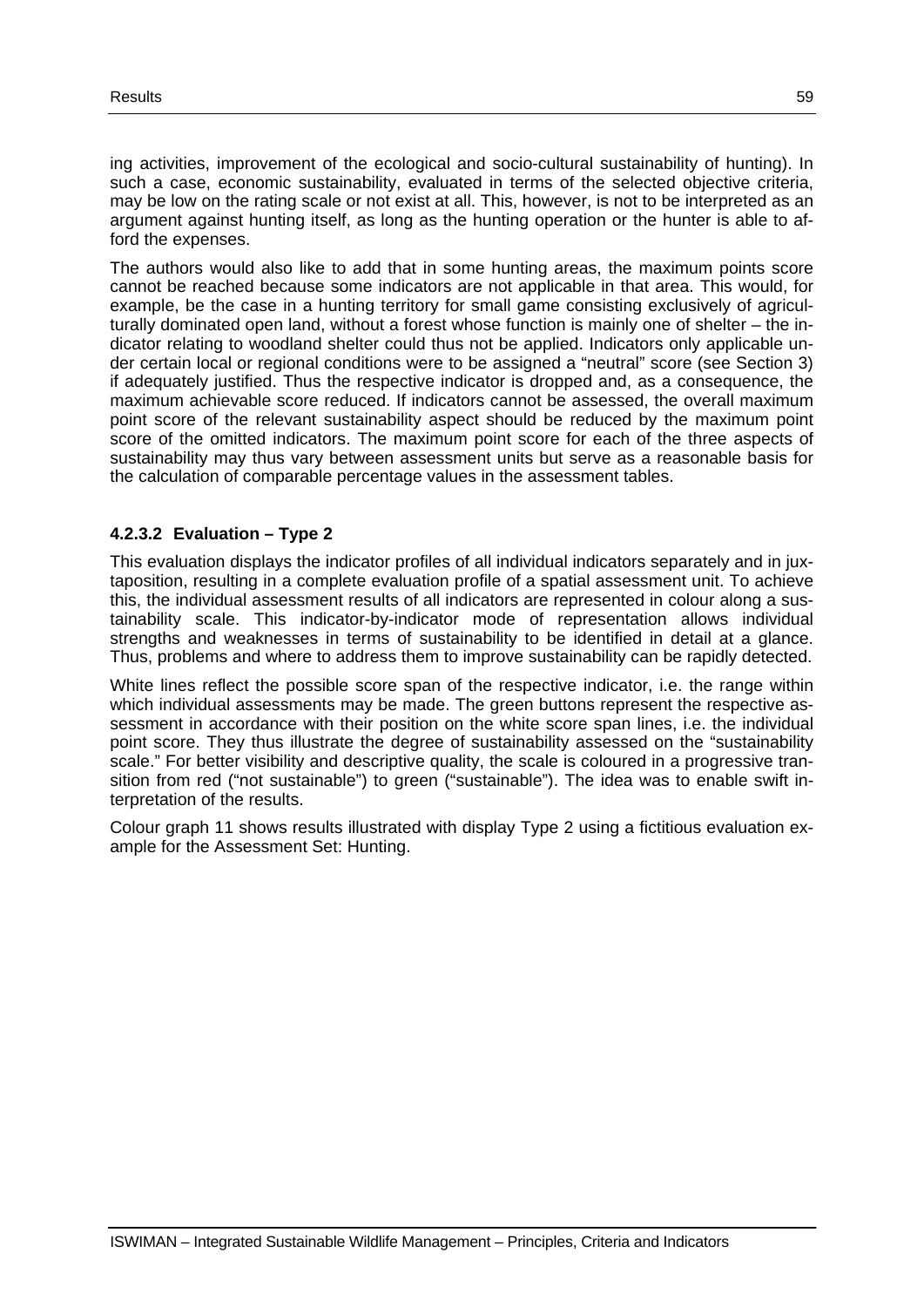

Figure 11: Type 2 display (fictitious example for Assessment Set: Hunting): individual indicator profiles for one assessment unit.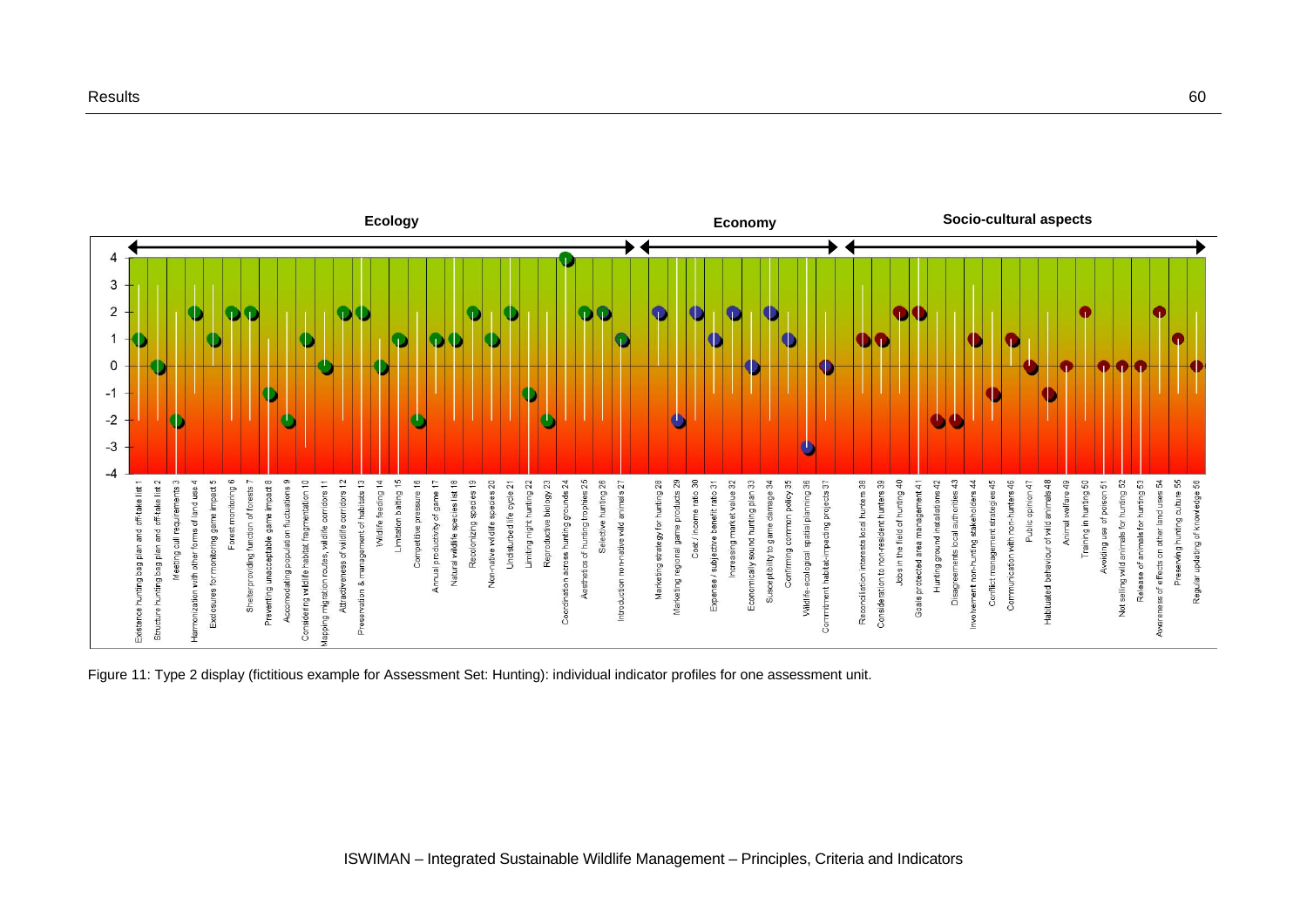# **5 CONTEXTS FOR INTEGRATED MANAGEMENT OF HABITAT AND WILDLIFE**

To avoid, reduce and solve potential wildlife-related conflicts s as well as to improve intersectoral co-operation and make better use of synergy potentials, assessment and examination catalogues (PCI Sets) adapted to the Wienerwald region have been developed for the four user groups (hunting, agriculture, forest management and leisure and recreation management) involved with conservation and use of wild animals and wildlife habitats. These Sets are designed to establish auditable indicators for inter-sectorally harmonised sustainable use (ecological, economic and socio-cultural sustainability) with wild animals and wildlife habitats as a common point of reference. Sustainable use of wildlife habitats and wild animals can only be achieved if all land user groups active in the wildlife habitat are aware of the impacts of their activities upon wildlife resources as well as upon the relevant other user groups, and if needs of other use groups are given best possible consideration within one's own land use practises.

Perspectives of sustainability of individual interests may be highly subjective. The prime focus of the present project was therefore to develop comparable, PCI-Sets for selfassessment by the different land user groups in terms of their support for integrated sustainable wildlife management, including sustainable hunting, with least possible conflict.

# **Overview, interrelationships**

Up to now, it has very rarely been possible to solve conflicts between wild animals and human use in cultural landscapes on a large and permanent scale. This is due to the fact that demands for increased shooting, more and better food, more fencing, more peace and quiet, etc., can rarely be treated in isolation. More often than not, there is a lack of awareness of an overall picture, which includes not merely improved planning and implementation of shooting, or even giving added consideration to wild animals in terms of agricultural and forestry measures, but also considering landscape, transport and tourism planning (conscious habitat management). The direct and indirect interrelationships mostly existing in some form between landscape structure and wild animals should be given greater attention. This suggests a continuous awareness among all land users of the fact that their activities may have significant impacts upon habitat quality and other causes of wildlife damage (Reimoser et al., 2006).

The framework within which wildlife management occurs contains three main components that are inextricably linked: habitat, wildlife population and damage tolerance (Fig. 12). These components steer the preservation and use of wild animals in cultural landscapes. A harmonious equilibrium should be established within this "tripod". If one leg is short the others must be re-adjusted if problems are to be avoided. While hunters are primarily responsible for actively controlling wildlife populations, the responsibility for habitat status lies with a number of other land user groups (agriculture and forestry, leisure activities, transport, housing, hunting, nature protection, etc.), while damage tolerance is mostly determined by the land owners and the authorities. Wildlife management compatible with regional culture thus depends upon the harmonious tuning of the habitat – wildlife population – damage tolerance tripod. This calls for a holistic, synoptic view.

Even though simple solutions to this problem hardly seem possible, there is hope that the situation of wildlife – environment – humans might improve on a permanent basis with the help of regional analyses of causes and adjustment of measures. A pre-condition is that common ground can be found among land users as a result of improved training and education and greater awareness on the basis of the present integrated sustainability criteria. These represent a consensus on sustainable wildlife management compatible with landscape, forest and wildlife needs, and of agricultural and forest management policies more in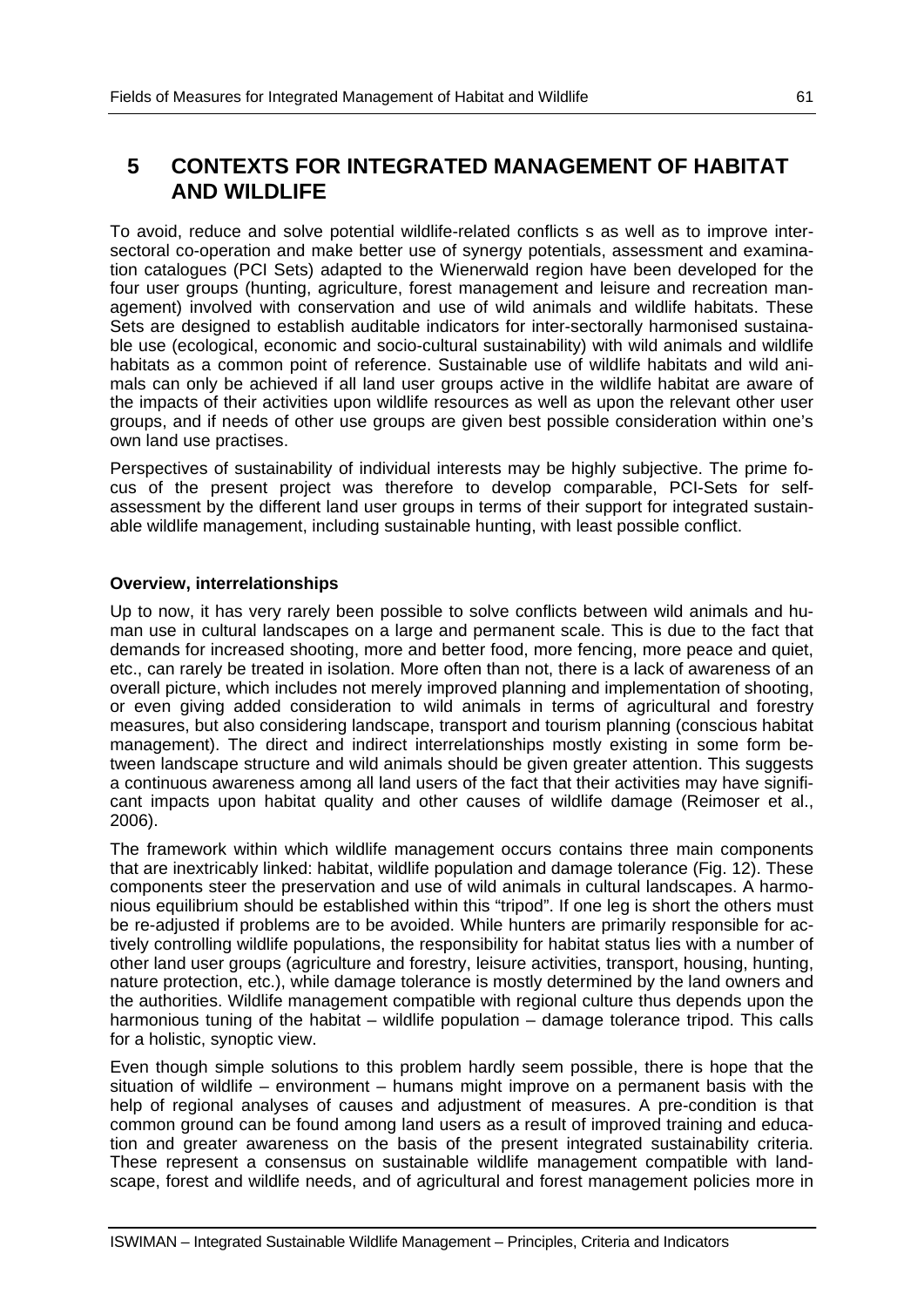line with wild animals' well-being, as well as of better managed biotope use for the purpose of leisure activities, all within the scope of ecologically oriented spatial planning. The common objective for all these aspirations is to achieve an integration of wild animals, our natural heritage, into cultural landscapes used by man, in this case with regard to the anthropogenically shaped Wienerwald Biosphere Reserve. Large wild animals need large habitats if we want to conserve them in the longer term. Where problems can be defined, context-specific measures can be derived (Reimoser et al. 2009).



Figure 12: Linking of the main components of the societal dimension of wildlife management: habitat, wildlife population and damage tolerance. The human dimension within which wildlife management is undertaken comprises three interconnecting components, and proper wildlife management depends on harmonization of all three. If one of the three components is altered, the others will tend to react, and may in turn have to be appropriately adjusted to maintain the desired balance.

#### **Linking of contexts and assessment sets**

Along with international agreements pertinent to sustainability and national implementation strategies, the general ecological and socio-economic interdependencies provided the basis for the Principles, Criteria and Indicators (PCI Sets) developed in this project. In order to provide a second, easier entry into the PCI Set for practical use, a *List of Potential Contexts* was drawn up for the various land user groups to be addressed. For these contexts, links with relevant indicators have been provided. By finding the relevant indicator in the PCI Set of the respective user group, the user is able to assess their land use against relevant sustainability requirements and, if necessary, change to a more sustainable approach.

Persons who prefer to enter the sustainability assessment via the contexts "typical" for their range of activities thus have an option of arriving at the corresponding indicators of the PCI Set from the different contexts of the respective user group by way of an indicator number and then to assess their activity relating to the subject matter of "hunting, wild animals and their habitats." (cf. German full version of the study, Reimoser et al. 2009).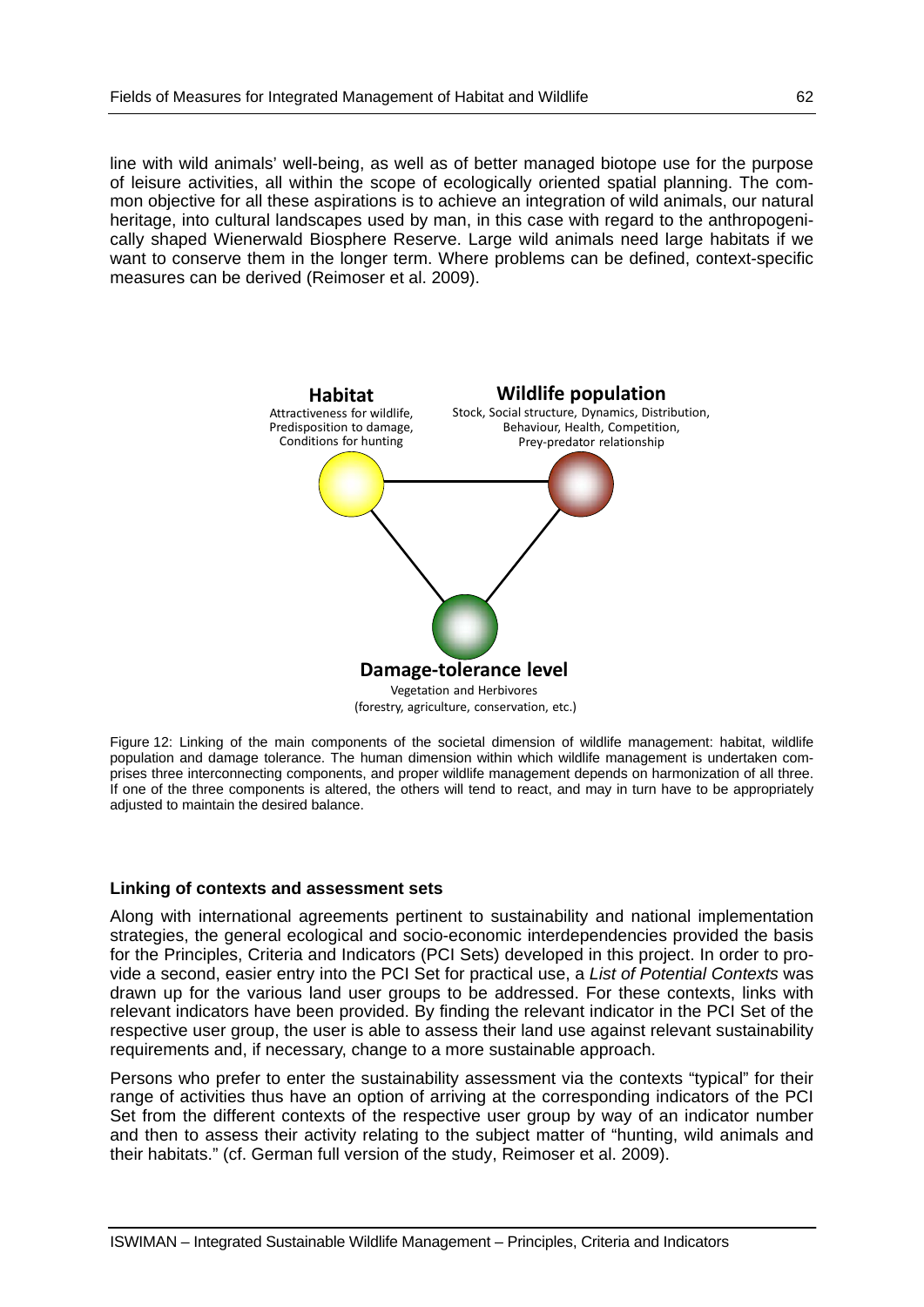# **6 OUTLOOK**

The cross-sectoral Principles, Criteria and Indicators (PCI) for sustainability assessment of the fields of hunting-related activities, agriculture, forestry, leisure and recreation management and their interaction with wild animals, wildlife habitats and hunting are to be made available on the Internet for practical application. The management of the Wienerwald Biosphere Reserve is offering to place the PCI Sets on the Biosphere Reserve's webpage to this effect. Given adequate funding by interested subsidising bodies, there is in principle the possibility of creating an Internet-based option for interactive electronic self-assessment modelled on the existing "Sustainable Hunting" Internet platform (www.biodiv.at/chm/jagd/ and www.biologischevielfalt.at/nachhaltige-nutzung/nachhaltige-jagd/). We continue to collect comments and proposals for improvement in order to allow for future adjustments of the Set and thus keep it "alive". Our focus will remain on greatest possible practical applicability and conclusiveness of the Sets.

The methodology for evaluating sustainability chosen for this project mainly prompts local actors to use the Assessment Set of Principles, Criteria and Indicators for self-assessment. This cannot replace the development of additional monitoring systems potentially necessary for a large-scale objective external assessment of sustainability. What should be targeted is self-assessment by hunters, forest managers, agricultural managers, leisure and recreation management and land owners, in combination with statistically robust monitoring of developments in wild animal populations and their habitats (e.g. in a network of representative areas). This would also allow populations or population trends of huntable and of threatened wildlife species to be related to findings on supra-regional developments in order to be able to integrate them into future management planning. Supra-regional comparisons are ideally carried out within the scope of internationally harmonised and agreed programmes, depending on the individual wildlife species (e.g. populations, migration flyways).

The project results are meant to raise general awareness of the need for integrated management of sustainable use of natural resources, and to establish links and connections between ecological, economic and socio-cultural aspects. This requires public relations work and the systematic transfer of results to organisations for the respective user groups as well as the integration of project results into the existing regulatory framework for the Wienerwald Biosphere Reserve. The close integration of stakeholders in the region (enterprises and operations, landowners, land user representatives, Biosphere Reserve management, etc.), particularly within the scope of the project-related participatory forum, provide favourable continuing conditions for this objective.

A continuation of the "Inter-sectoral Forum for Conflict Management," a stakeholder platform established in the course of the ISWI-MAB project, is recommended.

A MAB follow-up project (IESP) contributes to the further development of this approach to sustainability as well as to the practical implementation of the results on the basis of actual problem scenarios in the Wienerwald Biosphere Reserve.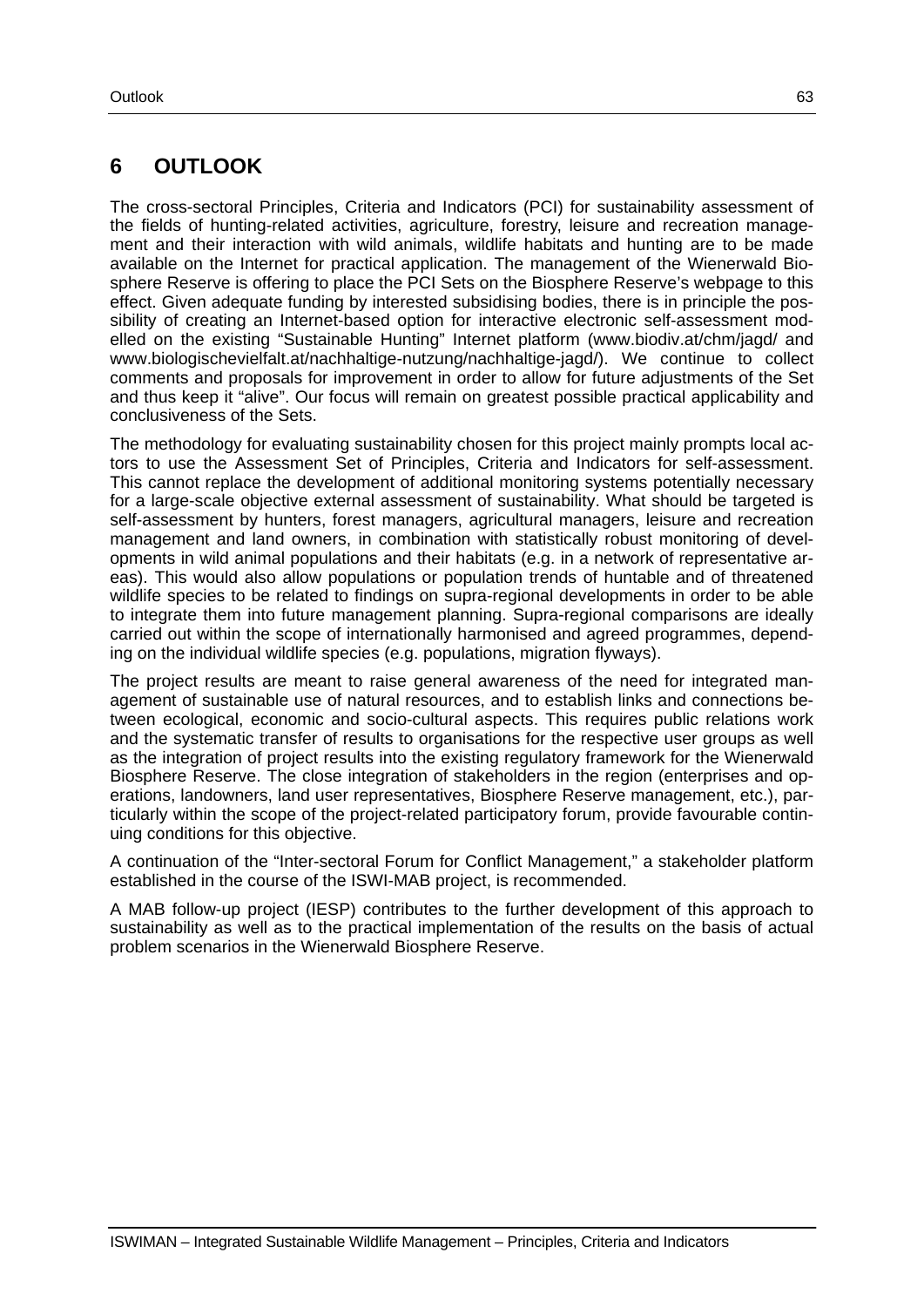# **7 REFERENCES**

Albin, C. (1993): The Role of Fairness in Negotiations. Negotiation Journal 9(3): 223-244.

- Anand, P. (2001): Procedural Fairness in Economic and Social Choice: Evidence from a Survey of Voters. Journal of Economic Psychology 22(2): 247-270. Elsevier.
- Arbter, K.; Handler, M.; Purker, E.; Tappeiner, G. & Trattnigg, R. (2005): Das Handbuch Öffentlichkeitsbeteiligung: Die Zukunft gemeinsam gestalten. Österreichische Gesellschaft für Umwelt und Technik (Hrsg.). Wien.
- ARGE Wienerwald (2002): Machbarkeitsstudie Wienerwald Eignung des Wienerwaldes für einen Nationalpark oder Biosphärenpark. Im Auftrag des Amtes der NÖ Landesregierung, Abteilung Forstwirtschaft und der Magistratsabteilung 49, Forstamt und Landwirtschaftsbetrieb der Stadt Wien.
- AVL/Becker, B. et al. (2004): Detailplanung Biosphärenpark Wienerwald Bereich Offenland: Studie im Auftrag von Biosphärenpark Wienerwald Management, Bearbeitung: AVL, Wien.
- Brundtland, G. H. & UNCED (1988): Our Common Future. Oxford University Press, Oxford.
- CBD (1992): Übereinkommen über die biologische Vielfalt. http://www.cbd.int/.
- Daniels, S. E. & Walker, G. B. (1997): Collaborative Learning and Land Management Conflict. In: Solberg, B. & Miina, S. (eds.): Conflict Management and Public Participation in Land Management. Proceedings of the International Conference in Joensuu, Finland, 17-19 June 1996. EFI Proceedings No. 14, 1997: 37-60.
- Flesch, P. & Fraissl, C. (1994): Naturwaldreservate im Wienerwald. Vorstudie. MA 49 Forstamt und Landwirtschaftsbetrieb der Stadt Wien (Hrsg.).
- Forstner, M.; Reimoser, F.; Hackl, J. & Heckl, F. (2001): Kriterien und Indikatoren einer nachhaltigen Jagd. Monographien des Umweltbundesamtes, M-158. Umweltbundesamt, Wien.
- Forstner, M.; Reimoser, F.; Lexer, W., Heckl, F. & Hackl, J. (2006): Nachhaltigkeit der Jagd: Prinzipien, Kriterien, Indikatoren. Erweiterte Fassung. Umweltbundesamt (Hrsg.). avBuch, Wien.
- Forstner, M.; Reimoser, F.; Lexer, W., Heckl, F. & Hackl, S. (2003): Criteria and Indicators of Sustainable Hunting. Authors: English Translation of Monograph No. 158 (2001). Available only in digital format. http://www.biologischevielfalt.at/nachhaltige-nutzung/nachhaltigejagd/.
- Harborth, H. J. (1993): Dauerhafte Entwicklung statt globaler Selbstzerstörung: Eine Einführung in das Konzept der nachhaltigen Entwicklung. Edition sigma, Berlin.
- Hartje, V.; Klaphake, A. & Schliep, R. (2003): The International Debate on the Ecosystem Approach: Critical Review – International Actors – Obstacles and Challenges. BfN-Skripten 80. BfN, Bonn.
- Heckl, F.; Lexer, W.; Vacik, H.; Wolfslehner, B. & Hackl, J. (2003): Grundlagen für die Umsetzung des Ökosystemaren Ansatzes des Übereinkommens über die biologische Vielfalt: Aspekte des Schutzes und der nachhaltigen Nutzung der biologischen Vielfalt am Beispiel des österreichischen Waldes. Berichte des Umweltbundesamtes, Bd. BE 153. Umweltbundesamt GmbH, Wien.
- Hirsch Hadorn, G. (2005): Anforderungen an eine Methodologie transdisziplinärer Forschung. In: Technikfolgenabschätzung – Theorie und Praxis, Nr. 2, Juni 2005: 44-49.
- IUCN (1994): IUCN Red List Categories. Prepared by the IUCN Species Survival Commission.  $\hat{A}$ s approved by the 40<sup>th</sup> meeting of the IUCN Council. IUCN, Gland, Switzerland: 22.
- IUCN (1999): IUCN Red List Criteria Review Provisional Report: Draft of the Proposed Changes and Recommendations. Species 31/32, 43-57.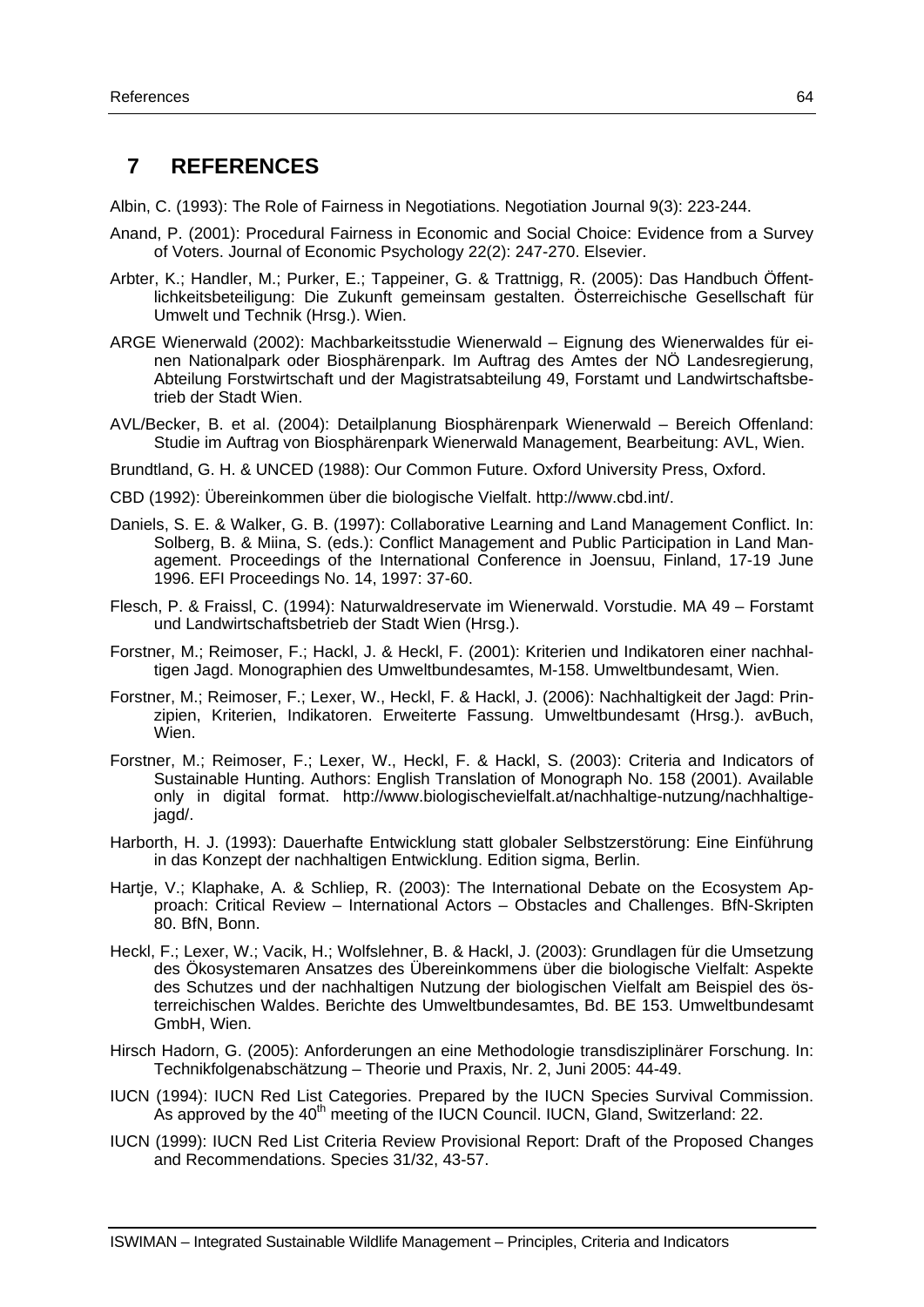- IUCN (2000): Grundsatzerklärung der IUCN zur nachhaltigen Nutzung wildlebender Ressourcen. Weltkongress der IUCN, 10. Oktober, Amman, Jordanien. http://www.iucn.org/.
- Lexer, W. (2004): Steps towards the Implementation of the Ecosystem Approach by the Example of Forests of Austria. In: Korn, H.; Schliep, R. & Stadler, J. (eds.): Report of the International Expert Workshop on "Ways to Promote the Ideas behind CBD´s Ecosystem Approach in Central and Eastern Europe", May 6-8, 2004, Vilm, Germany. Skripten des Bundesamtes für Naturschutz (BfN) (*in print*): 30-43.
- Lexer, W. & Reimoser, F. (2007): Assessment and Governance of Sustainable Hunting. WISPER Guidelines, revised Austrian PCIs, and cross-sectoral assessment framework. Presentation at the IUCN ESUSG Workshop 'Using Wild Resources across Europe: Values and Governance', Sept. 15 2007, FIWI, Vienna.
- Lexer, W.; Reimoser, F.; Hackl, J.; Heckl, F. & Forstner, M. (2006): Criteria and Indicators of Sustainable Hunting – The Austrian Assessment Approach. In: Wildlife Biology in Practice, Vol. 1, No. 2 (2005): 163-183.
- Lexer, W.; Reimoser, F.; Hackl, J.; Heckl, F. & Forstner, M. (2005): Criteria and Indicators of Sustainable Hunting – The Austrian Assessment Approach. In: Wildlife Biology in Practice, Vol. 1/05: Proceedings of the XXVIth International Congress of the International Union of Game Biologists (IUGB), Sept. 1-6, 2003, Braga, Portugal.
- Linser, S. (2001): Critical Analysis of the Basics for the Assessment of Sustainable Development by Indicators. PhD Thesis, University of Freiburg.
- Manfredo, M. J.; Vaske, J. J. & Sikorovski, L. (1996): Human Dimensions of Wildlife Management. In: Ewert, A. W. (ed.): Natural Resource Management: The Human Dimension. Westview Press, 53-72.
- Mayer, H. (1974): Wälder des Ostalpenraumes. Gustav Fischer Verlag, Stuttgart.
- Ohl, C.; Stickler, T.; Lexer, W.; Beckenkamp, M.; Risnoveanu, G.; Geamana, N.; Fischer, A.; Fiorini, S.; Dumortier, M. & Casaer, J. (2008): Governing Biodiversity: Procedural and Distributional Fairness in Complex Social Dilemmas (*submitted*).
- Pohl, Ch., 2004: Guidelines für die transdisziplinäre Forschung; http://www.transdisciplinarity.ch (09.05.2005)
- Reimoser, F.; Lexer, W.; Forstner, M.; Hackl, J. & Heckl, F. (2003): Kriterien und Indikatoren einer nachhaltigen Jagd. In: Zeitschrift für Jagdwissenschaft 49: 275-287.
- Reimoser, F.; Reimoser, S. & Klansek, E. (2006): Wild-Lebensräume Habitatqualität, Wildschadenanfälligkeit, Bejagbarkeit. Zentralstelle Österreichischer Landesjagdverbände, Wien (ISBN 3-9501873-1-6).
- Reimoser, F; Lexer, W; Brandenburg, Ch; Zink, R; Heckl F; Bartel A; Ferner, B; Muhar, A. (2009): Integrated Sustainable Wildlife Management in the Biosphere Reserve Wienerwald (Integrateds nachhaltiges Wildtiermanagement im Biosphärenpark Wienerwald). Vienna, Austrian Academy of Science, pp. 602. ISBN-13 Online: 978-3-7001-6626-9. doi: 10.1553/*ISWIMAB.* http://hw.oeaw.ac.at/ISWIMAB
- Umweltbundesamt (2005): Interaktive Internet-Plattform "Nachhaltige Jagd". http://www.biologischevielfalt.at/nachhaltige-nutzung/nachhaltige-jagd/.
- Umweltbundesamt (Hrsg.) (2006): Pfefferkorn, W; Leitgeb-Zach, M; Heckl, F. & Gottsberger, T.: Vielfalt statt Zwiespalt. Begleitfaden zum Mitgestalten von Lebensräumen – ein Beitrag zur Umsetzung der Biodiversitätskonvention. Logos, Berlin.
- UNCED (1992a): Die Rio-Deklaration über Umwelt und Entwicklung. Generalversammlung der Vereinten Nationen, Document A/CONF.151/26 (Vol. I). http://www.un.org/documents/ga/ conf151/aconf15126-1annex1.htm.
- UNCED (1992b): Agenda 21. Global Programme of Action for Sustainable Development. http://www.un.org/esa/sustdev/documents/agenda21/index.htm.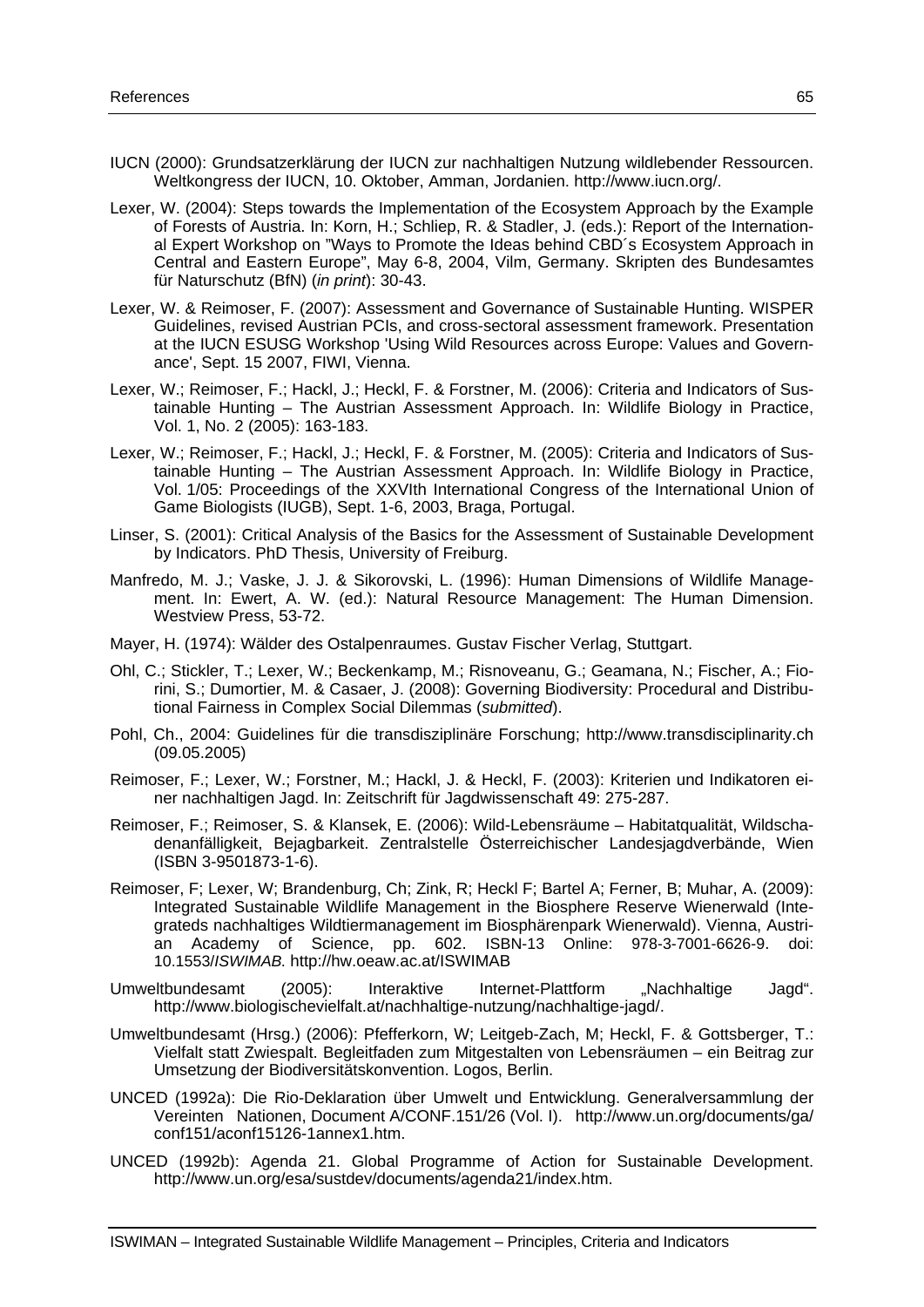- Zulka, K. P. (Bearb.) (2005): Rote Listen gefährdeter Tiere Österreichs: Säugetiere, Vögel, Heuschrecken, Wasserkäfer, Netzflügler, Schnabelfliegen, Tagfalter. Checkliste, Gefährdungsanalysen, Handlungsbedarf. Bundesministerium für Land- und Forstwirtschaft, Umwelt und Wasserwirtschaft (Hrsg.). Böhlau, Wien.
- Zulka, K. P.; Eder, E.; Höttinger, H. & Weigand, E. (2001): Grundlagen zur Fortschreibung der Roten Listen gefährdeter Tiere Österreichs. Monographien des Umweltbundesamtes, M-135. Umweltbundesamt, Wien.